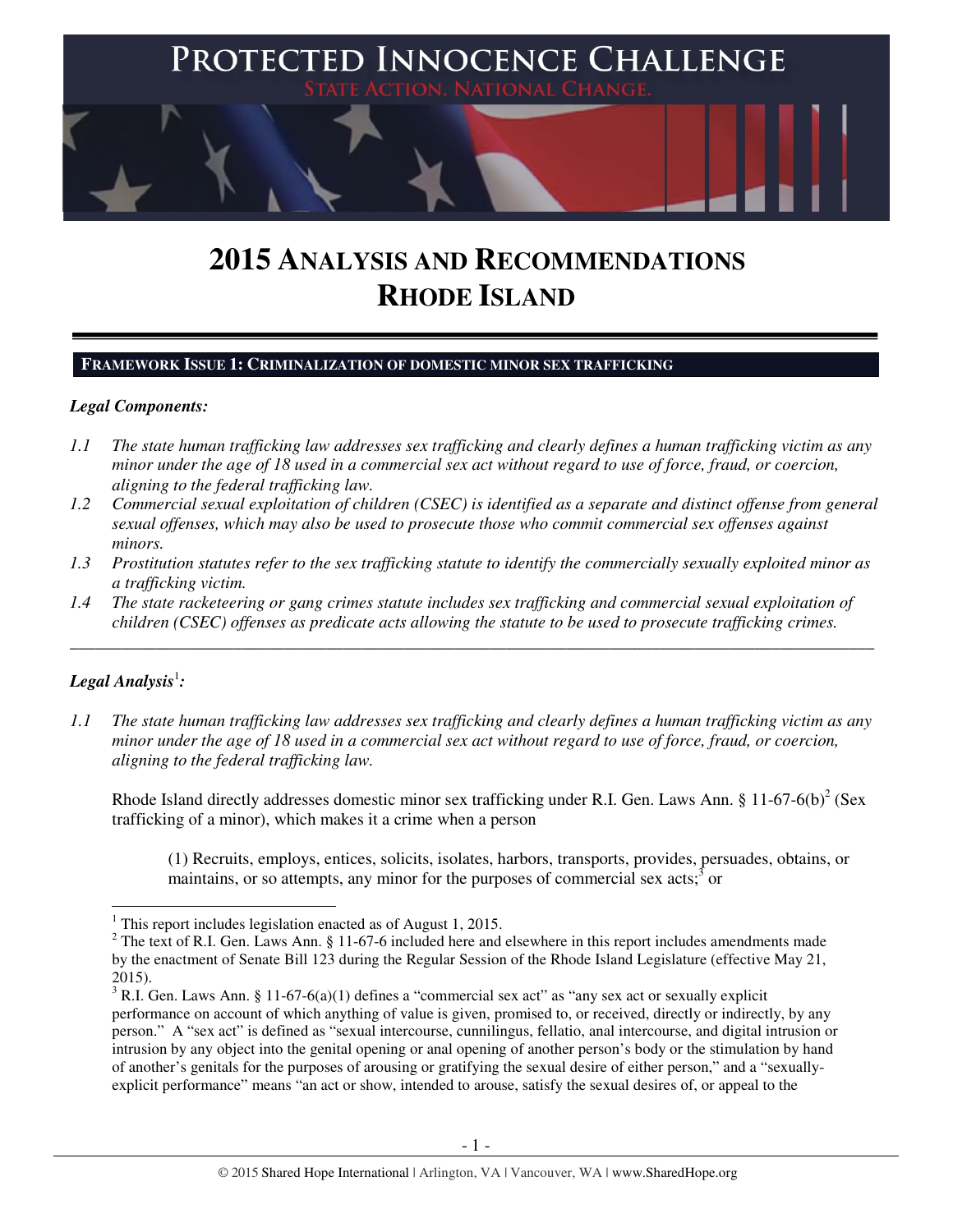(2) Sells or purchases a minor for the purposes of commercial sex acts; or (3) Benefits, financially or by receiving anything of value, from participation in a venture which has engaged in an act described in subdivision  $(1)$  or  $(2)$ .<sup>4</sup>

Under the provisions of R.I. Gen. Laws Ann.  $\S 11-67-6$ , there is no requirement to show that the minor<sup>5</sup> was forced, coerced, or deceived into committing the commercial sex act.

An offender who "commit[s] sex trafficking of a minor, shall be guilty of a felony" punishable by imprisonment up to 50 years, a fine not to exceed \$40,000, or both. $^6$  R.I. Gen. Laws Ann. § 11-67-6(c). In addition, pursuant to R.I. Gen. Laws Ann. § 11-67-6(d), anyone who "[o]bstructs, or attempts to obstruct, or in any way interferes with or prevents the enforcement of this section shall be guilty of a felony" punishable by imprisonment up to 35 years, a fine not to exceed \$40,000, or both.

*1.2 Commercial sexual exploitation of children (CSEC) is identified as a separate and distinct offense from general sexual offenses, which may also be used to prosecute those who commit commercial sex offenses against minors.*

Four laws treat CSEC as distinct crimes in Rhode Island:

l

- 1. R.I. Gen. Laws Ann. § 11-9-1(c) (Exploitation for commercial or immoral purposes) makes it illegal for a person to "exhibit, use, employ or . . . in any manner or under pretense so exhibit, use, or employ any child under the age of eighteen (18) years to any person for the purpose of prostitution or for any other lewd or indecent act." A violation of R.I. Gen. Laws Ann. § 11-9-1(c) is punishable by imprisonment up to 20 years, a fine not to exceed \$20,000, or both. R.I. Gen. Laws Ann. § 11-9-1(c).
- 2. R.I. Gen. Laws Ann. § 11-9-1(b) (Exploitation for commercial or immoral purposes) makes it illegal to

in any manner or under any pretense sell, distribute, let out or otherwise permit any child under eighteen (18) years of age to be used in any book, magazine, pamphlet, or other publication, or in any motion picture film, photograph or pictorial representation, in a setting which taken as a whole suggests to the average person that the child has engaged in, or is about to engage in any sexual act, which shall include, but not be limited to, sodomy, oral copulation, sexual intercourse, masturbation, or bestiality . . . .

prurient interests of patrons or viewers, whether public or private, live, photographed, recorded, or videotaped." R.I. Gen. Laws Ann. § 11-67-6(a)(4), (5).

 $4$  R.I. Gen. Laws Ann. § 11-67-6(b) does not expressly state that the specified conduct constitutes "sex trafficking of a minor;" however, this report assumes such conduct is considered "sex trafficking" under R.I. Gen. Laws Ann.

<sup>§ 11-67-6(</sup>c).<br><sup>5</sup> R.I. Gen. Laws Ann. § 11-67-6(a)(2) provides that a minor includes all persons under 18.

<sup>&</sup>lt;sup>6</sup> Enhanced penalties apply to "habitual criminals" under R.I. Gen. Laws Ann. § 12-19-21 (Habitual criminals). A "habitual criminal" is defined in R.I. Gen. Laws Ann. § 12-19-21(a) as "any person who has been previously convicted in this or any other state of two (2) or more felony offenses arising from separate and distinct incidents and sentenced on two (2) or more occasions to serve a term in prison [who] is, after the convictions and sentences, convicted in this state of any offense punished by imprisonment for more than one year." A hearing must be held after the conviction of the most recent offense to determine if the person is a habitual criminal. R.I. Gen. Laws Ann. § 12-19-21(b). A finding that a person is a habitual criminal subjects that person to imprisonment up to 25 years, "in addition to any sentence imposed for the offense of which he or she was last convicted." R.I. Gen. Laws Ann. § 12-  $19-21(a)$ . Rhode Island law also provides that "[a]s a part of or in lieu of the sentences otherwise provided by law," unless a statute specifies to the contrary, the court may sentence a person to conditional or unconditional probation, supervised probation, intensive supervision probation, community confinement, a minimum security facility, a fine, or any combination of those already listed. R.I. Gen. Laws Ann. § 12-19-23.2(a).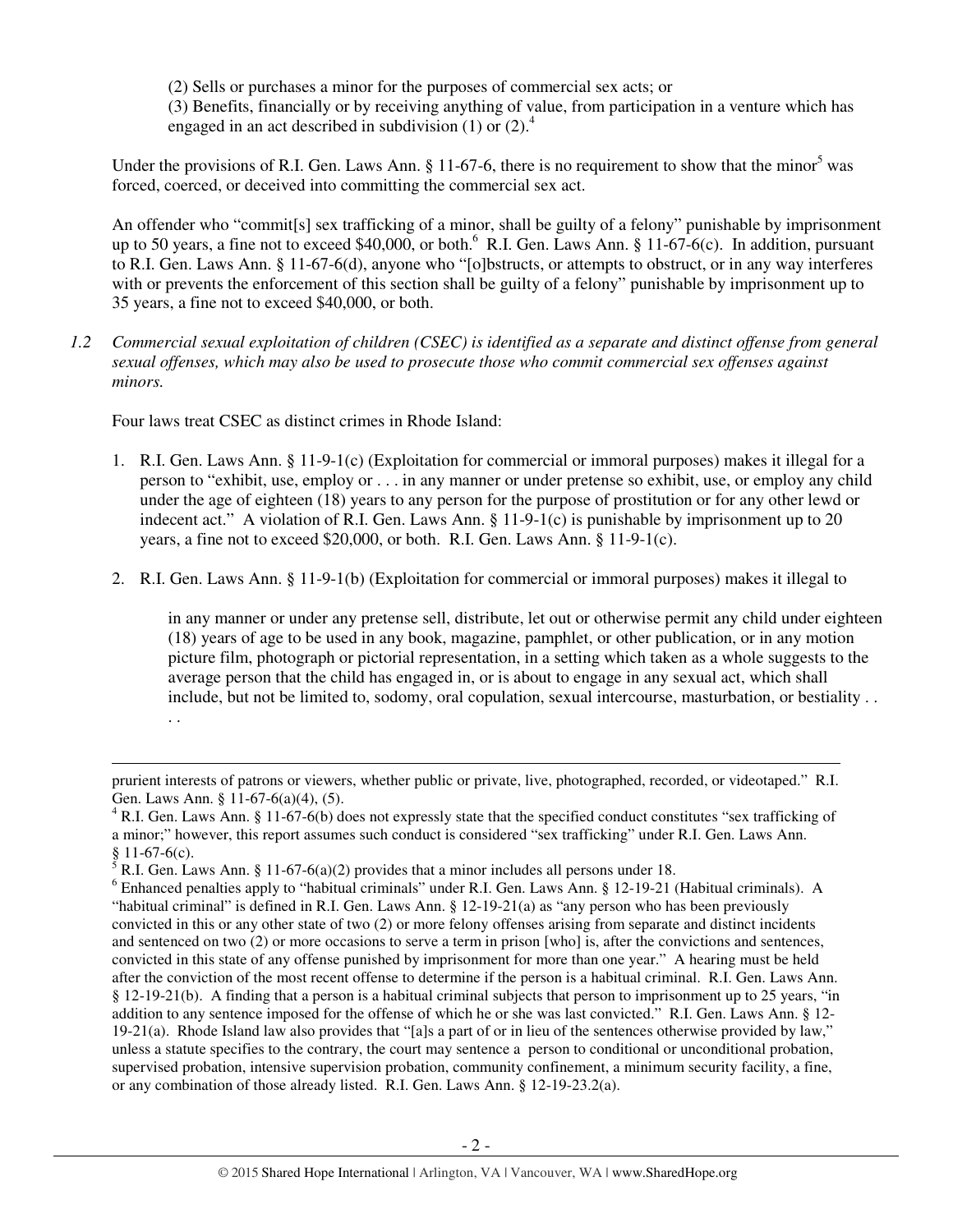A first violation of R.I. Gen. Laws Ann. § 11-9-1(b) is punishable by imprisonment up to 10 years, a fine not to exceed \$10,000, or both, while a subsequent violation is punishable by imprisonment up to 15 years, a fine not to exceed \$15,000, or both. R.I. Gen. Laws Ann. § 11-9-1(b).

- 3. R.I. Gen. Laws Ann. § 11-9-2 (Employment of children for unlawful purposes) makes it illegal for a person to "take, receive, hire, employ, exhibit, or have in custody, or . . . cause to be taken, hired, employed, exhibited, or held in custody, any child under the age of sixteen (16) years, for any of the purposes prohibited in § 11-9-1 [Exploitation for commercial or immoral purposes]." A violation of R.I. Gen. Laws Ann. § 11-9-2 is a misdemeanor punishable "for every such offense in the manner provided in that section." R.I. Gen. Laws Ann. § 11-9-2.
- 4. R.I. Gen. Laws Ann. § 11-37-8.8(a) (Indecent solicitation of a child) provides that "[a] person is guilty of indecent solicitation of a child if he or she knowingly solicits<sup>7</sup> another person under eighteen (18) years of age or one whom he or she believes is a person under eighteen (18) years of age for the purpose of engaging in an act of prostitution." A violation is punishable by imprisonment of at least 5 years. R.I. Gen. Laws Ann. § 11-37-8.9.

Several other laws, although not expressly commercial in nature, also may be applicable in cases involving the commercial sexual exploitation of a child:

- 1. R.I. Gen. Laws Ann. § 11-37-6 (Third degree sexual assault) states, "A person is guilty of third degree sexual assault if he or she is over the age of eighteen (18) years and engaged in sexual penetration with another person over the age of fourteen (14) years and under the age of consent, sixteen (16) years." A violation is punishable by imprisonment up to 5 years. R.I. Gen. Laws Ann. § 11-37-7.
- 2. R.I. Gen. Laws Ann. § 11-37-8.1 (First degree child molestation sexual assault) states, "A person is guilty of first degree child molestation sexual assault if he or she engages in sexual penetration with a person fourteen (14) years of age or under." A violation is punishable by imprisonment between 25 years to life. $8$ R.I. Gen. Laws Ann. § 11-37-8.2.<sup>9</sup>
- 3. R.I. Gen. Laws Ann. § 11-37-8.3 (Second degree child molestation sexual assault) states, "A person is

l

<sup>&</sup>lt;sup>7</sup> R.I. Gen. Laws Ann. § 11-37-8.8(b) defines "solicit" and "solicitation" as "to command, authorize, urge, incite, request, or advise another to perform an act by any means including, but not limited to, in person, over the phone, in writing, by computer, through the Internet, or by advertisement of any kind."

<sup>&</sup>lt;sup>8</sup> Additionally, a person who commits first degree child molestation assault against a child 12 or under after January 1, 2007 "shall be electronically monitored via an active global positioning system for life and, as a condition of parole and probation, and for the duration of any period of his or her probation following his or her parole shall attend a sex offender treatment program to address his or her criminally offensive behavior." R.I. Gen. Laws Ann. § 11-37-8.2.1(b)(1). The same requirements may apply if a person commits the offense against a child 14 or under if that person has previously been convicted of first or second degree child molestation sexual assault. R.I. Gen. Laws Ann. § 11-37-8.2.1(b)(2), (g).

<sup>&</sup>lt;sup>9</sup> Pursuant to R.I. Gen. Laws Ann. § 11-37-10 (Subsequent offenses),

If a person is convicted of a second or subsequent offense under the provisions of §§ 11-37-2 (First degree sexual assault), 11-37-4 (Second degree sexual assault), 11-37-8 (Indecent solicitation of a child), 11-37- 8.1 (First degree child molestation sexual assault), and 11-37-8.3 (Second degree child molestation sexual assault), the sentence imposed under these sections for the second or subsequent offenses shall not be less than twice the minimum number of years of sentence for the most recent offense.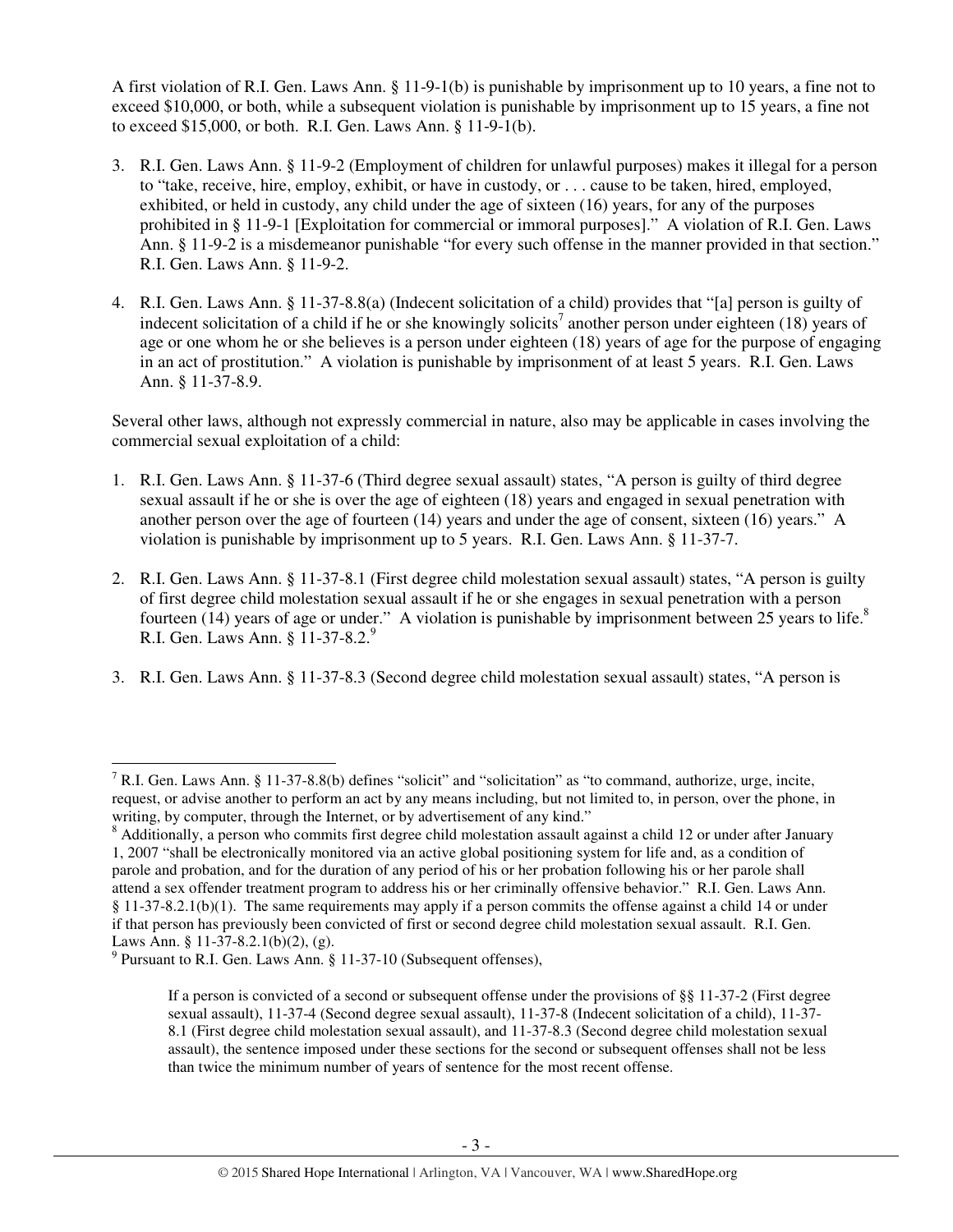guilty of a second degree child molestation sexual assault if he or she engages in sexual contact<sup>10</sup> with another person fourteen (14) years of age or under." A violation is punishable by imprisonment between 6– 30 years.<sup>11</sup> R.I. Gen. Laws Ann. § 11-37-8.4.

*1.3 Prostitution statutes refer to the sex trafficking statute to identify the commercially sexually exploited minor as a trafficking victim.* 

Rhode Island's prostitution offense R.I. Gen. Laws Ann. § 11-34.1-2 (Prostitution) does not refer to the human trafficking law when the person charged is a minor.

*1.4 The state racketeering or gang crimes statute includes sex trafficking and commercial sexual exploitation of children (CSEC) offenses as predicate acts allowing the statute to be used to prosecute trafficking crimes.* 

Rhode Island's laws regarding racketeering activity also may be used to prosecute traffickers. R.I. Gen. Laws Ann. § 7-15-2(a)–(c) (Prohibited activities) states,

(a) It is unlawful for any person who has knowingly received any income derived directly or indirectly from a racketeering activity or through collection of an unlawful debt, to directly or indirectly use or invest any part of that income, or the proceeds of that income in the acquisition of an interest in, or the establishment or operation of any enterprise.<sup>12</sup>

(b) It is unlawful for any person through a racketeering activity or through collection of an unlawful debt to directly or indirectly acquire or maintain any interest in or control of any enterprise. (c) It is unlawful for any person employed by or associated with any enterprise to conduct or participate in the conduct of the affairs of the enterprise through racketeering activity or collection of an unlawful debt.

R.I. Gen. Laws Ann. § 7-15-1(c) (Definitions) defines "racketeering activity" to include "any act or threat involving . . . prostitution, or . . . child exploitations for commercial or immoral purposes in violation of § 11-9- 1(b) or (c) [Exploitation for commercial or immoral purposes] or § 11-9-1.1 [Child nudity prohibited in publications]."

A violation of R.I. Gen. Laws Ann. § 7-15-2 is punishable by imprisonment up to 10 years, a fine not to exceed \$10,000, or both. R.I. Gen. Laws Ann. § 7-15-3(a). Additionally, a conviction subject the offender to asset forfeiture. Pursuant to R.I. Gen. Laws Ann. § 7-15-3(a), an offender forfeits all of the following:

(1) Any property acquired or maintained in violation of this chapter [Racketeer influenced and corrupt organizations];

(2) Any property constituting, or derived from, any proceeds which were obtained directly or indirectly from the commission of an offense in violation of this chapter;

(3) Any: (i) interest in; (ii) security of; (iii) claim against; or (iv) property or contractual right of any kind affording a source of influence over; any enterprise that the person has established, participated in, operated, controlled, or conducted in violation of this chapter; provided that the value of the property forfeited shall not exceed the sum of the money invested in violation [sic] of  $\S$  7-15-2(a) plus the appreciated value of the money.

 $\overline{a}$ 

 $10$  R.I. Gen. Laws Ann. § 11-37-1(7) defines "sexual contact" as "the intentional touching of the victim's or accused's intimate parts, clothed or unclothed, if that intentional touching can be reasonably construed as intended by the accused to be for the purpose of sexual arousal, gratification, or assault."

<sup>11</sup> *See supra* note 9.

<sup>&</sup>lt;sup>12</sup> R.I. Gen. Laws Ann. § 7-15-1(a) defines an "enterprise" as "any sole proprietorship, partnership, corporation, association, or other legal entity, and any union or group of individuals associated for a particular purpose although not a legal entity."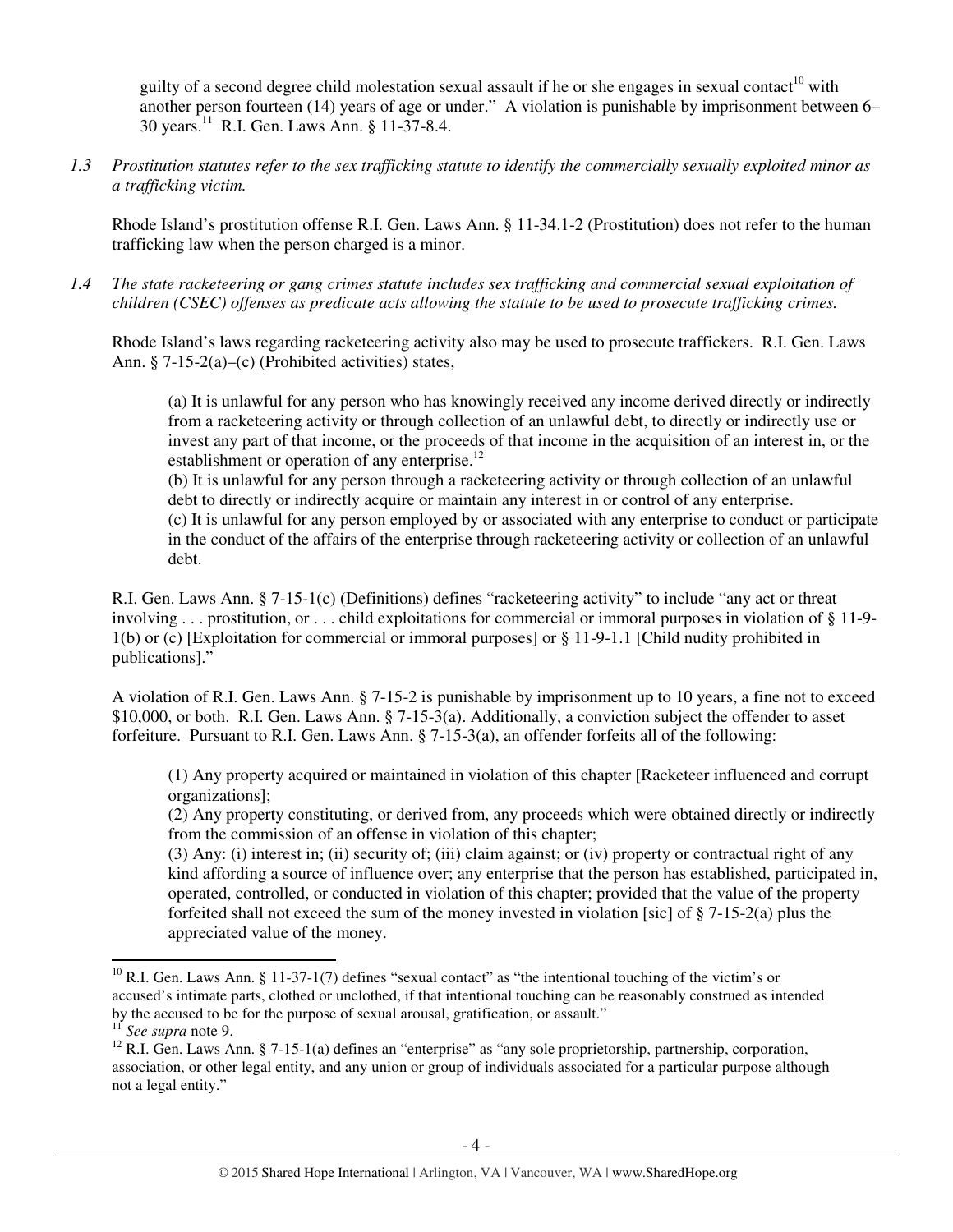#### **FRAMEWORK ISSUE 2: CRIMINAL PROVISIONS ADDRESSING DEMAND**

## *Legal Components:*

- *2.1 The state sex trafficking law can be applied to buyers of commercial sex acts with a victim of domestic minor sex trafficking.*
- *2.2 Buyers of commercial sex acts with a minor can be prosecuted under commercial sexual exploitation of children (CSEC) laws.*
- *2.3 Solicitation of prostitution laws differentiate between buying sex acts with an adult and buying sex acts with a minor under 18.*
- *2.4 Penalties for buyers of commercial sex acts with minors are as high as federal penalties.*
- *2.5 Using the Internet or electronic communications to lure, entice, or purchase, or attempt to lure, entice, or purchase commercial sex acts with a minor is a separate crime or results in an enhanced penalty for buyers.*
- *2.6 No age mistake defense is permitted for a buyer of commercial sex acts with any minor under 18.*
- *2.7 Base penalties for buying sex acts with a minor under 18 are sufficiently high and not reduced for older minors.*
- *2.8 Financial penalties for buyers of commercial sex acts with minors are sufficiently high to make it difficult for buyers to hide the crime.*
- *2.9 Buying and possessing child pornography carries penalties as high as similar federal offenses.*
- *2.10 Convicted buyers of commercial sex acts with minors and child pornography are required to register as sex offenders*.

\_\_\_\_\_\_\_\_\_\_\_\_\_\_\_\_\_\_\_\_\_\_\_\_\_\_\_\_\_\_\_\_\_\_\_\_\_\_\_\_\_\_\_\_\_\_\_\_\_\_\_\_\_\_\_\_\_\_\_\_\_\_\_\_\_\_\_\_\_\_\_\_\_\_\_\_\_\_\_\_\_\_\_\_\_\_\_\_\_\_\_\_\_\_

# *Legal Analysis:*

*2.1 The state sex trafficking law can be applied to buyers of commercial sex acts with a victim of domestic minor sex trafficking.<sup>13</sup>*

R.I. Gen. Laws Ann. § 11-67-6(b)(2)<sup>14</sup> (Sex trafficking of a minor), applies to buyers of sex with domestic minor sex trafficking victims. That section expressly makes it a crime when a person "purchases a minor for the purposes of commercial sex acts." A buyer of sex with a minor will be guilty without regard to whether the victim was forced, deceived, or coerced into committing the commercial sex act.<sup>15</sup> A violation is punishable by imprisonment up to 50 years, a fine not to exceed \$40,000, or both. R.I. Gen. Laws Ann. § 11-67-6(c).

*2.2 Buyers of commercial sex acts with a minor can be prosecuted under commercial sexual exploitation of children (CSEC) laws.* 

The CSEC offense under R.I. Gen. Laws Ann. § 11-37-8.8(a) (Indecent solicitation of a child) applies to buyers by making it illegal for a person to solicit<sup>16</sup> a child "or one whom he or she believes is a person under eighteen (18) years of age for the purpose of engaging in an act of prostitution." R.I. Gen. Laws Ann. § 11-37-8.9.

Several sex offenses may also apply to buyers of sex with minors.<sup>17</sup>

 $\overline{a}$ 

<sup>&</sup>lt;sup>13</sup> See generally SHARED HOPE INTERNATIONAL, "Eliminating the Third Party Control Barrier to Identifying Juvenile Sex Trafficking Victims," JuST Response Policy Paper (2015), http://sharedhope.org/wpcontent/uploads/2015/08/Policy-Paper\_Eliminating-Third-Party-Control\_Final1.pdf (discussing need to include buyer conduct in core sex trafficking offense regardless of whether victim is under control of a third party and explaining negative impact on victims and victim-identification when buyers are excluded as sex trafficking offenders).

<sup>14</sup> *See supra* note 2.

<sup>&</sup>lt;sup>15</sup> See supra Section 1.1 for a full description of the substantive provisions of R.I. Gen. Laws Ann. § 11-67-6.

<sup>16</sup> *See* definition of "solicit" *supra* note 7.

<sup>17</sup> *See supra* Section 1.2.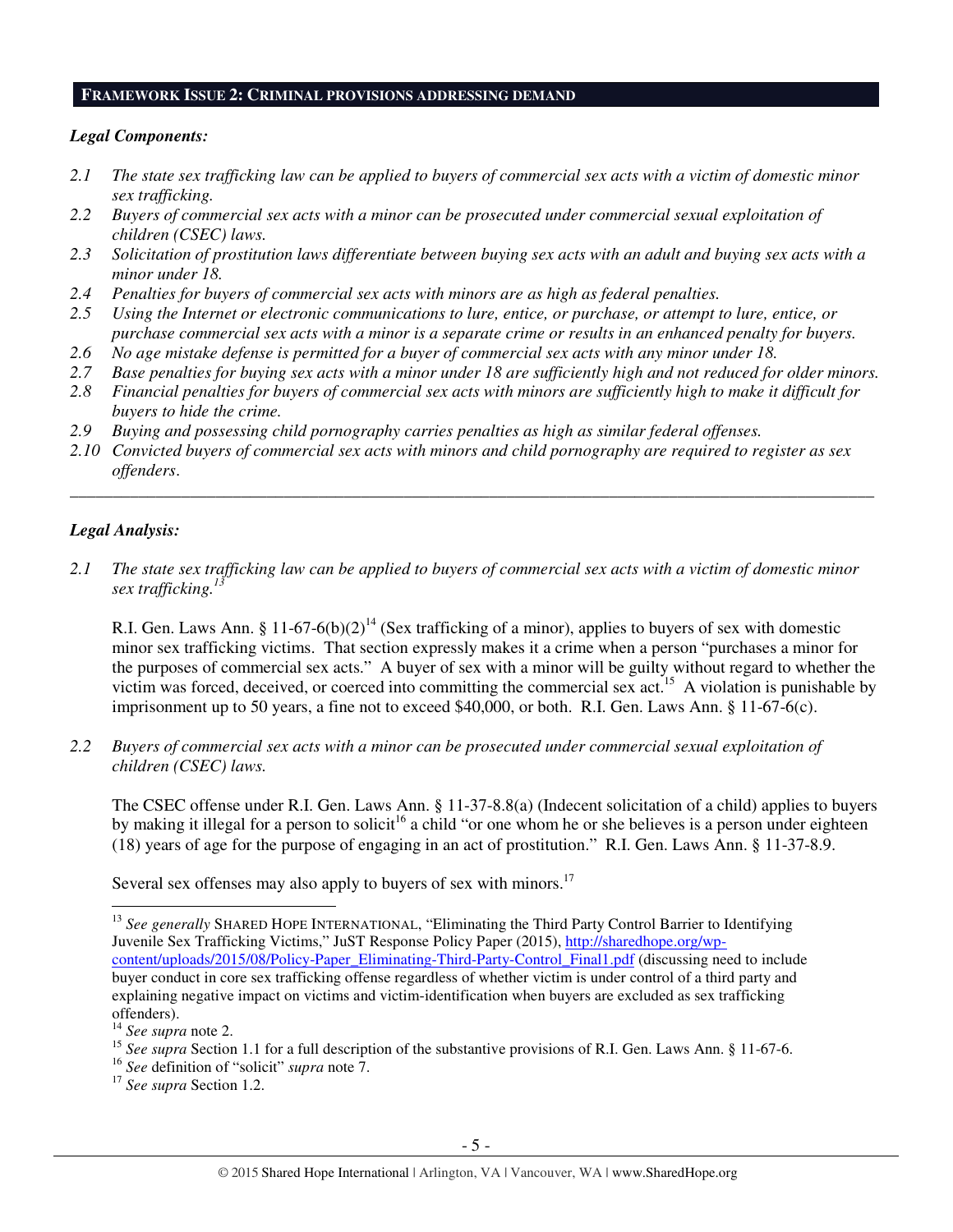## *2.3 Solicitation of prostitution laws differentiate between buying sex acts with an adult and buying sex acts with a minor under 18.*

Rhode Island law differentiates between buying sex with an adult and buying sex with a minor. R.I. Gen. Laws Ann. § 11-37-8.8(a) (Indecent solicitation of a child) applies where a buyer "solicits" a child under 18 for prostitution purposes.<sup>18</sup> A conviction of solicitation is punishable by imprisonment for at least 5 years.

In contrast, Rhode Island's age-neutral solicitation statute, R.I. Gen. Laws Ann. § 11-34.1-3(a) (Procurement of sexual conduct for a fee) is punishable by imprisonment up to 1 year, a fine of \$250–\$1,000, or both, but a subsequent violation is punishable by imprisonment up to 1 year, a fine of \$500–\$1,000, or both. R.I. Gen. Laws Ann. § 11-34.1-3(a), (b). Additionally, R.I. Gen. Laws Ann. § 11-34.1-6(a) (Soliciting from motor vehicles for indecent purposes—Forfeiture of motor vehicle) may apply regardless of the age of the person solicited, and makes it "unlawful for any person, while an operator or passenger in a motor vehicle to stop, or attempt to stop another vehicle or pedestrian, or to engage or attempt to engage persons in another vehicle or pedestrians in conversation, for the purposes of prostitution or other indecent act, or to patronize, induce, or otherwise secure another person to commit any commercial sexual activity." A violation is punishable by imprisonment up to 6 months, a fine of \$500–\$1,000, or both, but a subsequent conviction is punishable by imprisonment up to 1 year and a fine of \$750–\$1,000. The fine for a subsequent conviction may not be suspended. R.I. Gen. Laws Ann. § 11-34.1-6(a), (b).

#### *2.4 Penalties for buyers of commercial sex acts with minors are as high as federal penalties.*

A violation of R.I. Gen. Laws Ann. § 11-67-6(b)(2)<sup>19</sup> (Sex trafficking of a minor) is punishable by imprisonment up to 50 years, a fine not to exceed \$40,000, or both. R.I. Gen. Laws Ann. § 11-67-6(c). A conviction for violating a R.I. Gen. Laws Ann. § 11-37-8.8(a) (Indecent solicitation of a child) is punishable by imprisonment of at least 5 years. R.I. Gen. Laws Ann. § 11-37-8.9.

In comparison, if the victim is under the age of 14, a conviction under the Trafficking Victims Protection Act  $(TVPA)<sup>20</sup>$  for child sex trafficking is punishable by 15 years to life imprisonment and a fine not to exceed \$250,000. 18 U.S.C. §§ 1591(b)(1), 3559(a)(1), 3571(b)(3). If the victim is between the ages of 14–17, a conviction is punishable by 10 years to life imprisonment and a fine not to exceed \$250,000. 18 U.S.C. §§ 1591(b)(2), 3559(a)(1), 3571(b)(3). A conviction is punishable by mandatory life imprisonment, however, if the buyer has a prior conviction for a federal sex offense<sup>21</sup> against a minor. 18 U.S.C. § 3559(e)(1). To the

 $\overline{a}$ 

<sup>20</sup> Trafficking Victims Protection Act (TVPA) of 2000, Pub. L. No. 106-386, 114 Stat. 1464, 1466 (codified in scattered sections of 18 and 22 U.S.C.).

<sup>&</sup>lt;sup>18</sup> *See supra* Section 1.2 for a full description of the substantive provisions of R.I. Gen. Laws Ann. § 11-37-8.8(a), § 11-9-1, and § 11-9-2.

<sup>19</sup> *See supra* note 2.

<sup>&</sup>lt;sup>21</sup> Pursuant to 18 U.S.C. § 3559 $(e)(2)$ , "federal sex offense" is defined as

an offense under section 1591 [18 USCS § 1591] (relating to sex trafficking of children), 2241 [18 USCS § 2241] (relating to aggravated sexual abuse), 2242 [18 USCS § 2242] (relating to sexual abuse),  $2244(a)(1)$  [18 USCS §  $2244(a)(1)$ ] (relating to abusive sexual contact),  $2245$  [18 USCS § 2245] (relating to sexual abuse resulting in death), 2251 [18 USCS § 2251] (relating to sexual exploitation of children), 2251A [18 USCS § 2251A] (relating to selling or buying of children), 2422(b) [18 USCS § 2422(b)] (relating to coercion and enticement of a minor into prostitution), or 2423(a) [18 USCS § 2423(a)] (relating to transportation of minors).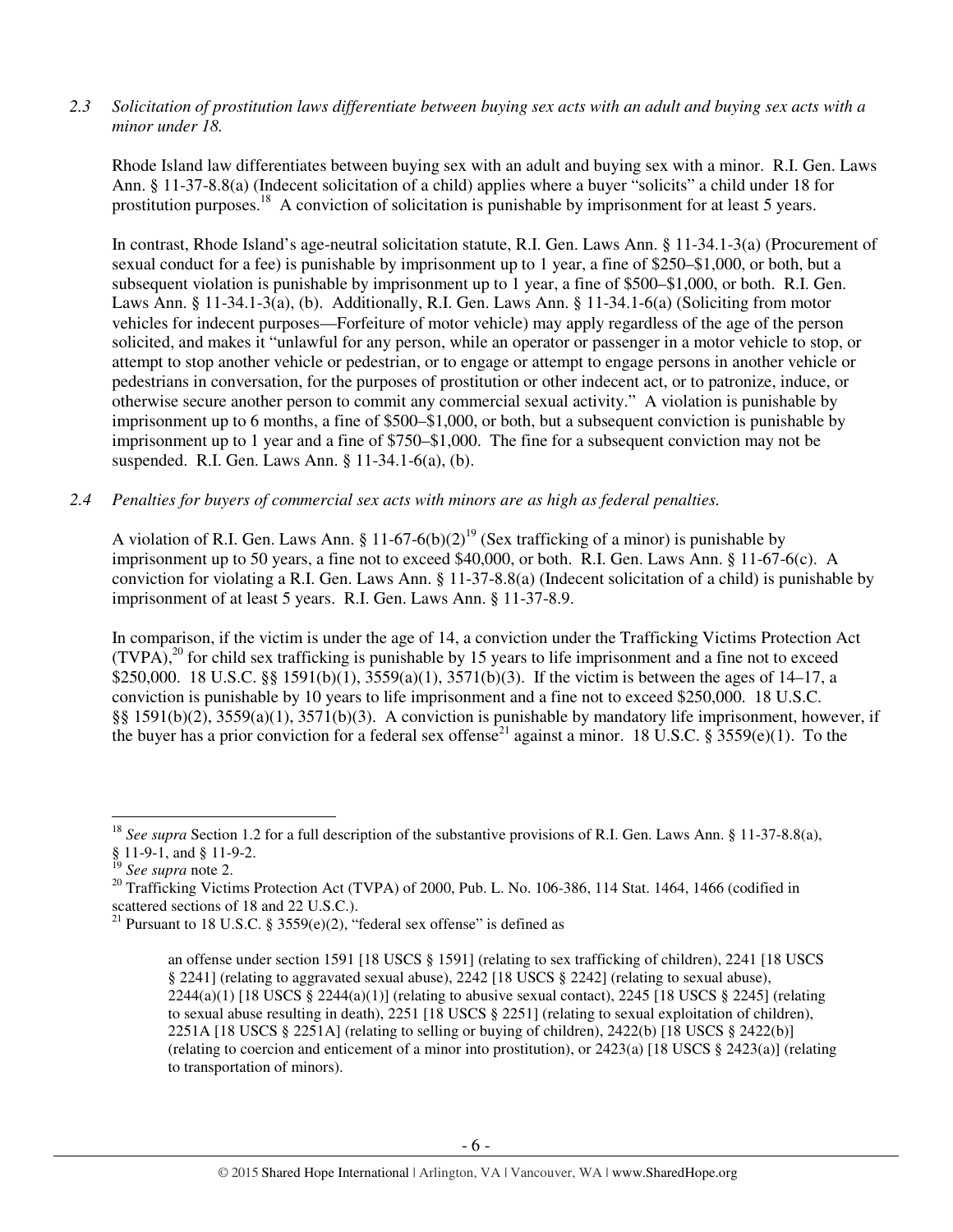extent buyers can be prosecuted under other federal CSEC laws, $^{22}$  a conviction is punishable by penalties ranging from a fine not to exceed \$250,000 to life imprisonment and a fine not to exceed \$250,000.<sup>23</sup>

*2.5 Using the Internet or electronic communications to lure, entice, or purchase, or attempt to lure, entice, or purchase commercial sex acts with a minor is a separate crime or results in an enhanced penalty for buyers.* 

R.I. Gen. Laws Ann. § 11-37-8.8(a) (Indecent solicitation of a child) makes it a crime when a person "knowingly solicits another person under eighteen (18) years of age or one whom he or she believes is a person under eighteen (18) years of age for the purpose of engaging in an act of prostitution."<sup>24</sup> This statute applies when a buyer solicits a child "by any means including, but not limited to, in person, over the phone, in writing, by computer, through the Internet, or by advertisement of any kind." A conviction for solicitation is punishable by imprisonment of at least 5 years, and there is no separate or heightened penalty for using the Internet or other electronic communication as opposed to any other communication method. R.I. Gen. Laws Ann. §§ 11-37-8.8, 11-37-8.9.

*2.6 No age mistake defense is permitted for a buyer of commercial sex acts with any minor under 18.* 

R.I. Gen. Laws Ann. § 11-9-1(c) (Exploitation for commercial or immoral purposes), § 11-9-2 (Employment of children for unlawful purposes), and § 11-37-8.8(a) (Indecent solicitation of a child) are silent regarding the availability of the mistake of age defense. However, R.I. Gen. Laws Ann. § 11-67-6(e) (Sex trafficking of a minor) states, "In a prosecution under this section, the government need not prove that the defendant knew the victim's age."

- 2.6.1 Recommendation: Amend Rhode Island's CSEC laws to expressly provide that the mistake of age defense is not available to a buyer of commercial sex with a minor under 18.
- *2.7 Base penalties for buying sex acts with a minor under 18 are sufficiently high and not reduced for older minors.*

Rhode Island's sex trafficking and CSEC laws protect all minors under 18 and do not stagger penalties based on the age of the minor. A conviction under R.I. Gen. Laws Ann. § 11-67-6(b)(2)<sup>25</sup> (Sex trafficking of a minor) is punishable by imprisonment up to 50 years, a fine not to exceed \$40,000, or both, regardless of the minor's age. R.I. Gen. Laws Ann. § 11-67-6(a)(2), (b)(2), (c). Similarly, a conviction under R.I. Gen. Laws Ann. § 11-37- 8.8(a) (Indecent solicitation of a child) is punishable by imprisonment of at least 5 years regardless of the minor's age. R.I. Gen. Laws Ann. §§ 11-9-1(c), 11-37-8.9.

*2.8 Financial penalties for buyers of commercial sex acts with minors are sufficiently high to make it difficult for buyers to hide the crime.* 

Specifically, a buyer convicted of violating R.I. Gen. Laws Ann. § 11-67-6(b)(2) (Sex trafficking of a minor) l

<sup>25</sup> *See supra* note 2.

<sup>&</sup>lt;sup>22</sup> 18 U.S.C. §§ 2251A(b) (Selling or buying of children), 2251(a) (Sexual exploitation of children), 2423(a) (Transportation of a minor with intent for minor to engage in criminal sexual activity), 2422(a) (Coercion and enticement), 2252(a)(2), (a)(4) (Certain activities relating to material involving the sexual exploitation of minors). <sup>23</sup> 18 U.S.C. §§ 2251A(b) (conviction punishable by imprisonment for 30 years to life and a fine), 2251(e)

<sup>(</sup>conviction punishable by imprisonment for 15–30 years and a fine), 2423(a) (conviction punishable by imprisonment for 10 years to life and a fine), 2422(a) (conviction punishable by a fine, imprisonment up to 20 years, or both),  $2252(a)(2)$ , (4) (stating that a conviction under subsection (a)(2) is punishable by imprisonment for 5–20 years and a fine, while a conviction under subsection (a)(4) is punishable by imprisonment up to 10 years, a fine, or both); *see also* 18 U.S.C. §§ 3559(a)(1) (classifying all of the above listed offenses as felonies), 3571(b)(3) (providing a fine up to \$250,000 for any felony conviction).

<sup>&</sup>lt;sup>24</sup> *See supra* Section 1.2 for a full description of the substantive provisions of R.I. Gen. Laws Ann. § 11-37-8.8(a) and the definition of "solicit" provided in R.I. Gen. Laws Ann. § 11-37-8.8(b).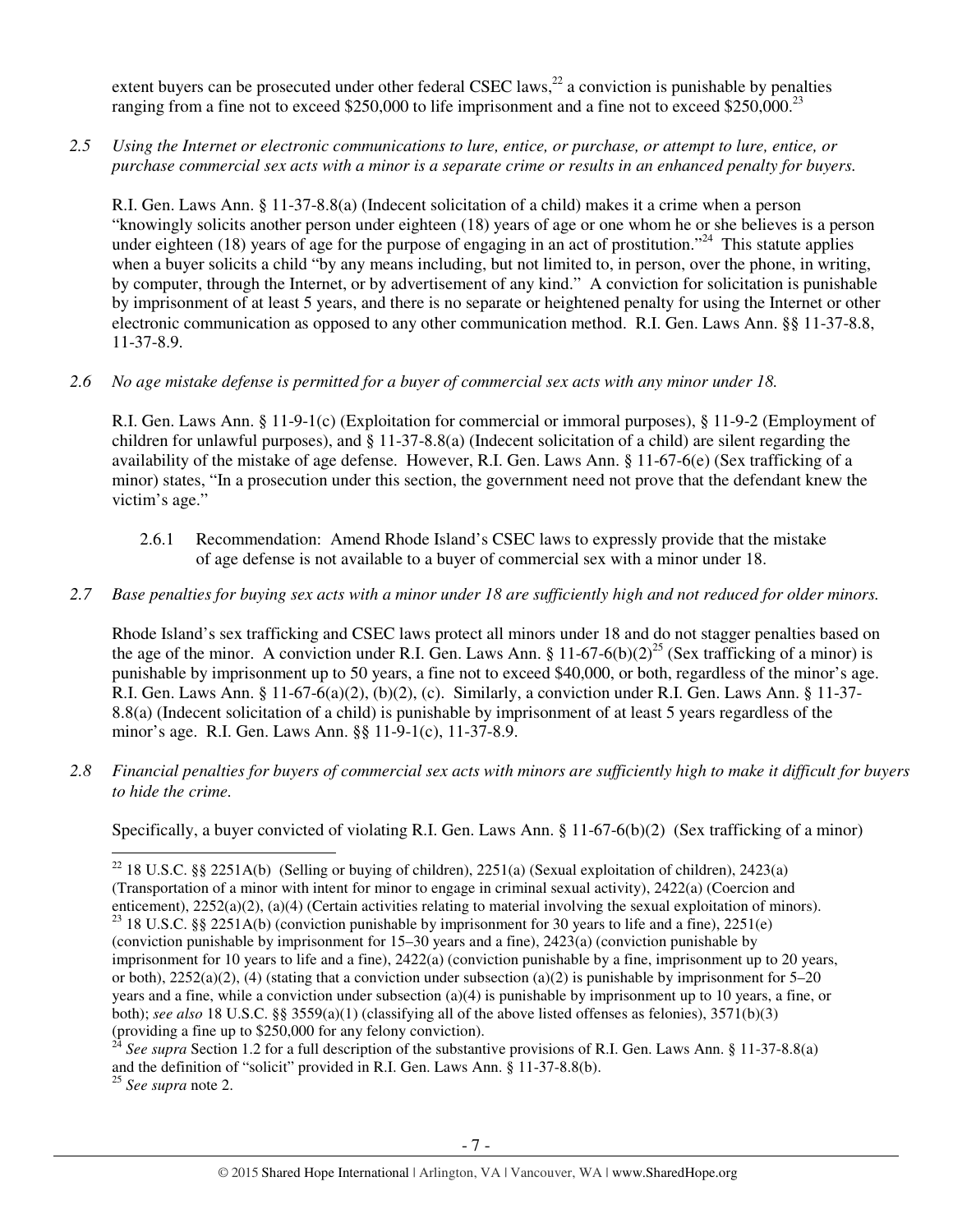may be required to pay a fine up to \$40,000. R.I. Gen. Laws Ann. § 11-67-6(c). A buyer convicted of violating either R.I. Gen. Laws Ann. § 11-9-1(c) (Exploitation for commercial or immoral purposes) or R.I. Gen. Laws Ann. § 11-9-2 (Employment of children for unlawful purposes) may be ordered to pay a fine up to \$20,000, while a buyer convicted of violating R.I. Gen. Laws Ann. § 11-9-1.3(a)(4) (Child pornography prohibited) may have to pay a fine up to \$5,000. R.I. Gen. Laws Ann. §§ 11-9-1(c), 11-9-2, 11-9-1.3(b)(2). Notably, no fine is imposed upon a buyer convicted of violating R.I. Gen. Laws Ann. § 11-37-8.8(a) (Indecent solicitation of a child). R.I. Gen. Laws Ann. § 11-37-8.9.

R.I. Gen. Laws Ann. § 11-34.1-6(c) (Soliciting from motor vehicles for indecent purposes—Forfeiture of motor vehicle), Rhode Island's age-neutral solicitation from motor vehicles statute, provides for the discretionary, criminal forfeiture of any motor vehicle used by a buyer in committing the crime upon a buyer's subsequent conviction. Forfeiture is within the court's discretion and proceeds go to the victims of crimes identity fund. R.I. Gen. Laws Ann. § 11-34.1-6(c). No forfeiture provisions, however, apply for violations of R.I. Gen. Laws Ann. § 11-37-8.8(a) (Indecent solicitation of a child), § 11-9-1(c) (Exploitation for commercial or immoral purposes), § 11-9-2 (Employment of children for unlawful purposes), § 11-9-1.3 (Child pornography prohibited), or § 11-67-6 (Sex trafficking of a child). R.I. Gen. Laws Ann. §§ 11-34.1-6(c), 11-37-8.8, 11-37- 8.9, 11-9-1(c), 11-9-2, 11-9-1.3(b)(2), 11-67-5 (providing forfeiture for violating § 11-67-2 and § 11-67-3, but not § 11-67-6).

Buyers are subject to mandatory criminal asset forfeiture following a conviction for involuntary servitude or trafficking of persons. R.I. Gen. Laws Ann. § 11-67-5 (Forfeitures) requires the forfeiture of "any profits or proceeds and any interest or property . . . acquired or maintained in violation of" R.I. Gen. Laws Ann. § 11-67-2 (Involuntary servitude) or § 11-67-3 (Trafficking of persons for forced labor or commercial sexual activity). R.I. Gen. Laws Ann. § 11-67-3 makes it a crime when a person

(a) Recruits, entices, harbors, transports, provides, or obtains by any means, or attempts to recruit, entice, harbor, transport[,] provide, or obtain by any means, another person, intending or knowing that the person will be subjected to forced labor in order to commit a commercial sexual activity; or (b) Benefits, financially or by receiving anything of value, from knowing participation in a venture which has engaged in an act described in violation of  $\S 11-67-2$ , or  $11-67-3...$ 

No specific seizure procedure is authorized under this statute. "All monies forfeited and the sale proceeds of all other property forfeited and seized under this section shall be deposited in the general fund." R.I. Gen. Laws §  $11-67-5(d)$ .

Restitution is mandatory for buyers who violate R.I. Gen. Laws Ann. § 11-67-2 (Involuntary servitude) or § 11- 67-3 (Trafficking of persons for forced labor or commercial sexual activity) pursuant to R.I. Gen. Laws Ann. § 11-67-4 (Restitution), which states,

In addition to any other amount of loss identified, the court shall order restitution including the greater of:

(a) The gross income or value to the defendant of the victim's labor or commercial sexual activity;<sup>26</sup> or

(b) The value of the victim's labor as guaranteed under the minimum wage law and overtime provisions of the Fair Labor Standards Act (FLSA) or the minimum wage law, whichever is greater.

l

<sup>&</sup>lt;sup>26</sup> A "victim," for purposes of R.I. Gen. Laws Ann. § 11-67-4 (Restitution), is defined in R.I. Gen. Laws Ann. § 11-67-1(8) (Definitions) as "a person subject to the practices set forth in § 11-67-2 [Involuntary servitude] or 11-67-3 [Trafficking of persons for forced labor or commercial sexual activity]." Because several of the practices set forth in R.I. Gen. Laws Ann. § 11-67-3 are similar to those criminalized under R.I. Gen. Laws Ann. § 11-67-6(b) (Sex trafficking of a minor), it is possible that a sex trafficked child could be considered a "victim" under R.I. Gen. Laws Ann. § 11-67-1(8) to the extent that the conduct prohibited by § 11-67-6 is also prohibited by § 11-67-3.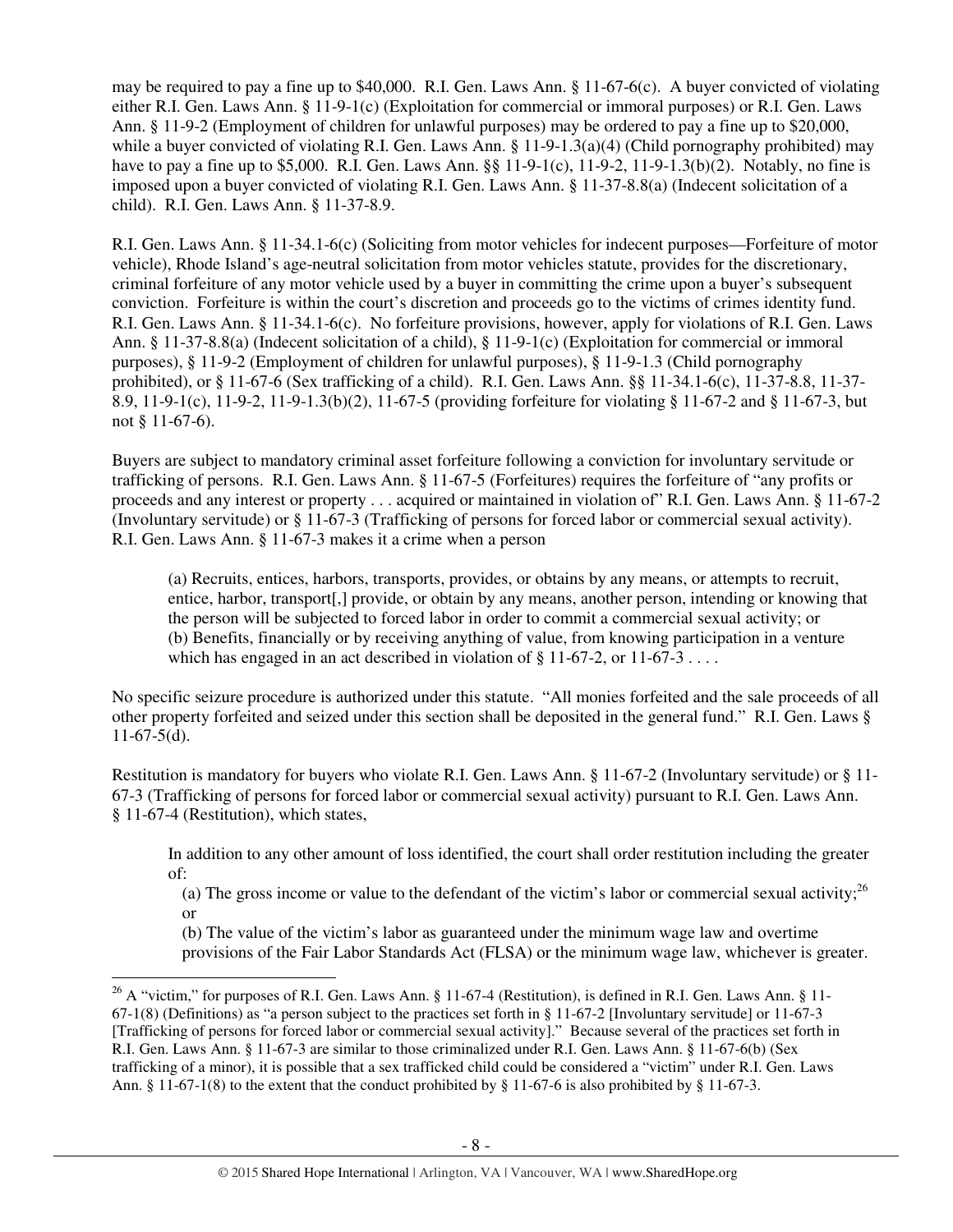Buyers who commit other crimes are subject to discretionary orders of restitution. R.I. Gen. Laws Ann. § 12- 19-32 (Restitution) provides that "[i]n addition to or in lieu of any non-mandatory sanction imposed as part of a sentence or as a condition of probation, a judge at the time of sentencing may order restitution which may be in the form of monetary payment or some type of community restitution," and if the court orders a buyer to make restitution, R.I. Gen. Laws Ann. § 12-28-5.1 (Restitution) provides that "a civil judgment shall automatically be entered by the trial court against the defendant on behalf of the victim for that amount."

#### *2.9 Buying and possessing child pornography carries penalties as high as similar federal offenses.*

R.I. Gen. Laws Ann. § 11-9-1.3(a)(4) (Child pornography prohibited) makes it illegal for a person to "[k]nowingly possess any book, magazine, periodical, film, videotape, computer disk, computer file or any other material that contains an image of child pornography." R.I. Gen. Laws Ann. § 11-9-1.3(c)(1) defines "child pornography" as

any visual depiction, including any photograph, film, video, picture, or computer or computer-generated image or picture, whether made or produced by electronic, mechanical, or other means, of sexually explicit conduct where:

(i) The production of such visual depiction involves the use of a minor engaging in sexually explicit conduct; $27$ 

(ii) Such visual depiction is a digital image, computer image, or computer-generated image of a minor engaging in sexually explicit conduct; or

(iii) Such visual depiction has been created, adapted, or modified to display an identifiable minor<sup>28</sup> engaging in sexually explicit conduct.

A violation of R.I. Gen. Laws Ann. § 11-9-1.3(a)(4) is punishable by imprisonment up to 5 years, a fine not to exceed \$5,000, or both. R.I. Gen. Laws Ann. § 11-9-1.3(b)(2).

In comparison, a federal conviction for possession of child pornography<sup>29</sup> is generally punishable by imprisonment

(ii) Bestiality;

l

- (iii) Masturbation;
- (iv) Sadistic or masochistic abuse; or
- (v) Graphic or lascivious exhibition of the genitals or pubic area of any person . . . .

<sup>28</sup> R.I. Gen. Laws Ann. § 11-9-1.3(c)(4) defines an "identifiable minor" as the following:

- (i) Means a person:
	- (A)(I) Who was a minor at the time the visual depiction was created, adapted, or modified; or
	- (II) Whose image as a minor was used in creating, adapting, or modifying the visual depiction; and
- (ii) Who is recognizable as an actual person by the person's face, likeness, or other distinguishing
- characteristic, such as a unique birthmark or other recognizable feature; and
	- (B) Shall not be construed to require proof of the actual identity of the identifiable minor.

<sup>29</sup> 18 U.S.C. §§ 2252(a)(2), (a)(4) (Certain activities relating to material involving the sexual exploitation of minors),  $2252A(a)(2)$ –(3) (Certain activities relating to material constituting or containing child pornography), 1466A(a), (b) (Obscene visual representations of the sexual abuse of children).

<sup>&</sup>lt;sup>27</sup> R.I. Gen. Laws Ann. § 11-9-1.3(c)(6) defines "sexually explicit conduct" as

<sup>(</sup>i) Graphic sexual intercourse, including genital-genital, oral-genital, anal-genital, or oral-anal, or lascivious sexual intercourse where the genitals, or pubic area of any person is exhibited;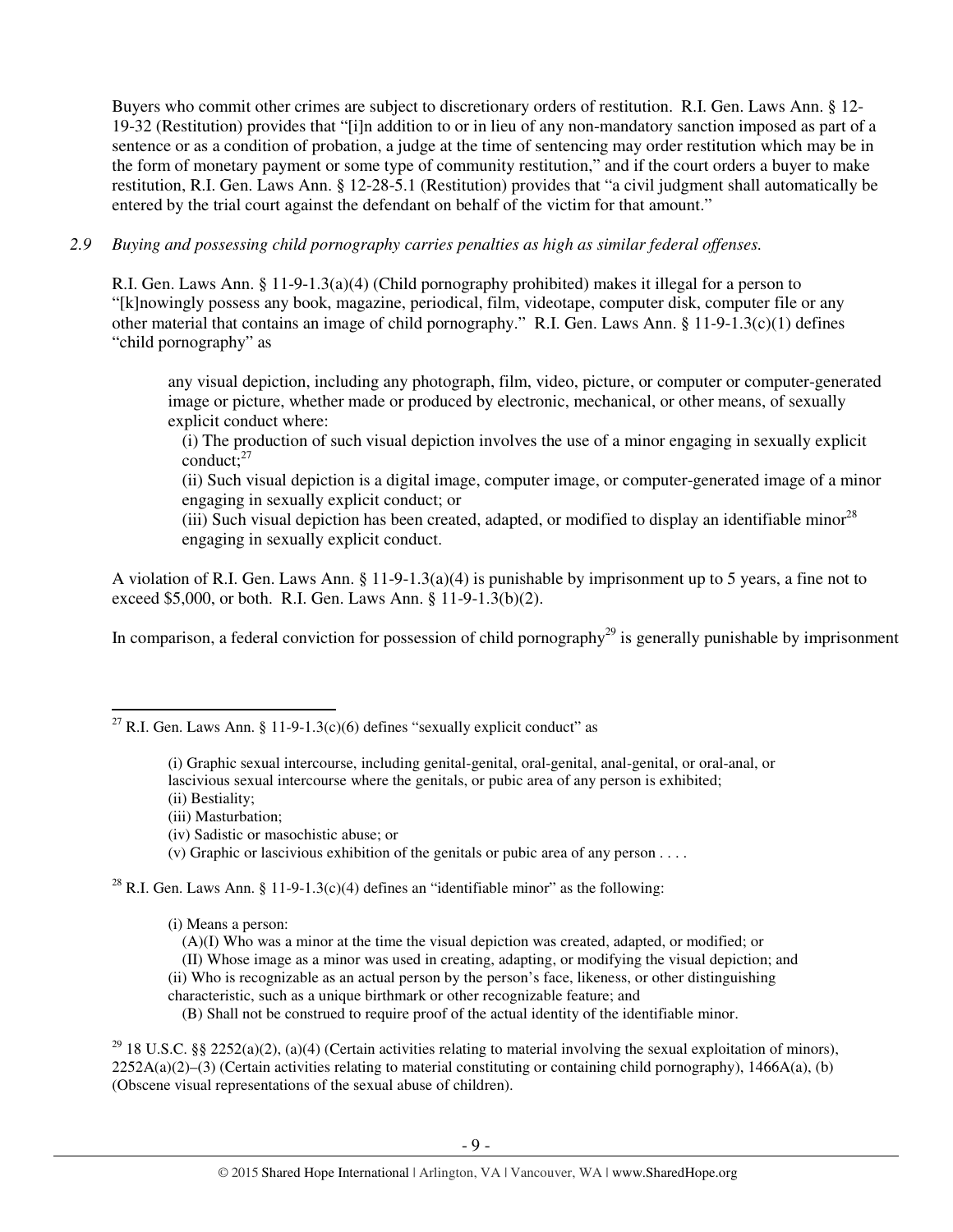for 5–20 years and a fine not to exceed \$250,000.<sup>30</sup> Subsequent convictions, however, are punishable by imprisonment up to 40 years and a fine not to exceed  $$250,000$ .<sup>31</sup>

- 2.9.1 Recommendation: Raise the penalty for possessing child pornography to to reflect the seriousness of the offense.
- *2.10 Convicted buyers of commercial sex acts with minors and child pornography are required to register as sex offenders*.

R.I. Gen. Laws Ann. § 11-37.1-3(a) states,

Any person who, in this or any other jurisdiction: (1) has been convicted of a criminal offense against a victim who is a minor, (2) has been convicted of a sexually violent offense, (3) has been determined to be a sexually violent predator,<sup>32</sup> (4) has committed an aggravated offense as defined in § 11-37.1-2, or (5) is a recidivist, as defined in § 11-37.1-4, shall be required to register his or her current address with the local law enforcement agency having jurisdiction over the city or town in which the person having the duty to register resides for the time period specified in § 11-37.1-4.

R.I. Gen. Laws Ann. § 11-37.1-2(e) defines a "criminal offense against a victim who is a minor" to include the following:

(2) Enticement of a child in violation of § 11-26-1.5 [Enticement of children] with the intent to violate §§ 11-37-6 [Third degree sexual assault], 11-37-8 [Penalty for assault with intent to commit first degree sexual assault], 11-37-8.1 [First degree child molestation sexual assault], 11-37-8.3 [Second degree child molestation sexual assault];

(3) Any violation of § 11-37-6 [Third degree sexual assault], 11-37-8 [Penalty for assault with intent to commit first degree sexual assault], 11-37-8.1 [First degree child molestation sexual assault], or 11-37- 8.3 [Second degree child molestation sexual assault];

. . .

(6) Any violation of § 11-9-1.3 [Child pornography prohibited];

(7) Any violation of § 11-37.1-10 [Penalties];

(8) Any violation of § 11-37-8.8 [Indecent solicitation of a child];

. . . .

 $\overline{a}$ 

R.I. Gen. Laws Ann. § 11-37.1-2(k) defines a "sexually violent offense" as

 $30$  18 U.S.C. §§ 2252(b) (stating that a conviction under subsection (a)(2) is punishable by imprisonment for 5–20 years and a fine, while a conviction under subsection (a)(4) is punishable by imprisonment up to 10 years, a fine, or both), 2252A(b)(1) (a conviction is punishable by imprisonment for 5–20 years and a fine), 1466A(a), (b) (stating that a conviction under subsection (a) is "subject to the penalties provided in section  $2252A(b)(1)$ ," imprisonment for 5–20 years and a fine, while a conviction under subsection (b) is "subject to the penalties provided in section 2252A(b)(2)," imprisonment up to 10 years, a fine, or both); *see also* 18 U.S.C. §§ 3559(a)(1) (classifying all of the above listed offenses as felonies), 3571(b)(3) (providing a fine up to \$250,000 for any felony conviction).

 $31$  18 U.S.C. §§ 2252(b) (stating if a person has a prior conviction under subsection (a)(2), or a list of other statutes, a conviction is punishable by a fine and imprisonment for 15–40 years, but if a person has a prior conviction under subsection (a)(4), or a list of other statutes, a conviction is punishable by a fine and imprisonment for  $10-20$  years),  $2252A(b)(1)$  (stating if a person has a prior conviction under subsection (a)(2), (a)(3), or a list of other statutes, a conviction is punishable by a fine and imprisonment for  $15-40$  years),  $1466A(a)$ , (b) (stating that the penalty scheme for section 2252A(b) applies); *see also* 18 U.S.C. §§ 3559(a)(1) (classifying all of the above listed offenses as felonies),  $3571(b)(3)$  (providing a fine up to \$250,000 for any felony conviction).

 $32$  R.I. Gen. Laws Ann. § 11-37.1-2(1) defines a "sexually violent predator" as "a person who has been convicted of a sexually violent offense and who has a mental abnormality or personality disorder that makes the person likely to engage in predatory sexually violent offenses."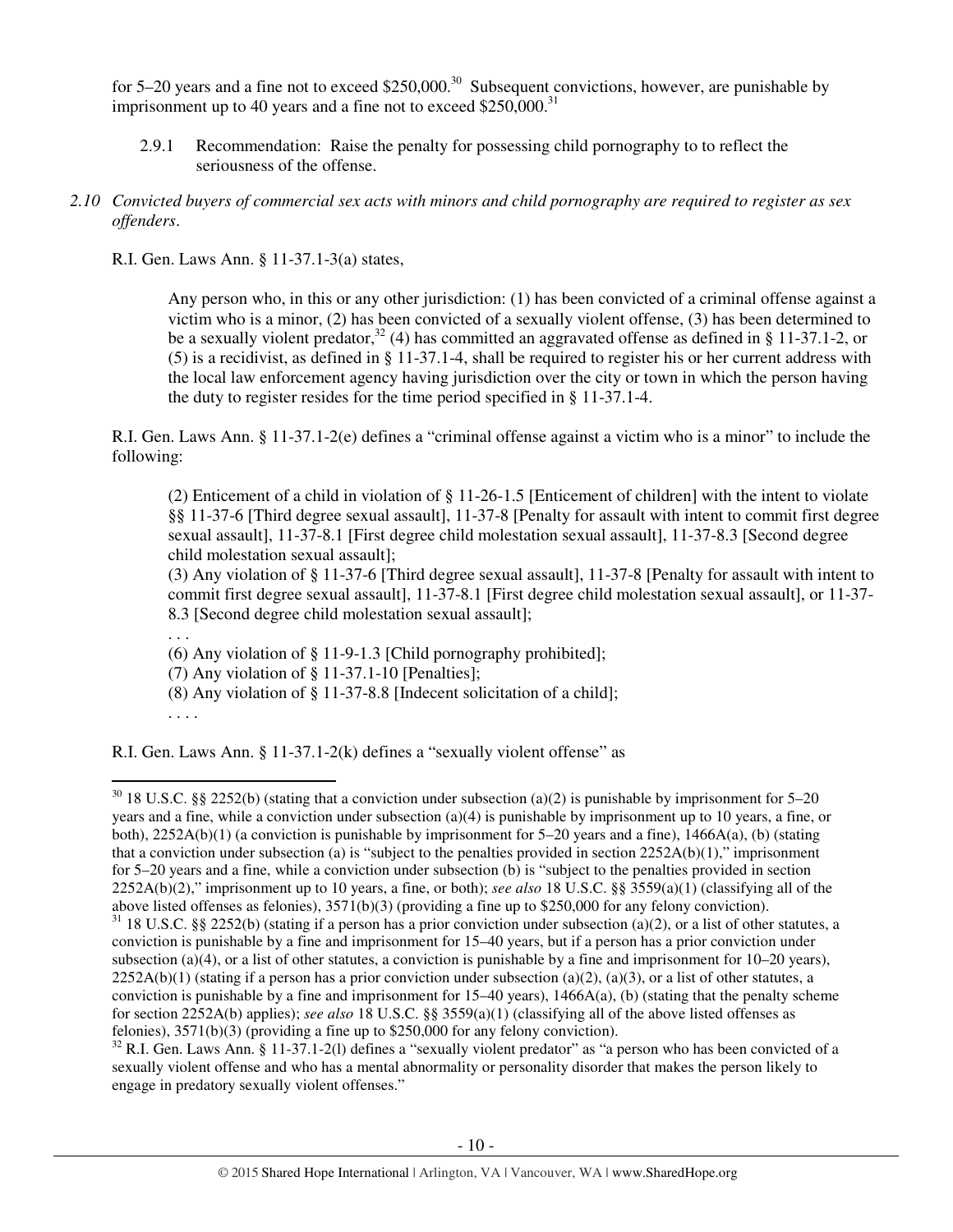any violation of § 11-37-2 [First degree sexual assault], 11-37-4 [Second degree sexual assault], 11-37- 6 [Third degree sexual assault], 11-37-8 [Penalty for assault with intent to commit first degree sexual assault], 11-37-8.1 [First degree child molestation sexual assault], 11-37-8.3 [Second degree child molestation sexual assault], or 11-5-1 [Assault with intent to commit specified felonies] where the specified felony is sexual assault . . . .

Thus, R.I. Gen. Laws Ann. § 11-37.1-3(a) (Registration required, persons covered) expressly requires buyers convicted of violating R.I. Gen. Laws Ann. § 11-37-8.8(a) (Indecent solicitation of a child) or § 11-9-1(c) (Exploitation for commercial or immoral purposes) to register as sex offenders but does not expressly require a buyer convicted of violating R.I. Gen. Laws Ann. § 11-67-6 (Sex trafficking of a minor) or § 11-9-2 (Employment of children for unlawful purposes) to register.

However, an "aggravated offense" is defined as including "offenses involving sexual penetration of victims of any age through the use of force or the threat of use of force or offenses involving sexual penetration of victims who are fourteen (14) years of age or under." R.I. Gen. Laws Ann. § 11-37.1-2(a). Therefore, some buyers may still be required to register as sex offenders even if the crimes they committed are not otherwise listed.

2.10.1 Recommendation: Amend R.I. Gen. Laws Ann. § 11-37.1-2(e) (Definitions) to include R.I. Gen. Laws Ann. § 11-67-6 (Sex trafficking of a minor).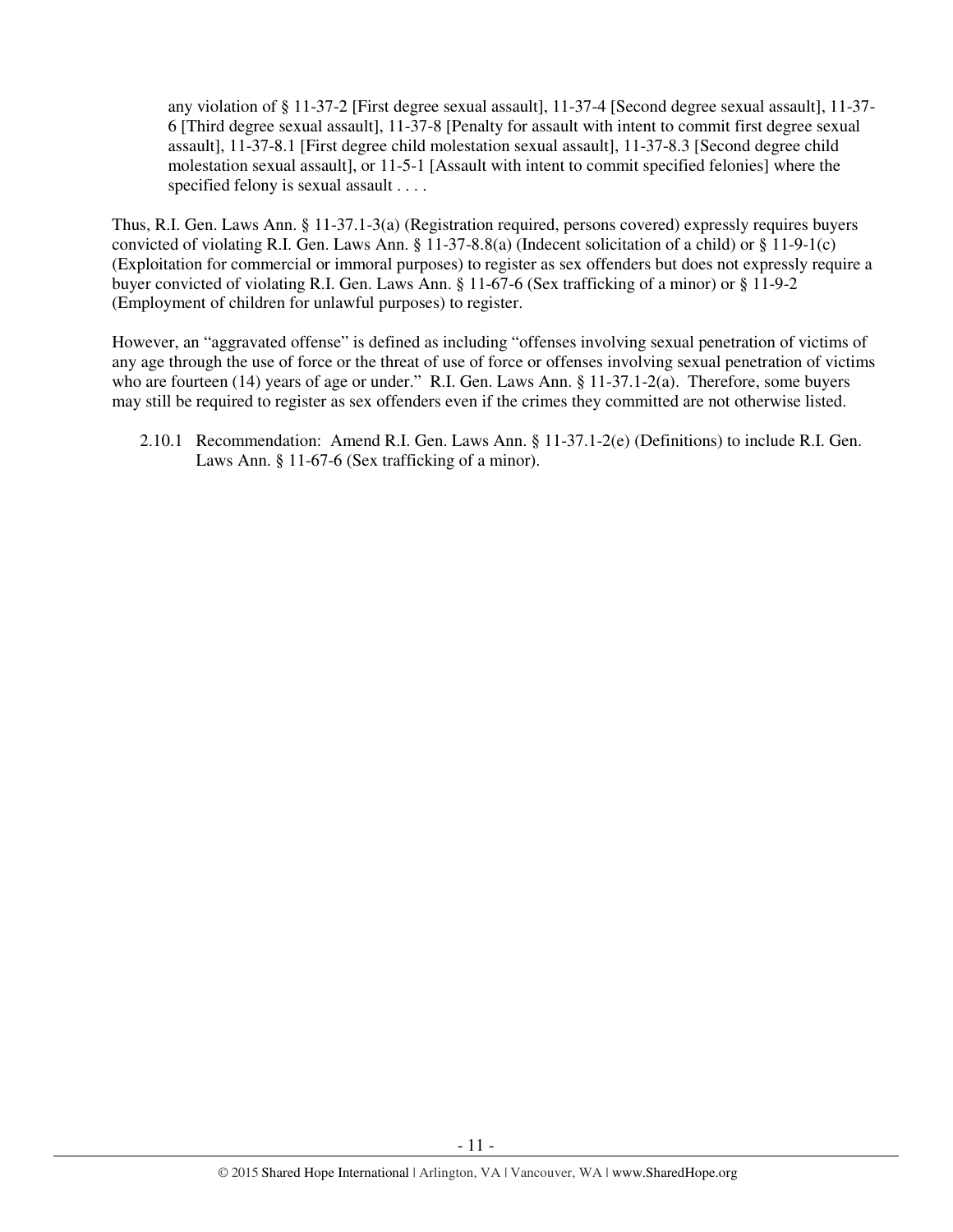#### **FRAMEWORK ISSUE 3: CRIMINAL PROVISIONS FOR TRAFFICKERS**

#### *Legal Components:*

- *3.1 Penalties for trafficking a child for sexual exploitation are as high as federal penalties.*
- *3.2 Creating and distributing child pornography carries penalties as high as similar federal offenses*.
- *3.3 Using the Internet or electronic communications to lure, entice, recruit, or sell commercial sex acts with a minor is a separate crime or results in an enhanced penalty for traffickers.*
- *3.4 Financial penalties for traffickers, including asset forfeiture, are sufficiently high*.
- *3.5 Convicted traffickers are required to register as sex offenders.*
- *3.6 Laws relating to termination of parental rights for certain offenses include sex trafficking or commercial sexual exploitation of children (CSEC) offenses in order to remove the children of traffickers from their control and potential exploitation.*

*\_\_\_\_\_\_\_\_\_\_\_\_\_\_\_\_\_\_\_\_\_\_\_\_\_\_\_\_\_\_\_\_\_\_\_\_\_\_\_\_\_\_\_\_\_\_\_\_\_\_\_\_\_\_\_\_\_\_\_\_\_\_\_\_\_\_\_\_\_\_\_\_\_\_\_\_\_\_\_\_\_\_\_\_\_\_\_\_\_\_\_\_\_\_* 

#### *Legal Analysis:*

 $\overline{a}$ 

*3.1 Penalties for trafficking a child for sexual exploitation are as high as federal penalties.* 

Traffickers of children for commercial sexual exploitation are subject to prosecution under several criminal statutes. A violation of R.I. Gen. Laws Ann. § 11-67-6<sup>33</sup> (Sex trafficking of a minor), which makes sex trafficking of a minor under 18 a crime, is punishable by imprisonment up to 50 years, a fine not to exceed \$40,000, or both. R.I. Gen. Laws Ann. § 11-67-6(c). In addition, pursuant to R.I. Gen. Laws Ann. § 11-67- 6(d), anyone who "[o]bstructs, or attempts to obstruct, or in any way interferes with or prevents the enforcement of this section shall be guilty of a felony" can be punished by imprisonment up to 35 years, a fine not to exceed \$40,000, or both.

It is a violation of R.I. Gen. Laws Ann. § 11-9-1(c) (Exploitation for commercial or immoral purposes) to "employ any child under the age of eighteen (18) years to any person for the purpose of prostitution." A conviction may be punishable by imprisonment up to 20 years, a fine not to exceed \$20,000, or both. R.I. Gen. Laws Ann. § 11-9-1(c). A trafficker who does the same with a child under 16 in violation of R.I. Gen. Laws Ann. § 11-9-2 (Employment of children for unlawful purposes) is guilty of a misdemeanor that is punishable "for every such offense in the manner provided in  $[11-9-1(c)]$ ."<sup>34</sup> R.I. Gen. Laws Ann. § 11-9-2."

Lastly, R.I. Gen. Laws Ann. § 11-9.1-15 (Laundering of monetary instruments) may be used to prosecute traffickers. R.I. Gen. Laws Ann. § 11-9.1-15(a), (b) makes it a crime when a trafficker

(a) . . . conducts or attempts to conduct a financial transaction: (1) with the intent to promote the carrying on of specified unlawful activity; or . . . .

(b) . . . conducts or attempts to conduct a financial transaction: (1) knowing that the property involved in the transaction represents the proceeds of some form of unlawful activity, or has been or is being used to conduct or facilitate some form of unlawful activity; or (2) involving property represented as the proceeds of some form of unlawful activity, by a law enforcement officer or other person working at the direction or with the approval of an official authorized to investigate or prosecute violations of this section . . . .

<sup>33</sup> *See supra* Section 1.1 for a full description of the substantive provisions of R.I. Gen. Laws Ann. § 11-67-6 (Sex trafficking of a minor). *See supra* note 2.

<sup>&</sup>lt;sup>34</sup> See supra Section 1.2 for the substantive provisions of R.I. Gen. Laws Ann. § 11-9-1(c) and § 11-9-2.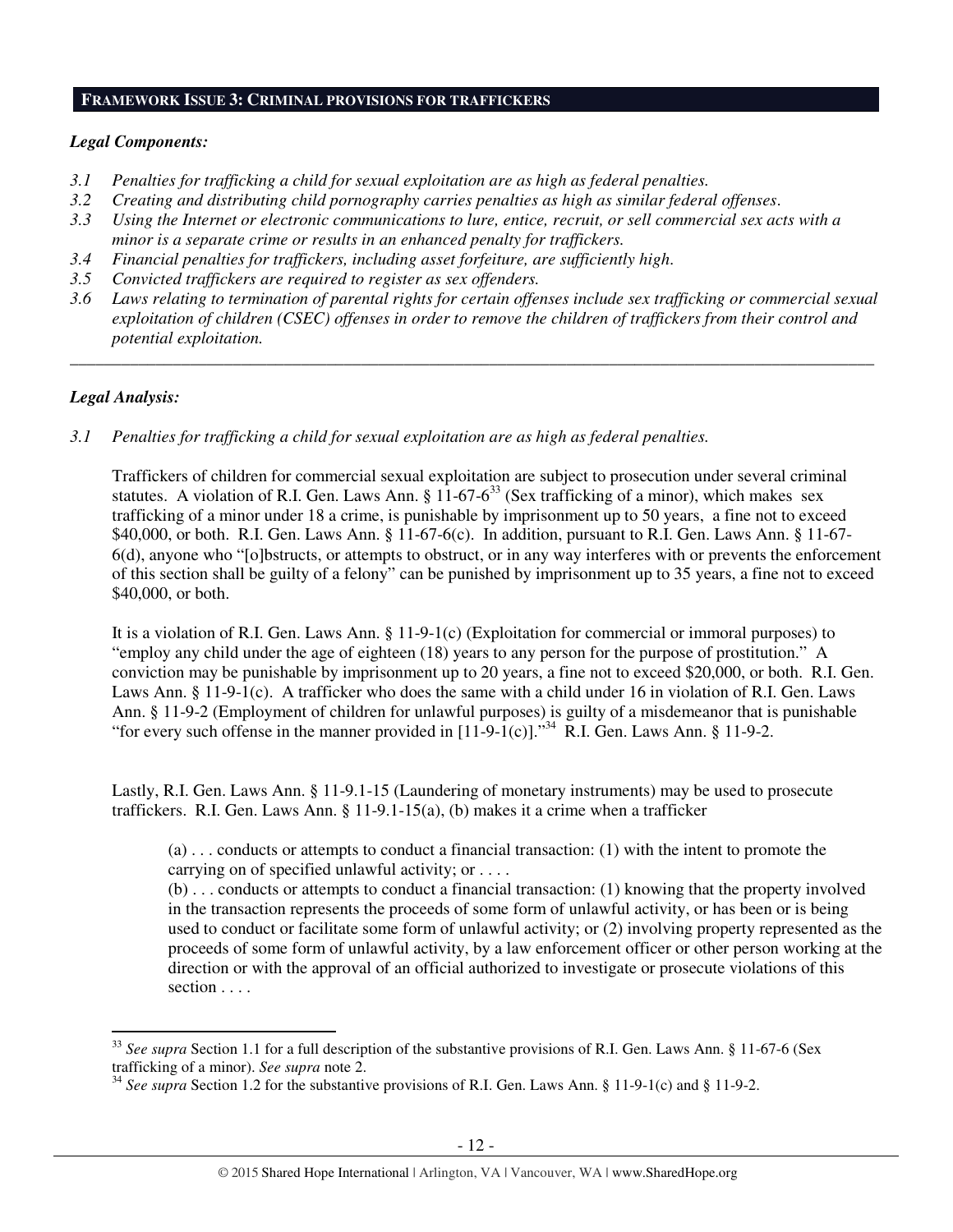"Specified unlawful activity" is defined in part in R.I. Gen. Laws Ann. § 11-9.1-15(d)(6) as

(C) Any act or acts prohibited by the Rhode Island Racketeer Influenced and Corrupt Organizations Act (RICO), chapter 15 [Racketeer influenced and corrupt organizations] of title 7 [Corporations, associations, and partnerships];

(D) Any act constituting a felony pursuant to this title [Criminal offenses].

This definition of "specified unlawful activity" could be used to make R.I. Gen. Laws Ann. § 11-9.1-15(a), (b) applicable to a trafficker who violates R.I. Gen. Laws Ann. § 11-67-6 (Sex trafficking of a minor), § 11-9-1(c) (Exploitation for commercial or immoral purposes), § 11-9-2 (Employment of children for unlawful purposes), or § 7-15-2(a)–(c) (Prohibited activities). Violations of R.I. Gen. Laws Ann. § 11-9.1-15(a), (b) are punishable by imprisonment up to 20 years, fines up to the greater of \$500,000 or "twice the value of the property involved in the transaction," or both fine and imprisonment. R.I. Gen. Laws Ann. § 11-9.1-15(a), (b). A trafficker convicted of R.I. Gen. Laws Ann. § 11-9.1-15(a), (b) also will be civilly liable to Rhode Island for "the greater of: (1) The value of the property, funds, or monetary instruments involved in the transaction; or (2) Ten thousand dollars (\$ 10,000)." R.I. Gen. Laws Ann. § 11-9.1-15(c).

In comparison, if the victim is under the age of 14, a conviction under the Trafficking Victims Protection Act  $(TVPA)^{35}$  for child sex trafficking is punishable by 15 years to life imprisonment and a fine not to exceed \$250,000. 18 U.S.C. §§ 1591(b)(1), 3559(a)(1), 3571(b)(3). If the victim is between the ages of 14–17, a conviction is punishable by 10 years to life imprisonment and a fine not to exceed \$250,000. 18 U.S.C. §§ 1591(b)(2), 3559(a)(1), 3571(b)(3). A conviction is punishable by mandatory life imprisonment, however, if the trafficker has a prior conviction for a federal sex offense<sup>36</sup> against a minor.

## *3.2 Creating and distributing child pornography carries penalties as high as similar federal offenses*.

Traffickers who distribute child pornography or permit a child to be used in child pornography may be prosecuted under R.I. Gen. Laws Ann. § 11-9-1(b) (Exploitation for commercial or immoral purposes).<sup>37</sup> A first violation of R.I. Gen. Laws Ann. § 11-9-1(b) is punishable by imprisonment up to 10 years, a fine not to exceed \$10,000, or both, while a subsequent violation is punishable by imprisonment up to 15 years, a fine not to exceed \$15,000, or both. R.I. Gen. Laws Ann. § 11-9-1(b).

Additionally, it is a crime to "[k]nowingly produce" or to "[k]nowingly mail, transport, deliver or transfer by any means" child pornography. R.I. Gen. Laws Ann. § 11-9-1.3(a)(1), (2). Violations are punishable by imprisonment up to 15 years, a fine not to exceed \$5,000, or both. R.I. Gen. Laws Ann. § 11-9-1.3(b)(1).

In comparison, if the victim is under the age of 14, a conviction under the TVPA for child sex trafficking is punishable by 15 years to life imprisonment and a fine not to exceed \$250,000. 18 U.S.C. §§ 1591(b)(1),  $3559(a)(1)$ ,  $3571(b)(3)$ . If the victim is between the ages of  $14-17$ , a conviction is punishable by 10 years to life imprisonment and a fine not to exceed \$250,000. 18 U.S.C. §§ 1591(b)(2), 3559(a)(1), 3571(b)(3). A conviction is punishable by mandatory life imprisonment, however, if the trafficker has a prior conviction for a federal sex offense<sup>38</sup> against a minor. Additionally, a federal conviction for distribution of child pornography<sup>39</sup>

l

<sup>35</sup> *See supra* note 20.

<sup>36</sup> *See supra* note 21.

<sup>&</sup>lt;sup>37</sup> See supra Section 1.2 for the substantive provisions of R.I. Gen. Laws Ann. § 11-9-1(b).

<sup>38</sup> *See supra* note 21.

 $39$  18 U.S.C. §§ 2252(a)(1), (a)(2), (a)(3) (Certain activities relating to material involving the sexual exploitation of minors),  $2252A(a)(2)$ ,  $(a)(3)$  (Certain activities relating to material constituting or containing child pornography), 1466A(a) (Obscene visual representations of the sexual abuse of children).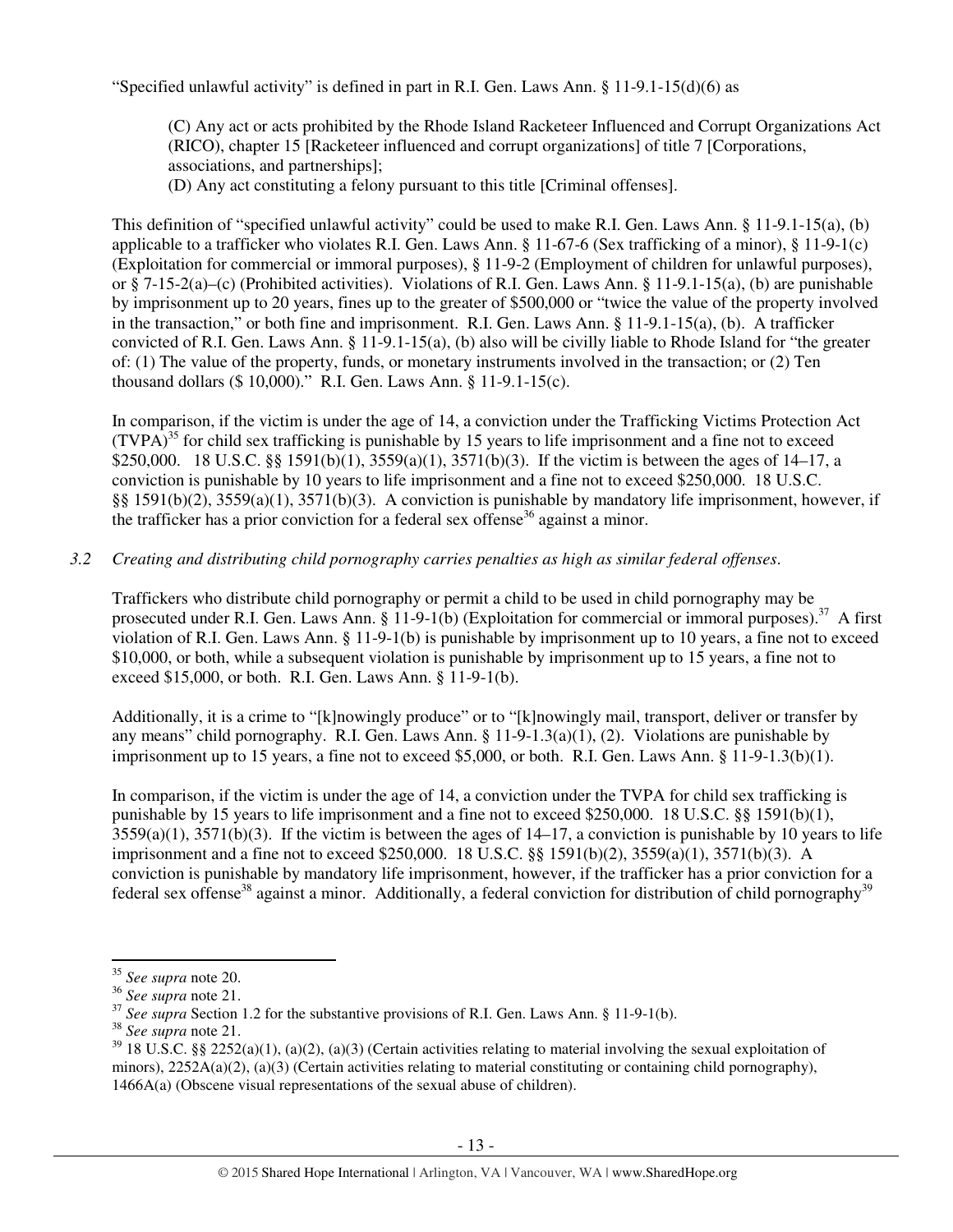is generally punishable by imprisonment for 5–20 years and a fine not to exceed \$250,000.<sup>40</sup> Subsequent convictions, however, are punishable by imprisonment up to 40 years and a fine not to exceed \$250,000.<sup>41</sup>

*3.3 Using the Internet or electronic communications to lure, entice, recruit, or sell commercial sex acts with a minor is a separate crime or results in an enhanced penalty for traffickers.* 

R.I. Gen. Laws Ann. § 11-37-8.8(a) (Indecent solicitation of a child) makes it a crime when a person "knowingly solicits another person under eighteen (18) years of age or one whom he or she believes is a person under eighteen (18) years of age for the purpose of engaging in an act of prostitution or in any act in violation of chapter 9 [Children], 34 [Prostitution and lewdness][Repealed],<sup>42</sup> or 37 [Sexual assault] of this title."<sup>43</sup> This statute applies when a trafficker solicits a child "by any means including, but not limited to, in person, over the phone, in writing, by computer, through the Internet, or by advertisement of any kind." R.I. Gen. Laws Ann. § 11-37-8.8(b). A violation is punishable by imprisonment of at least 5 years, and there is no separate or heightened penalty for using the Internet or electronic communications as opposed to any other communication method. R.I. Gen. Laws Ann. §§ 11-37-8.8, 11-37-8.9.

## *3.4 Financial penalties for traffickers, including asset forfeiture, are sufficiently high*.

Traffickers may be required to pay fines ranging from \$2,000–\$40,000. R.I. Gen. Laws Ann. §§ 11-34.1-7(c), 11-67-6(c).<sup>44</sup> Specifically, a trafficker convicted of violating R.I. Gen. Laws Ann. § 11-67-6 (Sex trafficking of a minor) may be ordered to pay a fine up to \$40,000, a trafficker convicted of violating R.I. Gen. Laws Ann. § 11-67-6(d) may be required to pay a fine up to \$40,000, and a trafficker convicted of violating R.I. Gen. Laws Ann. § 11-9-1(c) (Exploitation for commercial or immoral purposes) or R.I. Gen. Laws Ann. § 11-9-2 (Employment of children for unlawful purposes) may be required to pay a fine up to \$20,000. R.I. Gen. Laws Ann. §§ 11-67-6(c), (d), 11-9-1(c), 11-9-2. Lastly, a trafficker convicted under R.I. Gen. Laws Ann. § 11-9-1 (Exploitation for commercial or immoral purposes) may have to pay a fine up to \$10,000 for the first conviction and a fine up to \$15,000 for any subsequent conviction. R.I. Gen. Laws Ann. § 11-9-1(b). In contrast, a trafficker convicted under R.I. Gen. Laws Ann. § 11-9-1.3(a)(1) (Child pornography prohibited) may be required to pay a fine up to  $$5,000$ . R.I. Gen. Laws Ann. § 11-9-1.3(b)(1).

Restitution is mandatory for traffickers who violate R.I. Gen. Laws Ann. §§ R.I. Gen. Laws Ann. § 11-67-2 (Involuntary servitude) or § 11-67-3 (Trafficking of persons for forced labor or commercial sexual activity), pursuant to R.I. Gen. Laws § 11-67-4 (Restitution) which states,

<sup>44</sup> *See supra* note 2.

 $\overline{a}$ 

<sup>&</sup>lt;sup>40</sup> 18 U.S.C. §§ 2252(b) (stating that a conviction under subsection (a)(1), (a)(2), or (a)(3) is punishable by imprisonment for 5–20 years and a fine), 2252A(b)(1) (a conviction is punishable by imprisonment for 5–20 years and a fine), 1466A(a), (b) (stating that a conviction under subsection (a) is "subject to the penalties provided in section 2252A(b)(1)," imprisonment for 5–20 years and a fine, while a conviction under subsection (b) is "subject to the penalties provided in section 2252A(b)(2)," imprisonment up to 10 years, a fine, or both); *see also* 18 U.S.C. §§  $3559(a)(1)$  (classifying all of the above listed offenses as felonies),  $3571(b)(3)$  (providing a fine up to \$250,000 for any felony conviction).

<sup>&</sup>lt;sup>41</sup> 18 U.S.C. §§ 2252(b) (stating if a person has a prior conviction under subsection (a)(1), (a)(2), or (a)(3) or a list of other statutes, a conviction is punishable by a fine and imprisonment for  $15-40$  years),  $2252A(b)(1)$  (stating if a person has a prior conviction under subsection (a)(2), (a)(3), or a list of other statutes, a conviction is punishable by a fine and imprisonment for 15–40 years),  $1466A(a)$ , (b) (stating that the penalty scheme for section 2252A(b) applies); *see also* 18 U.S.C. §§ 3559(a)(1) (classifying all of the above listed offenses as felonies), 3571(b)(3) (providing a fine up to \$250,000 for any felony conviction).

<sup>42</sup> This law was last amended in 2004 and appears to not have been updated to refer to 11-34.1 (Commercial sexual activity), which replaced 11-34 in 2009.

<sup>43</sup> *See supra* Section 1.2 for a full description of the substantive provisions of R.I. Gen. Laws Ann. § 11-37-8.8(a) and *supra* note 7 the definition of "solicit."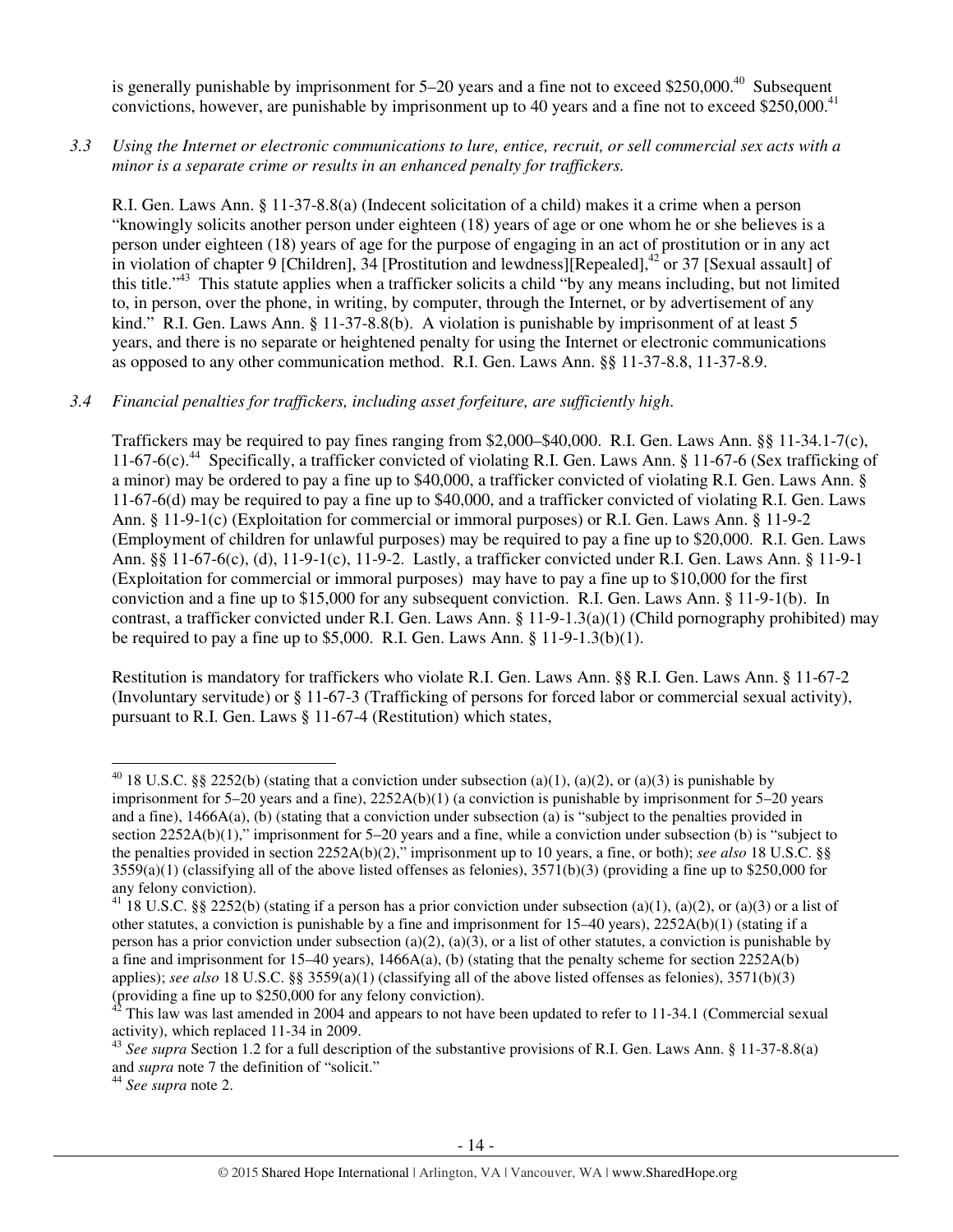In addition to any other amount of loss identified, the court shall order restitution including the greater of:

(a) The gross income or value to the defendant of the victim's labor or commercial sexual activity;<sup>45</sup> or

(b) The value of the victim's labor as guaranteed under the minimum wage law and overtime provisions of the Fair Labor Standards Act (FLSA) or the minimum wage law, whichever is greater.

Traffickers who commit other crimes are subject to discretionary orders of restitution. R.I. Gen. Laws Ann. § 12-19-32 (Restitution) provides that "[i]n addition to or in lieu of any non-mandatory sanction imposed as part of a sentence or as a condition of probation, a judge at the time of sentencing may order restitution which may be in the form of monetary payment or some type of community restitution," and if the court orders a buyer to make restitution, R.I. Gen. Laws Ann. § 12-28-5.1 (Restitution) provides that "a civil judgment shall automatically be entered by the trial court against the defendant on behalf of the victim for that amount."

Traffickers are also subject to mandatory criminal asset forfeiture for violations of R.I. Gen. Laws § 11-67-2 (Involuntary servitude) and §11-67-3 (Trafficking of persons for forced labor or commercial sexual activity). R.I. Gen. Laws Ann. § 11-67-5 (Forfeitures) requires the forfeiture of "any profits or proceeds and any interest or property . . . acquired or maintained in violation of" R.I. Gen. Laws Ann. § 11-67-2 (Involuntary servitude) or § 11-67-3 (Trafficking of persons for forced labor or commercial sexual activity).<sup>46</sup> To the extent that a trafficker convicted of R.I. Gen. Laws Ann. § 11-67-6 (Sex trafficking of a minor) is also found guilty of R.I. Gen. Laws Ann. § 11-67-3 (Trafficking of persons for forced labor or commercial sexual activity), $^{47}$  the trafficker should be subject to the forfeiture requirements of R.I. Gen. Laws Ann. § 11-67-5. Otherwise, asset forfeiture is not available for convictions under R.I. Gen. Laws Ann. § 11-67-6.

Notably, although R.I. Gen. Laws Ann. § 11-34.1-2(c) (Prostitution) requires prostituted persons to forfeit "[a]ny proceeds derived directly from a violation of" R.I. Gen. Laws Ann. § 11-34.1-2, no similar forfeiture provisions are imposed on traffickers under R.I. Gen. Laws Ann. § 11-34.1-7 (Pandering or permitting prostitution—not allowed).

#### *3.5 Convicted traffickers are required to register as sex offenders.*

A trafficker convicted of violating R.I. Gen. Laws Ann. § 11-67-6 (Sex trafficking of a minor) or § 11-9-2 (Employment of children for unlawful purposes) is not required to register as a sex offender under R.I. Gen. Laws Ann. § 11-37.1-3(a) (Sexual offender registration and community notification).<sup>48</sup> A person convicted of violating R.I. Gen. Laws Ann. § 11-9-1(b) or (c) (Exploitation for commercial or immoral purposes), § 11-37- 8.8 (Indecent solicitation of a child), or § 11-9-1.3(a)(1) or (2) (Child pornography prohibited), however, will be required to register. R.I. Gen. Laws Ann. §§ 11-37.1-3(a)(1), 11-37.1-2(e)(5), (6), (8).

3.5.1 Recommendation: Amend R.I. Gen. Laws Ann. § 11-37.1-2(e) to include § 11-67-6 (Sex trafficking of a minor), and § 11-9-2 (Employment of children for unlawful purposes).

 $\overline{a}$ 

<sup>45</sup> *See supra* note 26.

<sup>&</sup>lt;sup>46</sup> See supra Section 2.8 for a more in-depth discussion of the applicability of R.I. Gen. Laws Ann. § 11-67-5 (Forfeitures) to persons who violate R.I. Gen. Laws Ann. § 11-67-6 (Sex trafficking of a minor).

<sup>&</sup>lt;sup>47</sup> See supra Section 2.8 for the specific offenses listed in R.I. Gen. Laws Ann. § 11-67-3.

<sup>48</sup> *See supra* Section 2.10 for a full description of the substantive provisions of R.I. Gen. Laws Ann. § 11-37.1-3(a) and related definitions.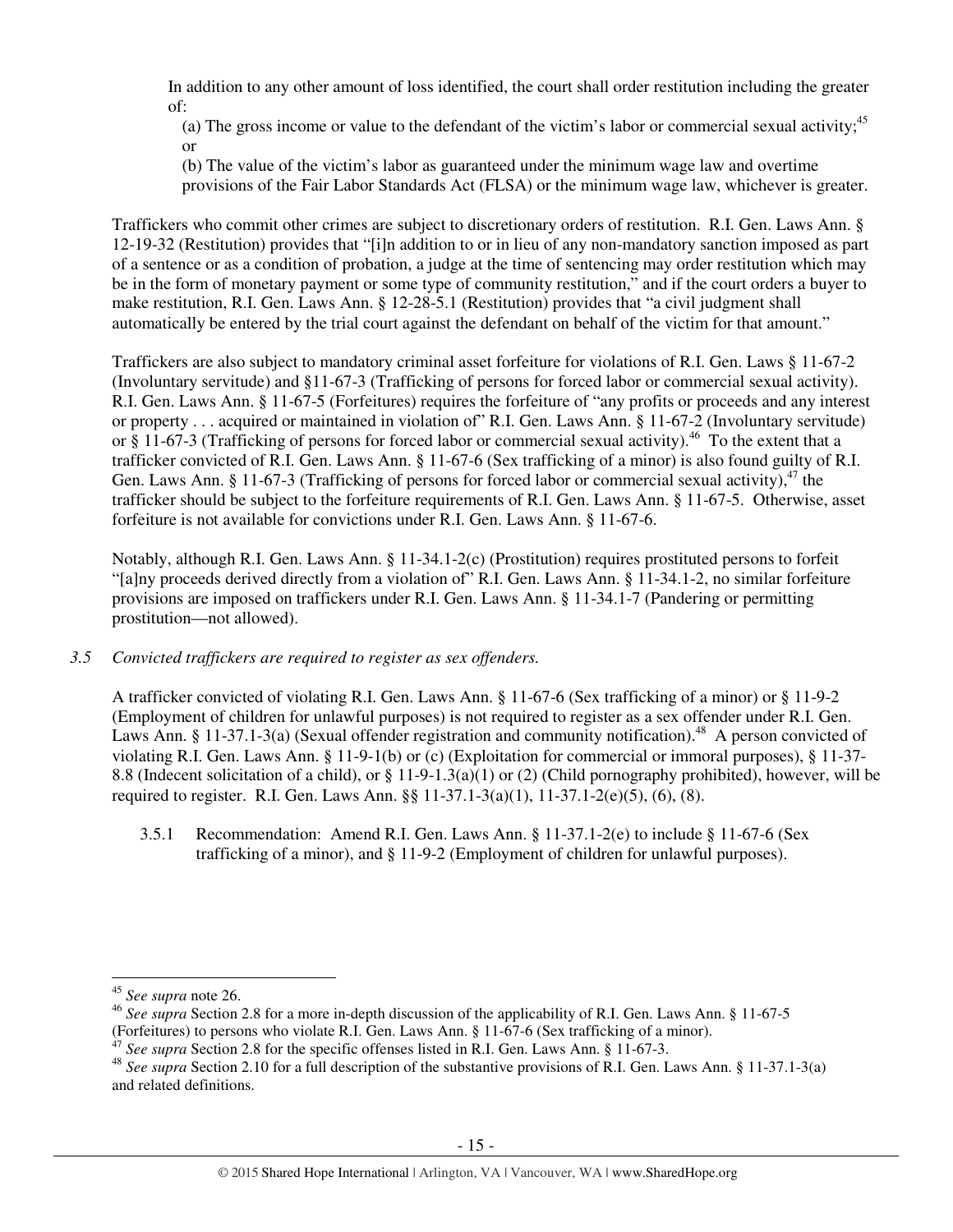*3.6 Laws relating to termination of parental rights for certain offenses include sex trafficking or commercial sexual exploitation of children (CSEC) offenses in order to remove the children of traffickers from their control and potential exploitation.* 

R.I. Gen. Laws Ann. § 15-7-7(a) (Termination of parental rights) does not expressly include violations of R.I. Gen. Laws Ann. § 11-67-6 (Sex trafficking of a minor) or any of Rhode Island's CSEC laws as grounds for terminating parental rights. Instead, R.I. Gen. Laws Ann.  $\S 15$ -7-7(a)(2) authorizes the court to terminate parental rights to a child where

(2) The parent is unfit by reason of conduct or conditions seriously detrimental to the child; such as, but not limited to, the following:

(i) Institutionalization of the parent, including imprisonment, for a duration as to render it improbable for the parent to care for the child for an extended period of time;

(ii) Conduct toward any child of a cruel or abusive nature;

. . . .

(iv) The child has been placed with the department for children, youth, and families and the court has previously involuntarily terminated parental rights to another child of the parent and the parent continues to lack the ability or willingness to respond to services which would rehabilitate the parent and provided further that the court finds it is improbable that an additional period of services would result in reunification within a reasonable period of time considering the child's age and the need for a permanent home;

(v) The parent has subjected the child to aggravated circumstances, which circumstances shall be abandonment, torture, chronic abuse and sexual abuse;

. . .

(vii) The parent has exhibited behavior or conduct that is seriously detrimental to the child, for a duration as to render it improbable for the parent to care for the child for an extended period of time.

3.6.1 Recommendation: Amend R.I. Gen. Laws Ann. § 15-7-7(a)(2) (Termination of parental rights) to include a violation of R.I. Gen. Laws Ann. § 11-67-6 (Sex trafficking of a minor) or any of Rhode Island's CSEC laws as grounds for terminating parental rights.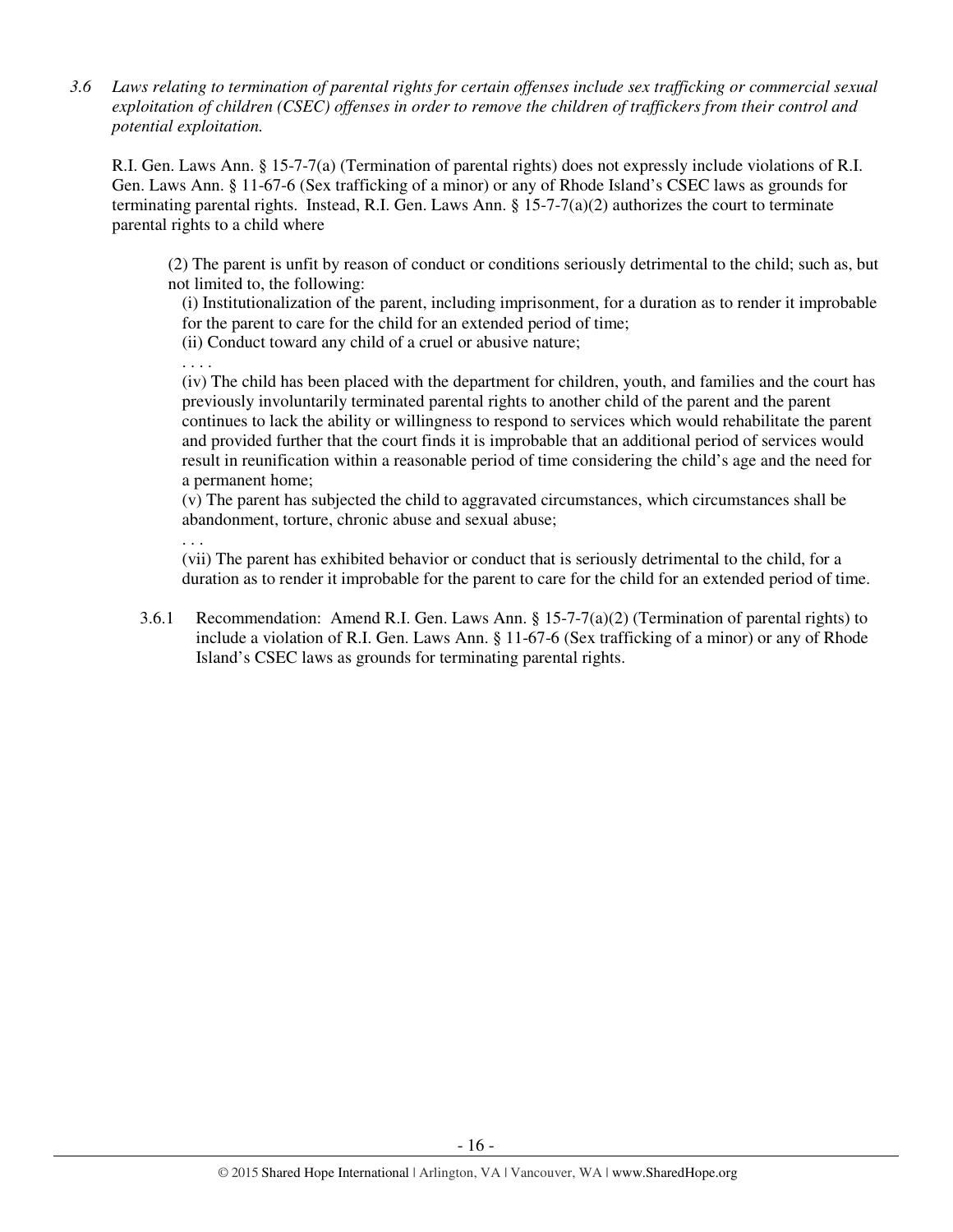#### **Framework Issue 4: Criminal provisions for facilitators**

#### *Legal Components:*

- *4.1 The acts of assisting, enabling, or financially benefitting from child sex trafficking are included as criminal offenses in the state sex trafficking statute.*
- *4.2 Financial penalties, including asset forfeiture laws, are in place for those who benefit financially from or aid and assist in committing domestic minor sex trafficking.*

*\_\_\_\_\_\_\_\_\_\_\_\_\_\_\_\_\_\_\_\_\_\_\_\_\_\_\_\_\_\_\_\_\_\_\_\_\_\_\_\_\_\_\_\_\_\_\_\_\_\_\_\_\_\_\_\_\_\_\_\_\_\_\_\_\_\_\_\_\_\_\_\_\_\_\_\_\_\_\_\_\_\_\_\_\_\_\_\_\_\_\_\_\_\_* 

- *4.3 Promoting and selling child sex tourism is illegal.*
- *4.4 Promoting and selling child pornography is illegal.*

#### *Legal Analysis:*

*4.1 The acts of assisting, enabling, or financially benefitting from child sex trafficking are included as criminal offenses in the state sex trafficking statute*.

R.I. Gen. Laws Ann. § 11-67-6(b)(3)<sup>49</sup> (Sex trafficking of a minor) applies the trafficking statute to those who benefit financially from participating in the sex trafficking of a minor.<sup>50</sup> A violation is punishable by imprisonment up to 50 years, a fine not to exceed \$40,000, or both. R.I. Gen. Laws Ann. § 11-67-6(c). In addition, pursuant to R.I. Gen. Laws Ann. § 11-67-6(d), anyone who "[o]bstructs, or attempts to obstruct, or in any way interferes with or prevents the enforcement of this section shall be guilty of a felony" punishable by imprisonment up to 35 years, a fine not to exceed \$40,000, or both.

Lastly, R.I. Gen. Laws Ann. § 11-9.1-15 (Laundering of monetary instruments)<sup>51</sup> may be used to prosecute a facilitator who commits a violation of R.I. Gen. Laws Ann. § 11-67-6 (Sex trafficking of a minor), § 11-34.1- 7(a) or (b) (Pandering or permitting prostitution—not allowed), or § 7-15-2 (Prohibited activities). A violation is punishable by imprisonment up to 20 years, a fine up to the greater of \$500,000 or "twice the value of the property involved in the transaction," or both. R.I. Gen. Laws Ann. §  $11-9.1-15(a)$ ,(b). A facilitator would also be civilly liable to Rhode Island for "the greater of: (1) The value of the property, funds, or monetary instruments involved in the transaction; or (2) Ten thousand dollars (\$ 10,000)." R.I. Gen. Laws Ann. § 11-9.1- 15(c).

*4.2 Financial penalties, including asset forfeiture laws, are in place for those who benefit financially from or aid and assist in committing domestic minor sex trafficking.* 

Facilitators may be required to pay fines ranging from \$2,000–\$40,000. R.I. Gen. Laws Ann. §§ 11-34.1-7(c), 11-67-6(c).<sup>52</sup> Specifically, a facilitator convicted of violating R.I. Gen. Laws Ann. § 11-67-6(b)(3) (Sex trafficking a minor) may be ordered to pay a fine up to \$40,000 R.I. Gen. Laws Ann. § 11-67-6(c), (d).

Facilitators are subject to mandatory restitution for violations of R.I. Gen. Laws Ann. § 11-67-2 (Involuntary servitude) or § 11-67-3 (Trafficking of persons for forced labor or commercial sexual activity) pursuant to R.I. Gen. Laws Ann. § 11-67-4 (Restitution), which states,

In addition to any other amount of loss identified, the court shall order restitution including the greater of:

 $\overline{a}$ 

<sup>52</sup> *See supra* note 2.

<sup>49</sup> *See supra* note 2.

<sup>&</sup>lt;sup>50</sup> See supra Section 1.1 for the substantive provisions of R.I. Gen. Laws Ann. § 11-67-6(b)(3).

<sup>51</sup> *See supra* Section 3.1 for the substantive provisions of R.I. Gen. Laws Ann. § 11-9.1-15.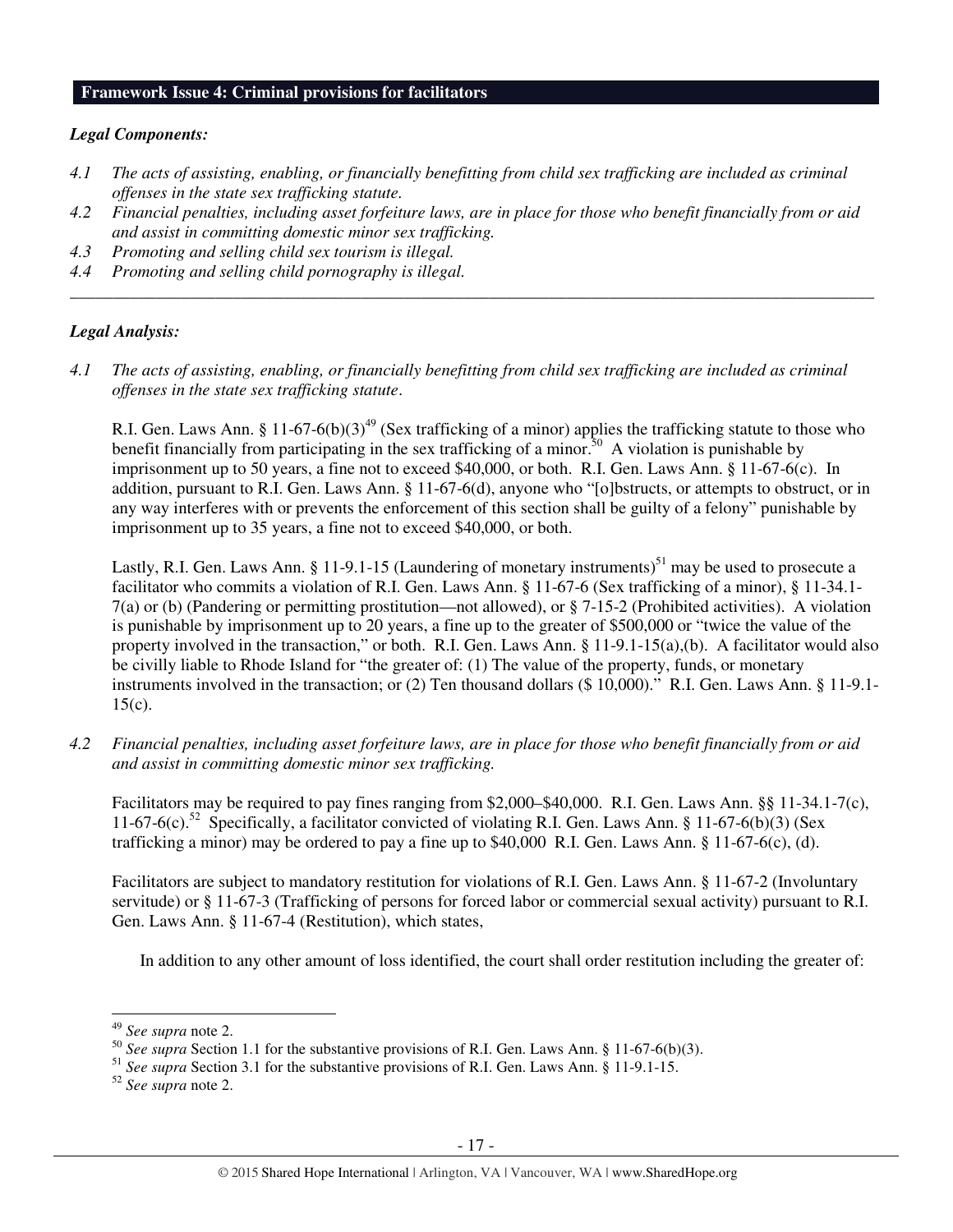(a) The gross income or value to the defendant of the victim's labor or commercial sexual activity;<sup>53</sup> or (b) The value of the victim's labor as guaranteed under the minimum wage law and overtime provisions of the Fair Labor Standards Act (FLSA) or the minimum wage law, whichever is greater.

Facilitators who commit other crimes are subject to discretionary orders of restitution. R.I. Gen. Laws Ann. § 12-19-32 (Restitution) provides that "[i]n addition to or in lieu of any non-mandatory sanction imposed as part of a sentence or as a condition of probation, a judge at the time of sentencing may order restitution which may be in the form of monetary payment or some type of community restitution," and if the court orders a buyer to make restitution, R.I. Gen. Laws Ann. § 12-28-5.1 (Restitution) provides that "a civil judgment shall automatically be entered by the trial court against the defendant on behalf of the victim for that amount."

Additionally, facilitators are subject to mandatory criminal asset forfeiture for violations of R.I. Gen. Laws § 11-67-2 (Involuntary servitude) and §11-67-3 (Trafficking of persons for forced labor or commercial sexual activity). R.I. Gen. Laws Ann. § 11-67-5 (Forfeitures) calls for the forfeiture of "any profits or proceeds and any interest or property . . . acquired or maintained in violation of" R.I. Gen. Laws Ann. § 11-67-2 (Involuntary servitude) or  $\S$  11-67-3 (Trafficking of persons for forced labor or commercial sexual activity).<sup>54</sup> However, forfeiture does not apply to violations of R.I. Gen. Laws Ann. § 11-67-6 (Sex trafficking of a minor).

## *4.3 Promoting and selling child sex tourism is illegal*.

Rhode Island does not have a law related to sex tourism.

4.3.1 Recommendation: Enact a law making it a crime to sell or offer to sell travel services that include or facilitate travel for the purpose of engaging in commercial sexual exploitation of a minor or prostitution of a minor, if the offer, sale, or travel occurs in Rhode Island.

## *4.4 Promoting and selling child pornography is illegal*.

A facilitator who distributes child pornography may be prosecuted under R.I. Gen. Laws Ann. § 11-9-1(b) (Exploitation for commercial or immoral purposes).<sup>55</sup> A first violation is punishable by imprisonment up to 10 years, a fine not to exceed \$10,000, or both, while a subsequent violation is punishable by imprisonment up to 15 years, a fine not to exceed \$15,000, or both. Additionally, R.I. Gen. Laws Ann. § 11-9-1.3(a)(2) (Child pornography prohibited) makes it illegal for a facilitator to "[k]nowingly mail, transport, deliver or transfer by any means, including by computer, any child pornography." A violation is punishable by imprisonment up to 15 years, a fine not to exceed \$5,000, or both. R.I. Gen. Laws Ann. § 11-9-1.3(b)(1).

l

<sup>53</sup> *See supra* note 26.

<sup>54</sup> *See supra* Section 2.8 for a more in-depth discussion of the applicability of R.I. Gen. Laws Ann. § 11-67-5 (Forfeitures) to persons who violate R.I. Gen. Laws Ann. § 11-67-6 (Sex trafficking of a minor).

<sup>55</sup> *See supra* Section 1.2 for the substantive provisions of R.I. Gen. Laws Ann. § 11-9-1(b).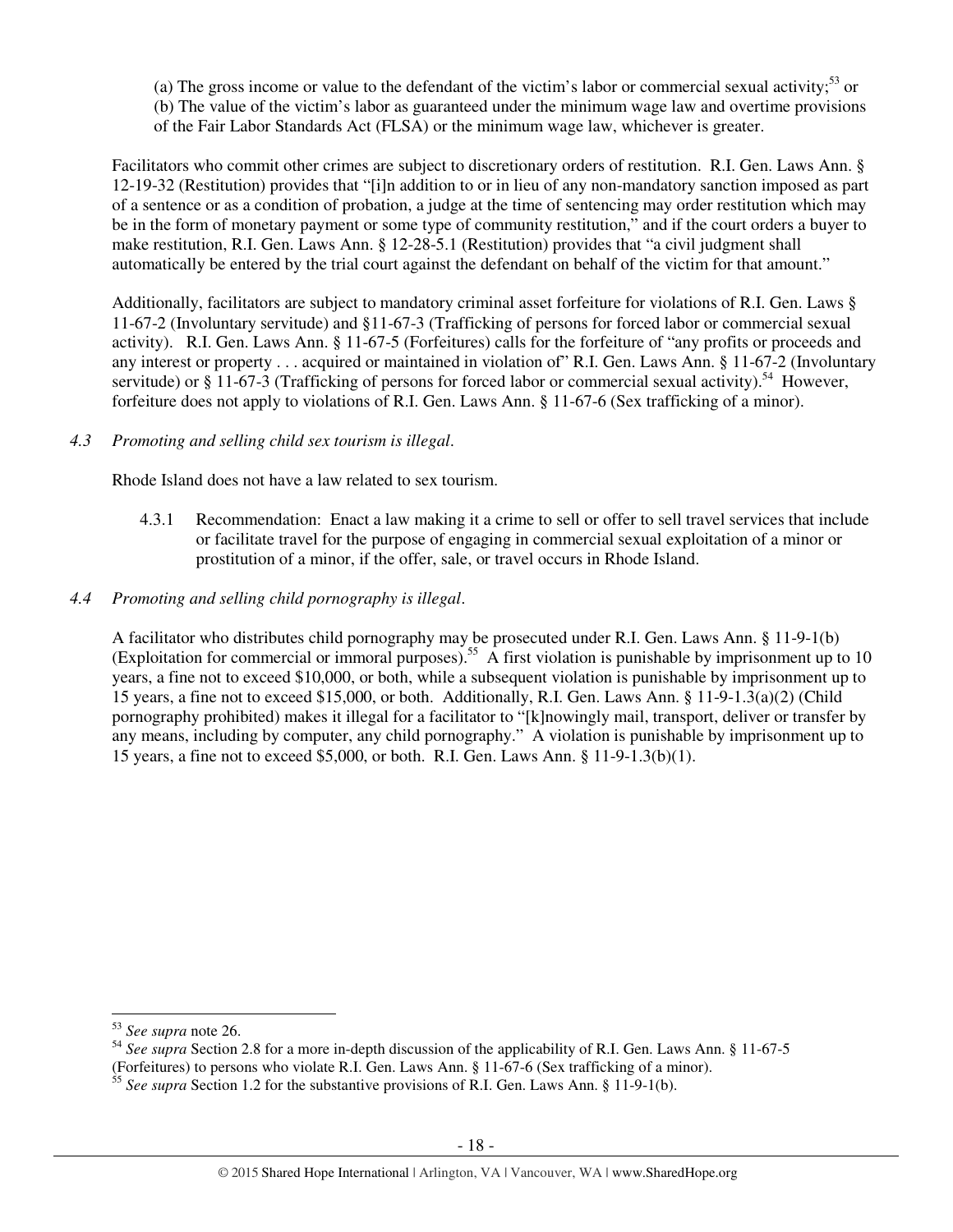#### **FRAMEWORK ISSUE 5: PROTECTIVE PROVISIONS FOR THE CHILD VICTIMS**

#### *Legal Components:*

- *5.1 Statutorily-mandated victim services define "victim" to specifically include victims of domestic minor sex trafficking or commercial sexual exploitation of children (CSEC) to ensure prompt identification and access to victims' rights and services.*
- *5.2 The state sex trafficking statute expressly prohibits a defendant from raising consent of the minor to the commercial sex acts as a defense.*
- *5.3 Prostitution laws apply only to adults, preventing criminalization of minors under 18 for prostitution offenses.*
- *5.4 State law provides a non-punitive avenue to specialized services through one or more points of entry.*
- *5.5 Commercial sexual exploitation or sex trafficking is identified as a type of abuse and neglect within child protection statutes.*
- *5.6 The definition of "caregiver" or another related term in the child welfare statutes is not a barrier to a sex trafficked child accessing the protection of child welfare.*
- *5.7 Crime victims' compensation is specifically available to a child victim of sex trafficking or commercial sexual exploitation of children (CSEC) without regard to ineligibility factors.*
- *5.8 Victim-friendly procedures and protections are provided in the trial process for minors under 18.*
- *5.9 Expungement or sealing of juvenile delinquency records resulting from arrests or adjudications for prostitution-related offenses committed as a result of, or in the course of, the commercial sexual exploitation of a minor is available within a reasonable time after turning 18.*
- *5.10 Victim restitution and civil remedies for victims of domestic minor sex trafficking or commercial sexual exploitation of children (CSEC) are authorized by law.*
- *5.11 Statutes of limitations for civil and criminal actions for child sex trafficking or commercial sexual exploitation of children (CSEC) offenses are eliminated or lengthened sufficiently to allow prosecutors and victims a realistic opportunity to pursue criminal action and legal remedies.*

*\_\_\_\_\_\_\_\_\_\_\_\_\_\_\_\_\_\_\_\_\_\_\_\_\_\_\_\_\_\_\_\_\_\_\_\_\_\_\_\_\_\_\_\_\_\_\_\_\_\_\_\_\_\_\_\_\_\_\_\_\_\_\_\_\_\_\_\_\_\_\_\_\_\_\_\_\_\_\_\_\_\_\_\_\_\_\_\_\_\_\_\_\_* 

# *Legal Analysis:*

l

*5.1 Statutorily-mandated victim services define "victim" to specifically include victims of domestic minor sex trafficking or commercial sexual exploitation of children (CSEC) to ensure prompt identification and access to victims' rights and services.* 

Under R.I. Gen. Laws Ann. § 12-28-4(b) (Right to address court prior to sentencing) of the chapter entitled, "Victim's Rights," a "victim" is a person "who has sustained personal injury or loss of property directly attributable to the felonious conduct of which the defendant has been convicted." Very similar definitions of "victim" are included in R.I. Gen. Laws Ann. § 12-28-4.1(b) (Right to address court regarding plea negotiation), § 12-28-4.3(b) (Pretrial conferences—misdemeanors in district court), § 12-28-5(b) (Civil judgment against defendant), and § 12-28-6(d) (Right to address parole board). R.I. Gen. Laws Ann. §§ 12-28-4.1(b), 12-28- 4.3(b), 12-28-5(b), 12-28-6(d). Under this chapter, child victims are identified as those under the age of fifteen. R.I. Gen. Laws Ann. § 12-28-8(b).

For purposes of Title 12, Chapter 25 (Criminal Injuries Compensation), a "victim" is "a person who is injured or killed by any act of a person or persons which is within the description of any of the offenses specified in § 12-25-20 [Offenses to which chapter applies] and which act occurs in the state of Rhode Island.<sup>556</sup> R.I. Gen. Laws Ann. § 12-25-17(12). However, domestic minor sex trafficking victims are not considered victims for

<sup>56</sup> *See infra* Section 5.7 for a discussion of the applicability of R.I. Gen. Laws Ann. § 12-25-20 (Offenses to which chapter applies) to domestic minor sex trafficking victims.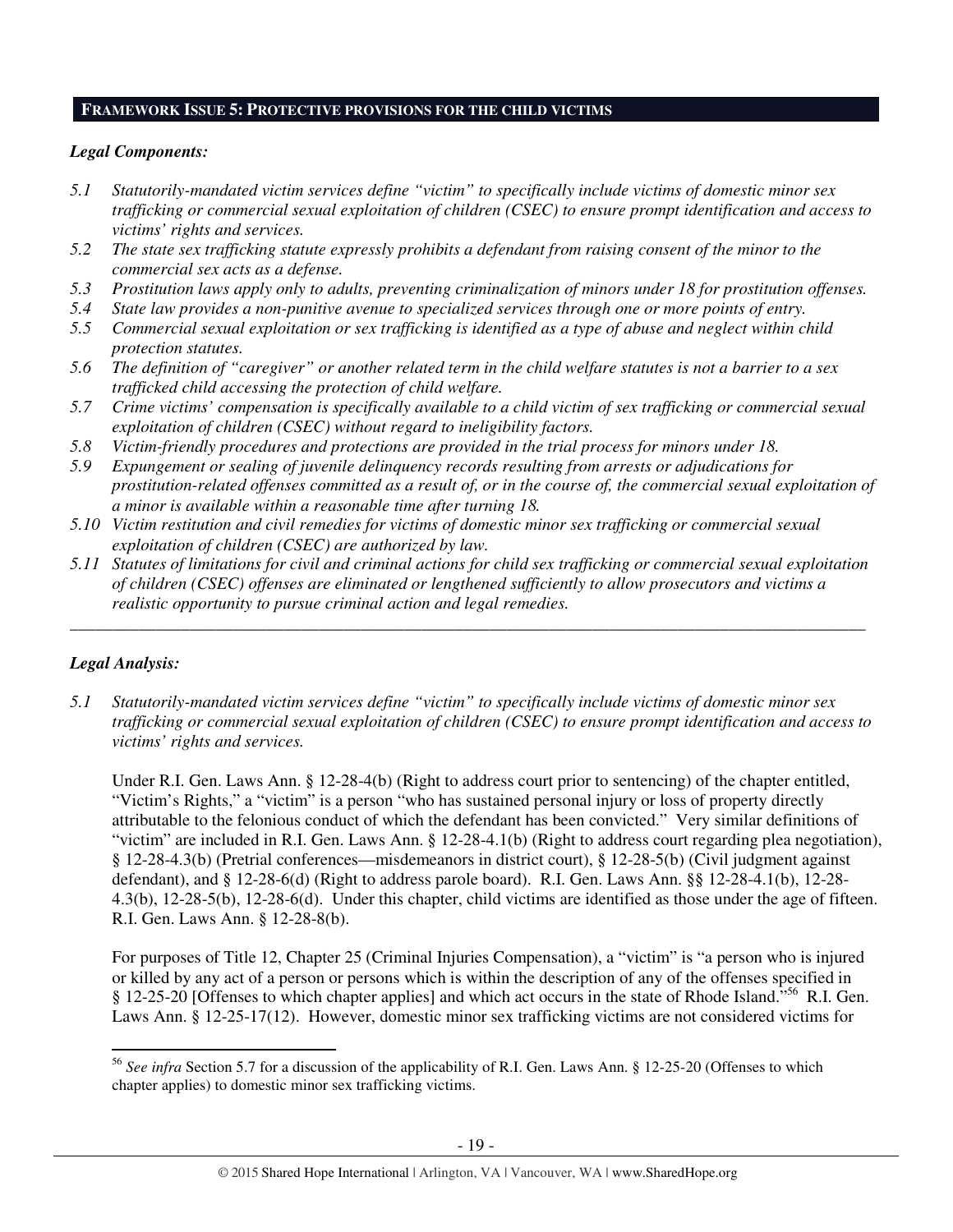criminal injuries compensation since only victims of certain crimes, not including R.I. Gen. Laws Ann. § 11-67- 6 (Sex trafficking of a minor) and other CSEC crimes are eligible for compensation.<sup>57</sup>

A "victim," for purposes of restitution under R.I. Gen. Laws Ann. § 11-67-4 (Restitution), is defined in R.I. Gen. Laws Ann. § 11-67-1(8) (Definitions) as "a person subject to the practices set forth in § 11-67-2 [Involuntary servitude] or 11-67-3 [Trafficking of persons for forced labor or commercial sexual activity]." Because several of the practices set forth in R.I. Gen. Laws Ann. § 11-67-3 are similar to those criminalized under R.I. Gen. Laws Ann. § 11-67-6(b), it is possible that a sex trafficked child could be considered a "victim" under R.I. Gen. Laws Ann. § 11-67-1(8), but the failure to specifically refer to § 11-67-6(b) may result in ineligibility for some CSEC victims.

- 5.1.1 Recommendation: Amend the definitions of "victim" and "child victim" in R.I. Gen. Laws Ann. § 12-28-4(b) (Right to address court prior to sentencing) and § 12-28-8(b) (Child victims) to include all CSEC victims under the age of 18.
- 5.1.2 Recommendation: Amend the definitions of "victim" in R.I. Gen. Laws Ann. § 12-25-20 (Offenses to which chapter applies) and R.I. Gen. Laws Ann. § 11-67-4 (Restitution) to expressly include victims of domestic minor sex trafficking and CSEC offenses under R.I. Gen. Laws Ann. § 11-67-6 (Sex trafficking of a minor), § 11-9-1(b), (c) (Exploitation for commercial or immoral purposes), § 11-9-2 (Employment of children for unlawful purposes), § 11-9-1.1 (Child nudity prohibited in publications), § 11-37-8.8(a) (Indecent solicitation of a child), or § 11-9-1.3(a)(4) (Child pornography prohibited).
- *5.2 The state sex trafficking statute expressly prohibits a defendant from raising consent of the minor to the commercial sex acts as a defense.*

R.I. Gen. Laws Ann. § 11-67-6 (Sex trafficking of a minor), § 11-9-1(c) (Exploitation for commercial or immoral purposes), § 11-9-2 (Employment of children for unlawful purposes), § 11-9-1.1 (Child nudity prohibited in publications), and § 11-37-8.8(a) (Indecent solicitation of a child) are all silent regarding whether the minor's consent to a commercial sex act is a defense to the crime.

- 5.2.1 Recommendation: Amend R.I. Gen. Laws Ann. § 11-67-6 (Sex trafficking of a minor) and Rhode Island's CSEC laws to expressly provide that the consent of a minor to a commercial sex act is not a defense to the crime.
- *5.3 Prostitution laws apply only to adults, preventing criminalization of minors under 18 for prostitution offenses.*

R.I. Gen. Laws Ann. § 11-34.1-2(a), (b) (Prostitution) is age-neutral, and therefore, applies to minors. R.I. Gen. Laws Ann. § 11-34.1-2(a) states, "A person is guilty of prostitution when such person engages or agrees or offers to engage in sexual conduct with another person in return for a fee. Any person found guilty under this section shall be deemed guilty of a misdemeanor . . . ." However, R.I. Gen. Laws Ann. § 11-34.1-2(d) provides an affirmative defense by stating,

[I]t shall be an affirmative defense if the accused was forced to commit a commercial sexual activity by:

(1) Being threatened or, subjected to physical harm;

 $\overline{a}$ 

- (2) Being physically restrained or threatened to be physically restrained;
- (3) Being subject to threats of abuse of law or legal process;
- (4) Being subject to destruction, concealment, removal or confiscation, of any passport or other

<sup>&</sup>lt;sup>57</sup> See infra Section 5.7 for a discussion of the applicability of R.I. Gen. Laws Ann. § 12-25-20 (Offenses to which chapter applies) to domestic minor sex trafficking victims.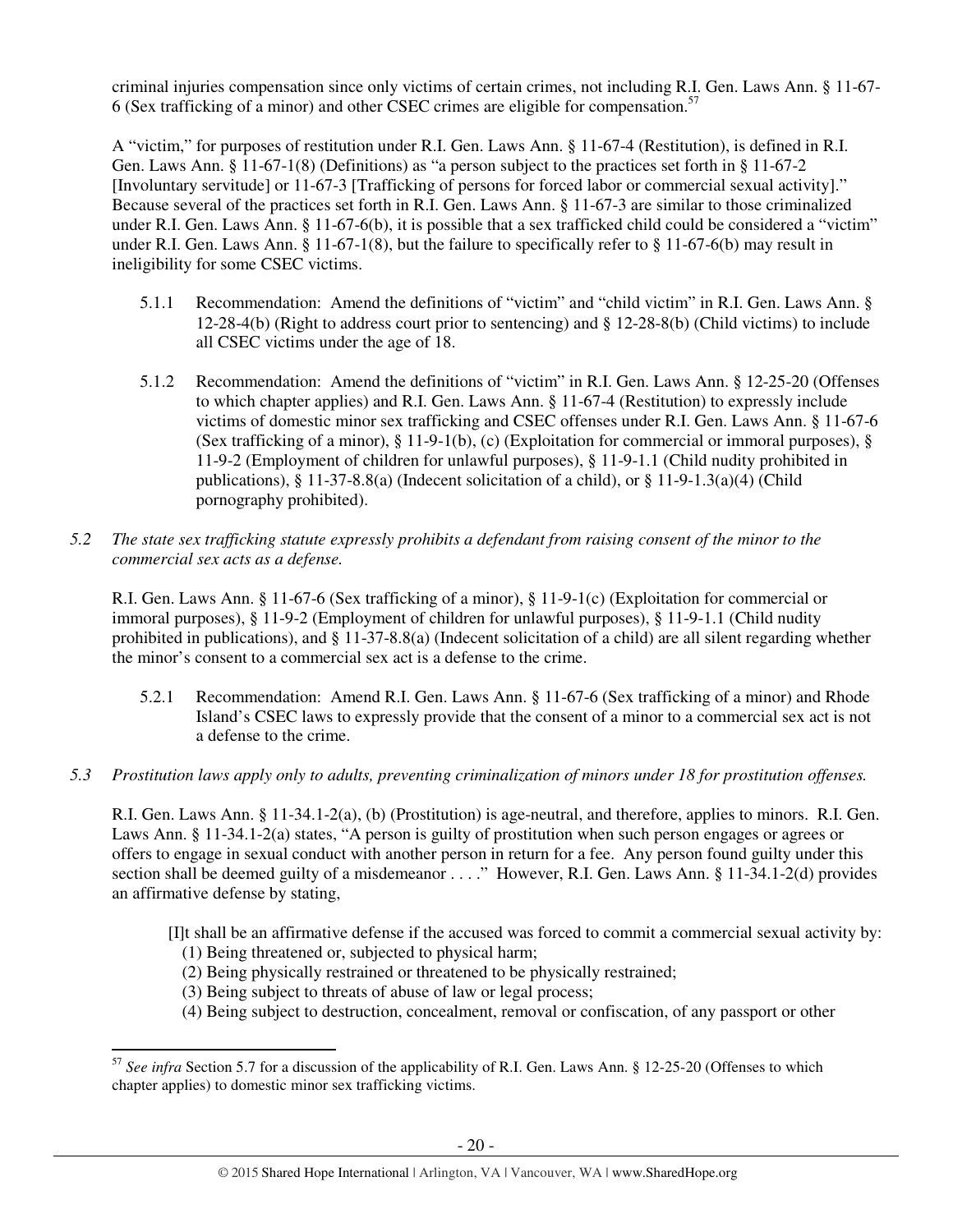immigration document, or any other actual or purported governmental identification document; or (5) Being subject to intimidation in which the accused's physical well being was perceived as threatened.

A first conviction under R.I. Gen. Laws Ann. § 11-34.1-2(a) is punishable by imprisonment up to 6 months, a fine of \$250–\$1,000, or both. R.I. Gen. Laws Ann. § 11-34.1-2(a). A subsequent conviction is punishable by imprisonment up to 1 year, a fine of \$500–\$1,000, or both. R.I. Gen. Laws Ann. § 11-34.1-2(b). Additionally, under R.I. Gen. Laws Ann. § 11-34.1-2(c), "Any proceeds derived directly from a violation of this section are subject to seizure and forfeiture . . . ."

R.I. Gen. Laws Ann. § 11-34.1-4(a) (Loitering for prostitution) also is not limited in applicability to adults, stating,

It shall be unlawful for any person to stand or wander in or near any public highway or street, or any public or private place, and attempt to engage passersby in conversation, or stop or attempt to stop motor vehicles, for the purpose of prostitution or other commercial sexual activity. . . .

A first conviction under R.I. Gen. Laws Ann. § 11-34.1-4(a) is punishable by imprisonment up to 6 months, a fine of \$250–\$1,000, or both, and a subsequent conviction is punishable by imprisonment up to 1 year, a fine of \$500–\$1,000, or both. R.I. Gen. Laws Ann. § 11-34.1-4(a), (b).

- 5.3.1 Recommendation: Amend R.I. Gen. Laws Ann. § 11-34.1-2(a), (b) (Prostitution) and § 11-34.1-4 (Loitering for prostitution) to eliminate liability for prostitution offenses for all minors under 18.
- *5.4 State law provides a non-punitive avenue to specialized services through one or more points of entry.*

R.I. Gen. Laws Ann. § 40-11-3(a) (Duty to report—deprivation of nutrition or medical treatment) requires that "[a]ny person who has reasonable cause to know or suspect that any child has been abused or neglected as defined in § 40-11-2 or has been a victim of sexual abuse by another child" must report the information to the Department of Children, Youth and Families (DCYF) within 24 hours.<sup>58</sup>

# **Child Identified as Abused/Neglected**

. . .

l

Pursuant to [], a sexually exploited child is likely to be identified as abused or neglected. If a child is identified as abused or neglected under R.I. Gen. Laws Ann. § 40-11-2, the definition of "caregiver" under R.I. Gen. Laws Ann. § 40-11-2(9) is sufficiently broad to involve Child Protective Services in investigations where the child is in the custody or control of a non-family trafficker.

For purposes of R.I. Gen. Laws Title 40 (Human services), Chapter 11 (Abused and neglected children), R.I. Gen. Laws Ann. § 40-11-2(1) defines an "abused and/or neglected child" as

a child whose physical or mental health or welfare is harmed or threatened with harm when his or her parent or other person responsible for his or her welfare:

. . . (iii) Commits or allows to be committed, against the child, an act of sexual abuse; or

<sup>58</sup> R.I. Gen. Laws Ann. § 40-11-3.1 (Duty to report death of child due to child abuse or neglect) separately mandates the reporting of the known or suspected death of a child due to child abuse or neglect. The failure to make a report required under R.I. Gen. Laws Ann. § 40-11-3 or § 40-11-3.1 is punishable by imprisonment up to 1 year, a fine up to \$500, or both, and the person will be liable for any civil damages "proximately caused by that failure." R.I. Gen. Laws Ann. § 40-11-6.1.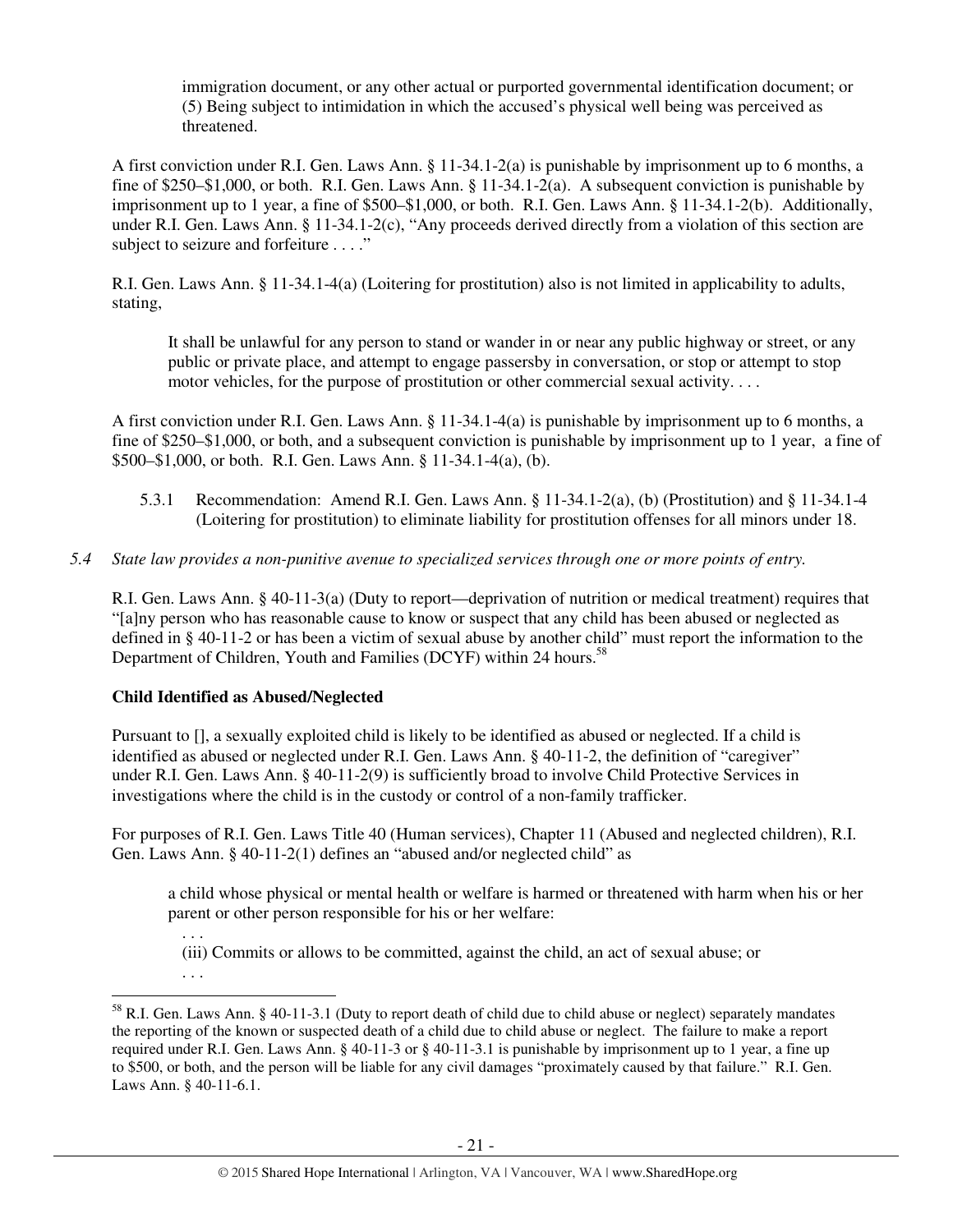(vii) Sexually exploits the child in that the person allows, permits or encourages the child to engage in prostitution as defined by the provisions in § 11-34.1-1 et seq., entitled "Commercial Sexual Activity"; or

(viii) Sexually exploits the child in that the person allows, permits, encourages or engages in the obscene or pornographic photographing, filming or depiction of the child in a setting which taken as a whole suggests to the average person that the child is about to engage in or has engaged in, any sexual act, or which depicts any such child under eighteen (18) years of age, performing sodomy, oral copulation, sexual intercourse, masturbation, or bestiality; or

(ix) Commits or allows to be committed any sexual offense against the child as such sexual offenses are defined by the provisions of chapter 37 [Sexual assault] of title 11 [Criminal offenses], entitled "Sexual Assault", as amended; or

(x) Commits or allows to be committed against any child an act involving sexual penetration or sexual contact if the child is under fifteen (15) years of age; or if the child is fifteen (15) years or older, and (1) force or coercion is used by the perpetrator, or (2) the perpetrator knows or has reason to know that the victim is a severely impaired person as defined by the provisions of § 11-5-11 [Assault on persons with severe impairments], or physically helpless as defined by the provisions of § 11-37-6 [Third degree sexual assault].

- I. Initial Custody
	- a. Authority for Initial Custody

If the DCYF determines that "a child has been abused or neglected; which results in a child [sic] death, serious physical or emotional harm, sexual abuse or exploitation or an act or failure to act which represents an imminent risk of serious harm," the DCYF has "the duty to petition the family court for removal of the child from the care and custody of the parents, or any other person having custody or care of the child." R.I. Gen. Laws Ann. § 40-  $11-7(c)$ .

R.I. Gen. Laws Ann. § 40-11-5(b) (Protective custody by physician or law enforcement officer) separately allows any law enforcement officer to "take a child into protective custody without the consent of the parents, or others exercising control over the child." § 40-11-5(c).

# b. Placement

An officer who takes a child into custody and "has reasonable cause to believe that there exists an imminent danger to the child's life or health" must "immediately notify and place the child with the director of the department of children, youth, and families or his or her designated agent who shall care for the child," but the child may not "be detained in protective custody longer than forty-eight (48) hours without the express approval of a justice of the family court." R.I. Gen. Laws Ann.

Under R.I. Gen. Laws Ann. § 14-1-27(c) (Temporary detention in public or private institutions), when DCYF applies for temporary custody of a child due to abuse or neglect allegations, DCYF must, within 30 days, consider placing the child with a relative who does not live with the child's parents, "unless the particular needs of the child make the placement contrary to the child's best interests." R.I. Gen. Laws Ann. § 40-11-12(b) (Award of custody) provides that, where the court determines a child to be an abused or neglected child, the court may allow the department custody of the child until the conditions in the child's own home are "consistent with the child's safety."

II. Process Following Initial Custody

Within 12 months of the date the child was placed in DCYF's care, the DCYF must "file a motion in the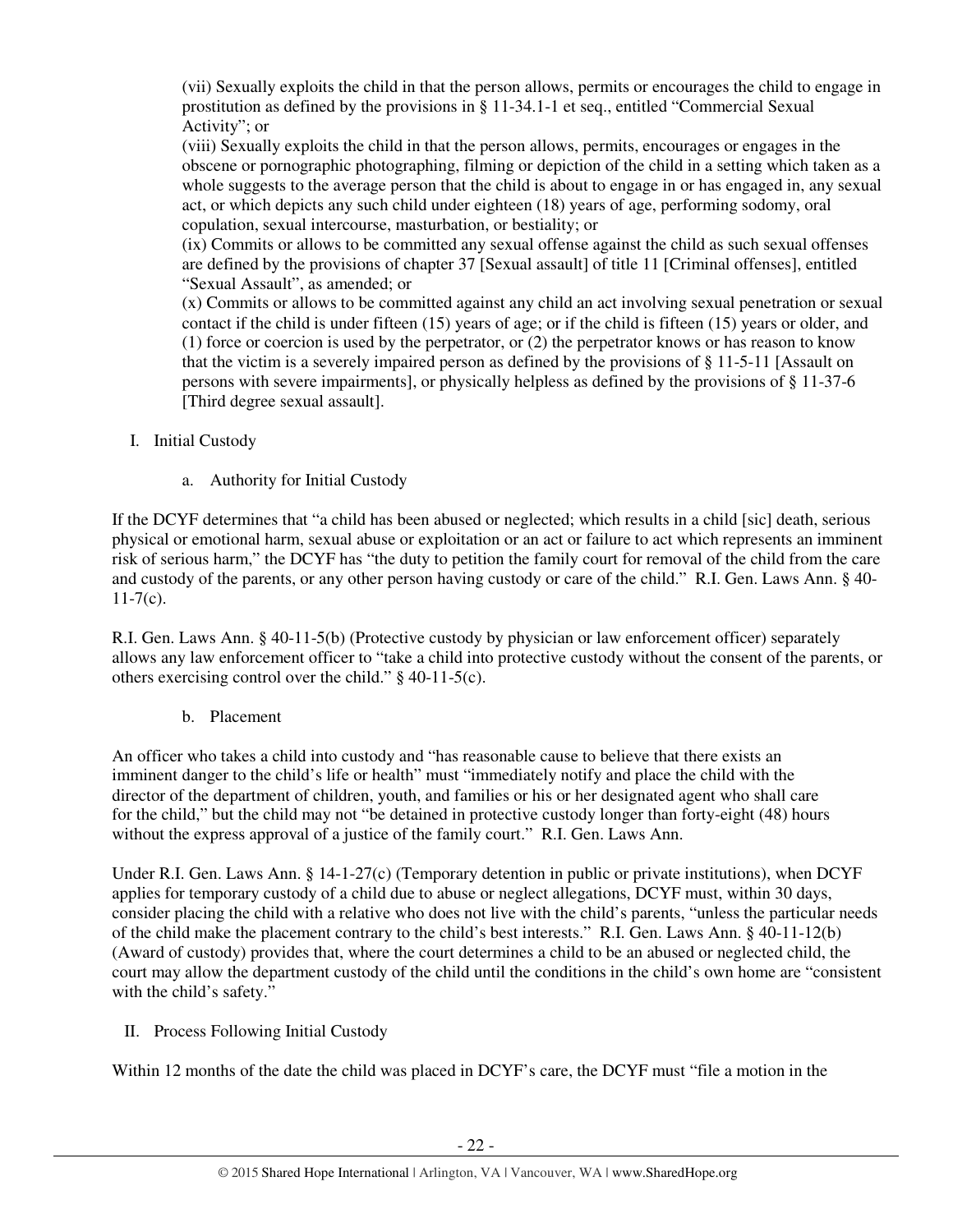family court requesting a permanency hearing on the status of the child." R.I. Gen. Laws Ann. § 40-11- 12.1(a).

## III. Outcomes

At the permanency hearing, the court will enter an order for a permanency plan, which, pursuant to R.I. Gen. Laws Ann. § 40-11-12.1(e), may include one of the following options:

(1) In the case of a child whose care and custody have been transferred to the department of children, youth, and families, direct that the child be returned to and safety maintained in the home of the parent, guardian, or relative; or

(2) Direct that the child's placement in foster care continue on a long-term basis or that the child be placed in an independent living facility; or

(3) Direct that foster care of the child and reunification efforts be continued if the department of children, youth, and families, after a hearing, has demonstrated to the court that continuation of the child in foster care and continued reunification efforts for a determinate period is in the child's best interests. If the court does not return the child to the care and custody of the parent, guardian or relative and the court does not direct that foster care of the child and reunification efforts be continued, the department shall institute a proceeding within thirty (30) days of the permanency hearing pursuant to chapter 7 of title 15 to legally free the child for adoption; or

. . . .

 $\overline{a}$ 

For children determined to be dependent or neglected, under R.I. Gen. Laws Ann. § 14-1-34(a) (Placement of dependent and neglected children—criminal records of foster parents made available), the court must grant custody of the child to the DCYF, which may be revoked "for good cause shown" by decree at any time. If custody is granted to the DCYF, "the court shall authorize the provision of suitable treatment, rehabilitation and care for each child in the least restrictive and community-based setting." R.I. Gen. Laws Ann. § 14-1-36.2.

# **Child Identified as Delinquent**

Children may be treated as delinquent and be arrested and detained by law enforcement for actions related to their trafficking conditions. R.I. Gen. Laws Ann. § 14-1-25.

A "delinquent" child is defined as one "who has committed any offense which, if committed by an adult, would constitute a felony, or who has on more than one occasion violated any of the other laws of the state or of the United States or any of the ordinances of cities and towns, other than ordinances relating to the operation of motor vehicles." R.I. Gen. Laws Ann. § 14-1-3(5). A "wayward" child is defined in R.I. Gen. Laws Ann. § 14- 1-3(9)(vi) to include a child "[w]ho has on any occasion violated any of the laws of the state or of the United States or any of the ordinances of cities and towns, other than ordinances relating to the operation of motor vehicles."

Under these definitions, a commercially sexually exploited child who has violated R.I. Gen. Laws Ann. § 11- 34.1-2 (Prostitution) or § 11-34.1-4 (Loitering for prostitution) would be considered a wayward child upon a first violation and a delinquent child upon a subsequent violation and could be arrested under R.I. Gen. Laws Ann.  $8$  14-1-25.<sup>59</sup>

<sup>59</sup> R.I. Gen. Laws Ann. § 14-1-22 (Taking child into immediate custody) further provides,

Nothing contained in this chapter [Proceedings in family court] shall be construed as forbidding any police officer or probation counselor from immediately taking into custody any child who is found violating any law or ordinance, or whose surroundings are such as to endanger his health, morals, or welfare, unless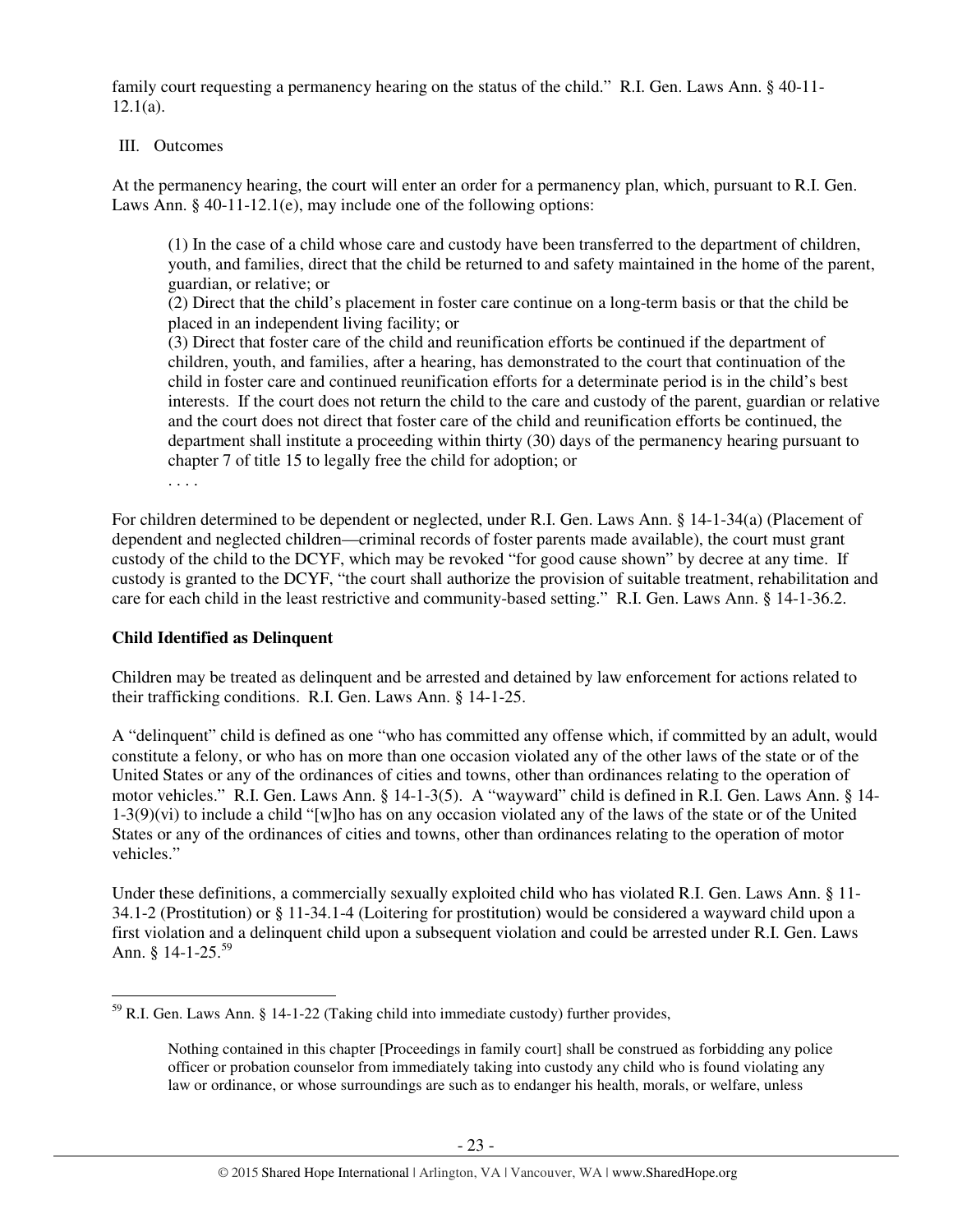# I. Initial Custody

a. Authority for Initial Custody

R.I. Gen. Laws Ann. § 11-9-3 (Seizure and custody of exploited child—proceedings as against neglected child) states,

The town sergeant of any town, the chief of police of any city, or any agent of the director of children, youth and families may enter any place where any child may be held, detained or employed in violation of §§ 11-9-1 [Exploitation for commercial or immoral purposes]―11-9-8 [Appropriations for prevention of cruelty to children], and, without process of law, seize and detain the child and hold him or her as a witness to testify upon the trial of any person charged with violating the provisions of §§ 11- 9-1―11-9-8; and if prior to or upon conviction of the offender, no person shall appear who is entitled to the custody of the child, the officer having the child in custody may bring proceedings against the child as a neglected child under the provisions of chapter 1 [Proceedings in family court] of title 14 [Delinquent and dependent children].

b. Placement

After taking a child into custody, R.I. Gen. Laws Ann. § 14-1-20 (Release or placement of child in custody of officer) requires an officer, on the parent's, guardian's, or other custodian's written promise, to bring the child to court at the appointed time, to release the child to a parent, guardian, or other custodian. If the officer does not release the child to the parent, guardian, or custodian, he may place the child with a probation counselor or in another place of detention. The child may be detained in "a suitable place or places not directly connected with any jail or lockup . . . so long as detention may be necessary." R.I. Gen. Laws Ann. § 14-1-23. However, R.I. Gen. Laws Ann. § 14-1-26.1 (Temporary custody of status and non-offenders) provides that when law enforcement holds juveniles who are considered status offenders, dependent children, or neglected children in custody, they may only be held in "an unlocked, multi-purpose room that is not designated for residential use or secure detention." Furthermore, these children "shall not be handcuffed to a stationary object and must remain in continuous visual supervision of an agency representative." R.I. Gen. Laws Ann. § 14-1-26.1. Delinquent or wayward children may not, pursuant to R.I. Gen. Laws Ann. § 14-1-26, be held in any prison, jail, lockup, or reformatory, or be transported with, or compelled or permitted to associate or mingle with, criminal, vicious, or dissolute persons, but shall be kept under the care of the person arresting the child, or of a police matron as provided in § 14-1-24 [Care of girls detained], until by order of the court other disposition is made of the child as provided in this chapter; and if the child is ordered to be detained or confined in any of the institutions mentioned in this chapter, the child shall not be conveyed to or from the institution with adult offenders.

II. Adjudication or Referral to Alternative Process

 $\overline{a}$ 

Under R.I. Gen. Laws Ann. § 14-1-27(a) (Temporary detention in public or private institutions), a child may also be held at the training school for youth, in the custody of the DCYF, or in a private home, institution, or agency licensed by the DCYF, pending a hearing within 30 days. If the hearing determines that the child is "delinquent, wayward, neglected or dependent," pursuant to R.I. Gen. Laws Ann. § 14-1-32 (Power of court to order disposition of child), the child may be placed in the custody of a parent, relative, or the DCYF, subject to terms decided by the court, which may include probation, additional supervision, or parental counseling.

Under R.I. Gen. Laws Ann. § 14-1-36 (Commitment of delinquent and wayward children), delinquent and

immediate action is taken. In each of these cases, the officer taking the child into custody shall immediately report the fact to the court and the case shall then be proceeded with as provided in this chapter.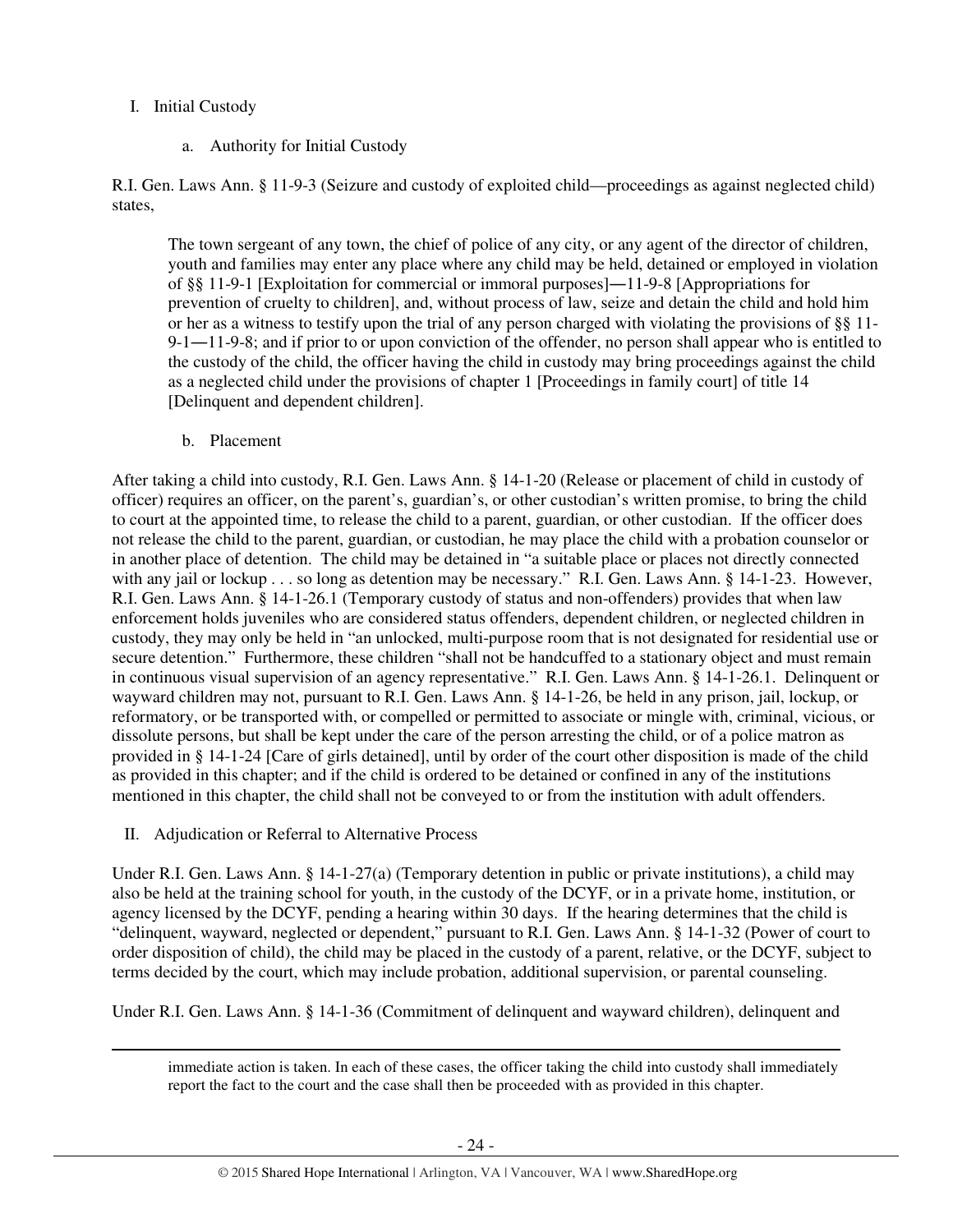wayward children specifically may be "committed to the training school for youth for a sentence no longer than the youth's nineteenth birthday."

5.4.1 Recommendation: Enact a mandatory protective response for juvenile sex trafficking victims that provides an avenue to specialized services outside detention.

## *5.5 Commercial sexual exploitation or sex trafficking is identified as a type of abuse and neglect within child protection statutes.*

R.I. Gen. Laws Ann. § 40-11-2(1) (Definitions) expressly identifies commercial sexual exploitation as a type of child abuse or neglect. R.I. Gen. Laws Ann. § 40-11-2(1) defines an "abused and/or neglected child" as,

a child whose physical or mental health or welfare is harmed or threatened with harm when his or her parent or other person responsible for his or her welfare:

. . .

(iii) Commits or allows to be committed, against the child, an act of sexual abuse; or

. . .

l

(vii) Sexually exploits the child in that the person allows, permits or encourages the child to engage in prostitution as defined by the provisions in § 11-34.1-1 et seq., entitled "Commercial Sexual Activity"; or

(viii) Sexually exploits the child in that the person allows, permits, encourages or engages in the obscene or pornographic photographing, filming or depiction of the child in a setting which taken as a whole suggests to the average person that the child is about to engage in or has engaged in, any sexual act, or which depicts any such child under eighteen (18) years of age, performing sodomy, oral copulation, sexual intercourse, masturbation, or bestiality; or

(ix) Commits or allows to be committed any sexual offense against the child as such sexual offenses are defined by the provisions of chapter 37 [Sexual assault] of title 11 [Criminal offenses], entitled "Sexual Assault", as amended; or

(x) Commits or allows to be committed against any child an act involving sexual penetration or sexual contact if the child is under fifteen (15) years of age; or if the child is fifteen (15) years or older, and (1) force or coercion is used by the perpetrator  $\dots$ .

*5.6 The definition of "caregiver" or another related term in the child welfare statutes is not a barrier to a sex trafficked child accessing the protection of child welfare.* 

R.I. Gen. Laws Ann. § 40-11-2(9) (Definitions) defines a "person responsible for child's welfare" as

the child's parent, guardian, any individual, eighteen (18) years of age or older, who resides in the home of a parent or guardian and has unsupervised access to a child, foster parent, an employee of a public or private residential home or facility, or any staff person providing out-of-home care (out-of-home care means child day care to include family day care, group day care, and center-based day care). . . .

5.6.1 Recommendation: Amend the definition of "person responsible for child's welfare" in R.I. Gen. Laws Ann. § 40-11-2(9) (Definitions) to allow child welfare protection for juvenile sex trafficking victims irrespective of the perpetrator of the abuse. $60$ 

 $60$  R.I. Gen. Laws § § 14-1-3(6) (Definitions) provides some access to services for "dependent" whose caregiver is not at fault due to limited reasons; R.I. Gen. Laws § § 14-1-3(6) states,

<sup>&</sup>quot;Dependent" means any child who requires the protection and assistance of the court when his or her physical or mental health or welfare is harmed or threatened with harm due to the inability of the parent or guardian, through no fault of the parent or guardian, to provide the child with a minimum degree of care or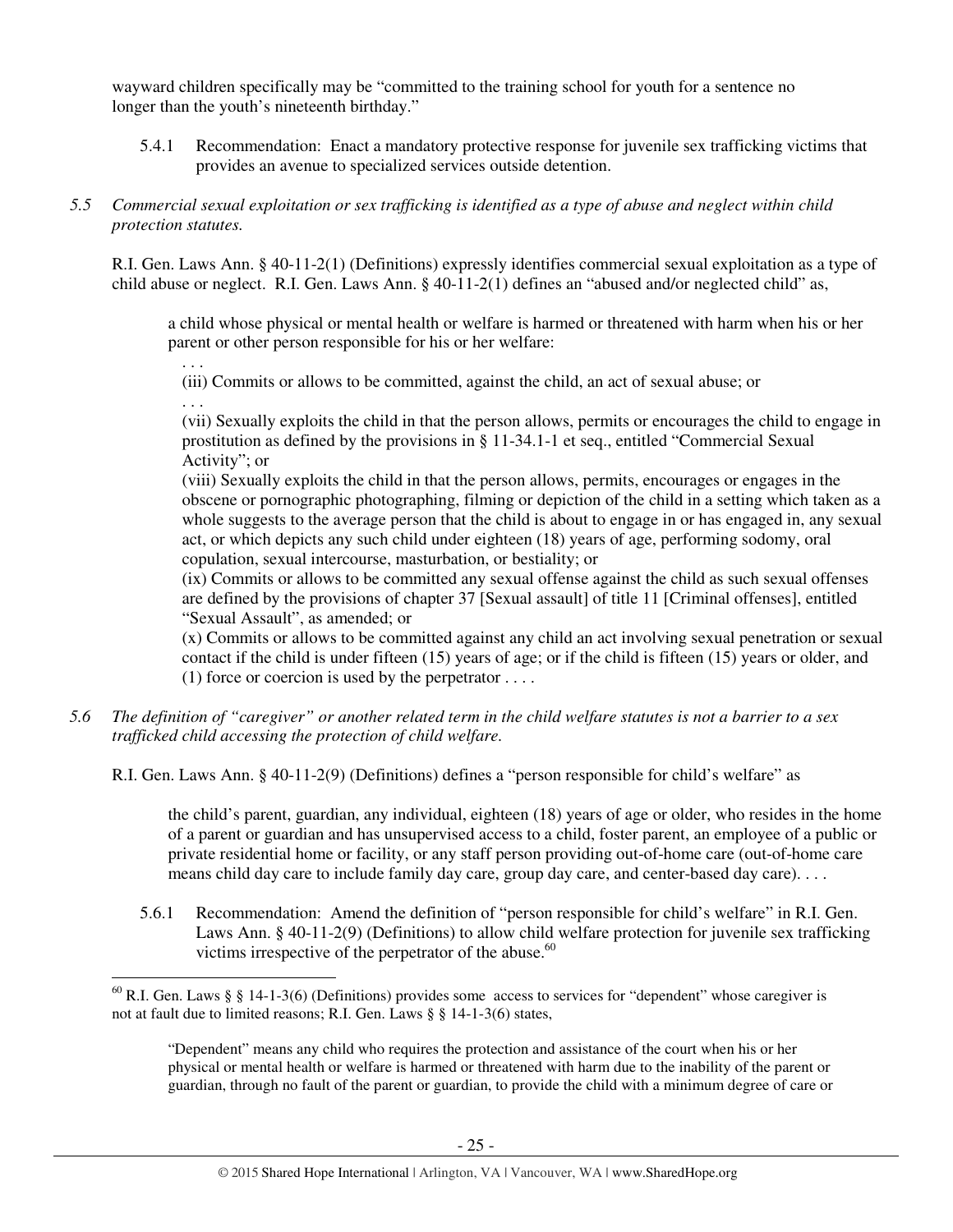*5.7 Crime victims' compensation is specifically available to a child victim of sex trafficking or commercial sexual exploitation of children (CSEC) without regard to ineligibility factors.* 

Although not specifically listed as a crime for which victim's compensation is available, a child sex trafficking victim may receive an award under the discretionary authority of the office of the general treasurer. R.I. Gen. Laws Ann. §§ 12-25-19, 12-25-20, 12-25-22. R.I. Gen. Laws Ann. § 12-25-19(a) states that a victim who "is injured or killed by any act . . . within the description of the offenses listed in § 12-25-20 . . . may apply to the office for compensation." Offenses listed in R.I. Gen. Laws Ann. § 12-25-20 (Offenses to which chapter applies) include:

(7) Kidnapping;

. . .

(11) First or second degree sexual assault;

(12) Child molestation, first or second degree;

. . .

(18) Any other crime excluding motor vehicle offenses other than those enumerated in this section which results in personal injury<sup>61</sup> or death; ...

. . . .

 $\overline{a}$ 

This statute does not expressly mention violations of R.I. Gen. Laws Ann. § 11-67-6 (Sex trafficking of a minor), § 11-9-1(b), (c) (Exploitation for commercial or immoral purposes), § 11-9-2 (Employment of children for unlawful purposes), § 11-9-1.1 (Child nudity prohibited in publications), § 11-37-8.8(a) (Indecent solicitation of a child), or § 11-9-1.3(a)(4) (Child pornography prohibited). R.I. Gen. Laws Ann. § 12-25-20. However, the inclusion in subsection (18) of "[a]ny other crime . . . which results in personal injury or death" should include the offenses.

But barriers to accessing crime compensation funds exist. R.I. Gen. Laws Ann. § 12-25-22(a) (Limitations upon awarding compensation) requires a victim to both report the crime to law enforcement within 10 days of the crime's occurrence and commence an "action for compensation" within 3 years of the occurrence of the crime. A claim may be allowed, however, where the "victim was below the age of eighteen (18) years of age or of unsound mind, or for good cause shown." The office of the general treasurer also "may reduce or deny" a victim's award based on "compliance by the victim with the reasonable requests of law enforcement," and the victim's behavior "which directly or indirectly contributed to his or her injury or death." R.I. Gen. Laws Ann. §  $12-25-19(d)(1)(i)$ , (d)(1)(iv).

5.7.1 Recommendation: Amend R.I. Gen. Laws Ann. § 12-25-20 (Offenses to which chapter applies) to include expressly R.I. Gen. Laws Ann. § 11-67-6 (Sex trafficking of a minor), § 11-9-1(b), (c) (Exploitation for commercial or immoral purposes), § 11-9-2 (Employment of children for unlawful purposes), § 11-9-1.1 (Child nudity prohibited in publications), § 11-37-8.8(a) (Indecent solicitation of a child), and § 11-37-6 (Third degree sexual assault) as offenses for which a victim may be eligible for compensation.

 $<sup>61</sup>$  R.I. Gen. Laws Ann. § 12-25-17(7) defines "personal injury" as "actual bodily harm, mental or nervous shock,</sup> and a pregnancy resulting from sexual attack."

proper supervision because of:

<sup>(</sup>i) The death or illness of a parent; or

<sup>(</sup>ii) The special medical, educational, or social service needs of the child which the parent is unable to provide.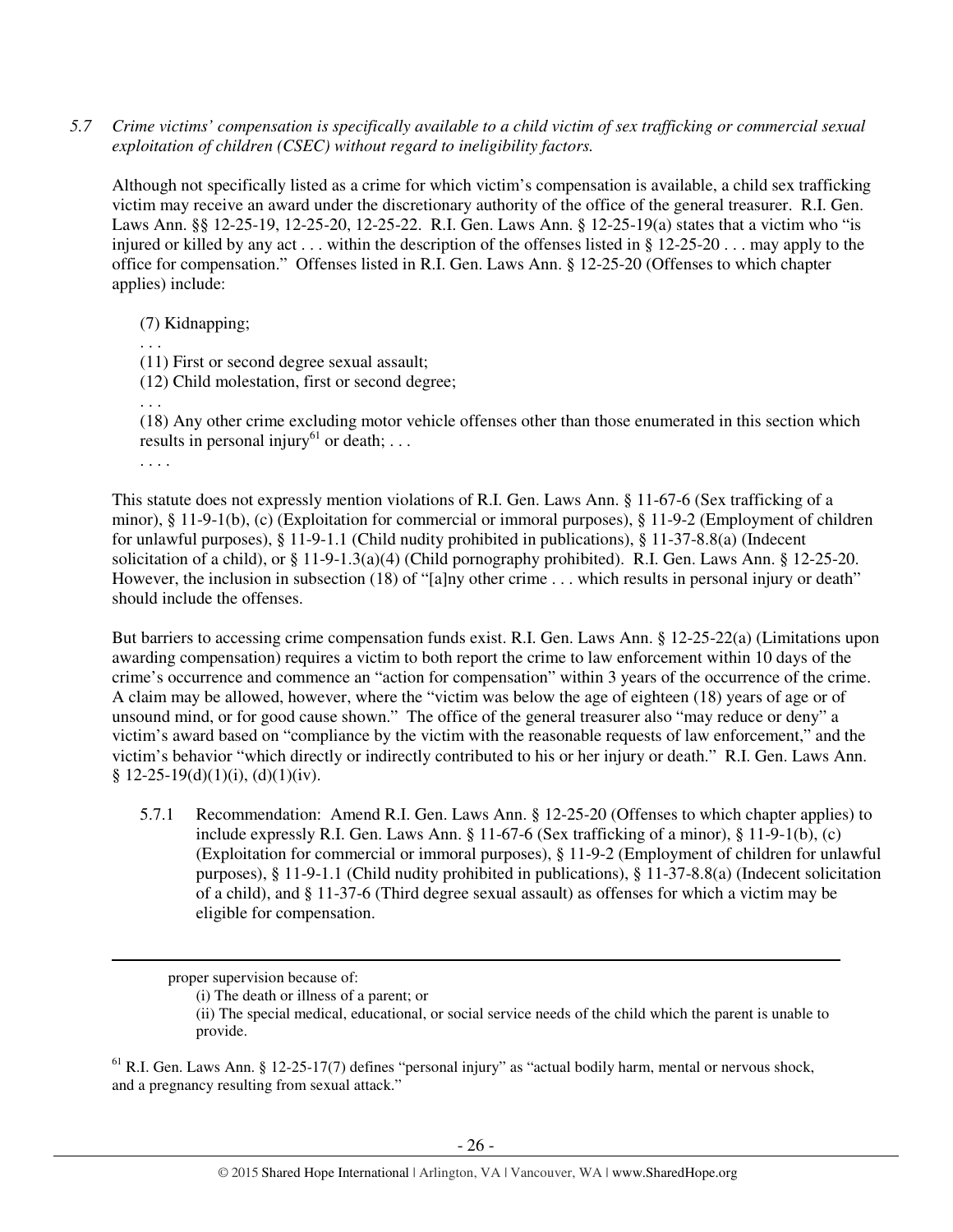- 5.7.2 Recommendation: Amend R.I. Gen. Laws Ann. § 12-25-22(a) (Limitations upon awarding compensation) to clarify that good cause exists for victims of domestic minor sex trafficking or commercial sexual exploitation.
- *5.8 Victim-friendly procedures and protections are provided in the trial process for minors under 18.*

R.I. Gen. Laws Ann. § 12-28-8(b), (c) (Child victims) provides the following rights to children under 15 years old who are victims of felonies:

(1) To have explanations, in language understandable to a child of the victim's age, of all investigative and judicial proceedings in which the child will be involved;

(2) To be accompanied at all investigative and judicial proceedings by a relative, guardian, or other person who will contribute to the child's sense of well being, unless it is determined by the party conducting the proceeding that the presence of the particular person would substantially impede the investigation or prosecution of the case;

(3) To have all investigative and judicial proceedings in which the child's participation is required arranged so as to minimize the time when the child must be present;

(4) To be permitted to testify at all judicial proceedings in the manner which will be least traumatic to the child, consistent with the rights of the defendant;

(5) To be provided information about and referrals to appropriate social service programs to assist the child and the child's family in coping with the emotional impact of the crime and the subsequent proceedings in which the child is involved.

Additional rights are provided to children under R.I. Gen. Laws Ann. § 42-72-15 (Children's bill of rights). Included, among other rights, under R.I. Gen. Laws Ann. § 42-72-15 are the following rights:

(g) Each child may receive his or her clergyman, attorney, guardian ad litem, special advocate, or child advocate at any reasonable time.

. . . .

(i) Each child under the supervision of the department shall have the right to counsel, and the right to receive visits from physicians and mental health professionals.

. . . .

(n) A child victim or witness shall be afforded the protections of § 12-28-9 [Victims' services unit] under the direction of the department of children, youth, and families, and the department shall advise the court and the police and the prosecutor on the capacity of the child victim to understand and participate in the investigation and in the court proceedings and of the potential effect of the proceedings on the child.

. . . .

Rhode Island's general victim rights, under R.I. Gen. Laws Ann. § 12-28-3(a) (General rights), further provide the following rights, among others, to all crime victims:

(3) To receive protection from harm and threats of harm arising out of the victim's cooperation with law enforcement and prosecution efforts, and to be provided with information as to the means of protection available;

. . .

(5) To be provided, whenever feasible, with a secure waiting area during court proceedings that does not require the victim to be in close proximity to the defendant and the family and friends of the defendant;

. . . .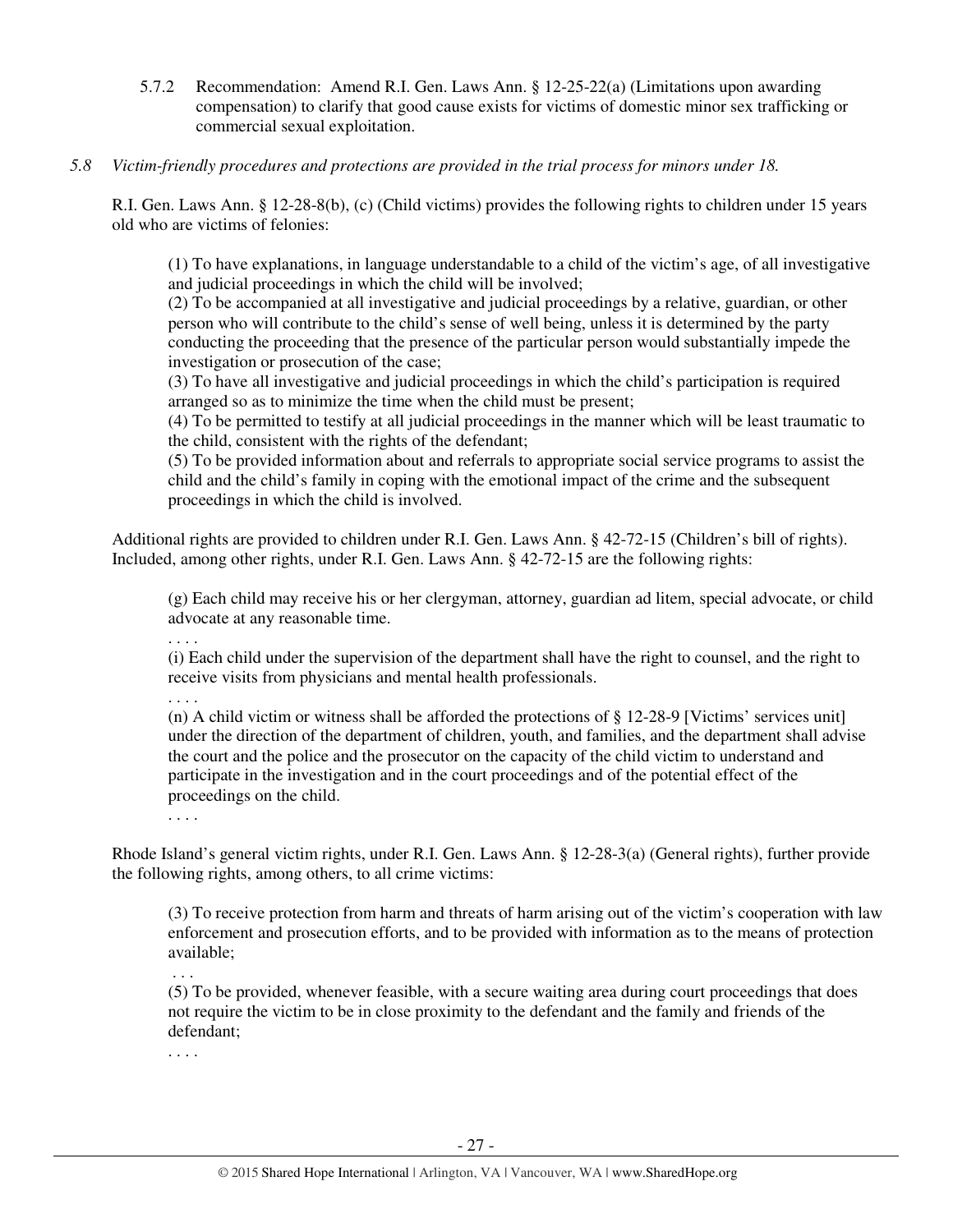Additionally, R.I. Gen. Laws Ann. § 12-28-9(a) (Victims' services unit) establishes a victims' services unit whose services include, among others, "(4) Assistance in preparing for and making court appearances and in making victim impact statements . . . ."

Under R.I. Gen. Laws Ann. § 11-37-13.2(a) (Alternative methods of victim testimony—child victim), victims of sexual assault who are under 18 years of age may provide testimony via videotape or closed circuit television, "upon a showing that the child is unable to testify before the court without suffering unreasonable and unnecessary mental or emotional harm." If the child victim is 14 years old or younger, "there shall be a rebuttable presumption that the child is unable to testify before the court without suffering unreasonable and unnecessary mental or emotional harm." R.I. Gen. Laws Ann. § 11-37-13.2(a). When the court permits a child to give testimony outside the court room, "[o]nly the judge, attorneys for the parties, persons necessary to operate the recording or broadcasting equipment, and any person whose presence would contribute to the welfare and well-being of the child may be present in the room with the child during his or her testimony." R.I. Gen. Laws Ann. § 11-37-13.2(a).

Under R.I. Gen. Laws Ann. § 11-37-13 (Prior sexual conduct of complainant—admissibility of evidence) and R.I. R. Evid. 412, where a defendant is charged with sexual assault, evidence of the victim's past sexual behavior with persons other than the defendant may be admissible, provided that specified notice requirements are met and the evidence is relevant. Additionally, under R.I. Gen. Laws Ann. § 11-34.1-10 (Reputation testimony as evidence), "In the trial of any person charged with a violation of this chapter [Chapter 11-34.1 (Commercial sexual activity)], testimony concerning the reputation of the place where the violation occurred or of persons who frequent or reside in it shall be admissible in evidence in support of the charge."

Pursuant to R.I. Gen. Laws Ann. § 40-11-14 (Right to representation in court proceedings), abused or neglected children also are afforded the right to "have a guardian ad litem and/or a court-appointed special advocate appointed by the court to represent this child, all in the discretion of the court."

- 5.8.1. Recommendation: Amend R.I. Gen. Laws Ann. § 12-28-8(b), (c) (Child victims) to provide victims' rights to all victims under the age of 18.
- 5.8.2. Recommendation: Amend R.I. Gen. Laws Ann. § 11-37-13.2(a) (Alternative methods of victim testimony—child victim), R.I. Gen. Laws Ann. § 11-37-13 (Prior sexual conduct of complainant admissibility of evidence), and R.I. Gen. Laws Ann. § 40-11-14 (Right to representation in court proceedings) to extend heightened protections to victims of CSEC offenses.
- *5.9 Expungement or sealing of juvenile delinquency records resulting from arrests or adjudications for prostitutionrelated offenses committed as a result of, or in the course of, the commercial sexual exploitation of a minor is available within a reasonable time after turning 18.*

Rhode Island law does not provide for the automatic sealing of juvenile records upon application by the minor at age 18. R.I. Gen. Laws Ann. § 14-1-6.1(a)(i)–(ii) (Records) provides,

(i) All police records relating to the arrest, detention, apprehension and disposition of the juvenile and all records of identification maintained pursuant to chapter 12-1 of the general laws shall be treated as family court records in accordance with §§ 14-1-64 [Disposition of juvenile records] and 38-2-2 [Definitions] of the general laws . . . and

(ii) All court records of such proceedings shall be sealed upon final disposition of the case in the event of a no information, dismissal or not guilty finding or upon the completion of any sentence, probation and/or parole imposed therein.

R.I. Gen. Laws Ann. § 14-1-64(a) (Disposition of juvenile records) further states,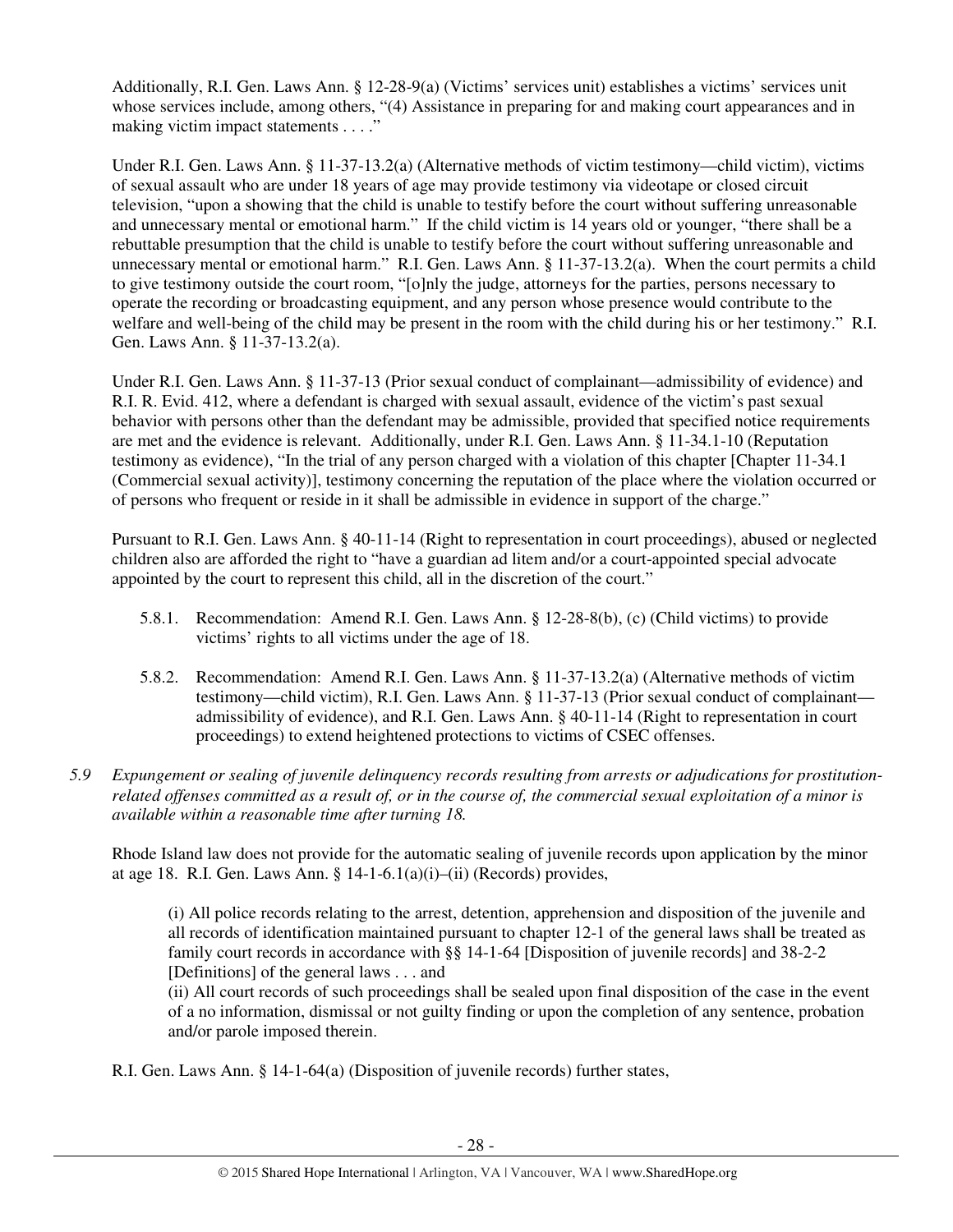All police records relating to the arrest, detention, apprehension, and disposition of any juveniles shall be kept in files separate and apart from the arrest records of adults and shall be withheld from public inspection, but the police report relating to the arrest or detention of a juvenile shall be open to inspection and copying upon request and upon payment of copying costs . . . by the parent, guardian, or attorney of the juvenile involved. After disposition of an offense and upon execution of an appropriate release and upon payment of copying costs . . . by the parent, guardian or attorney of the juvenile involved, records relating to the arrest, detention, apprehension and disposition of the juveniles shall be open to inspection and copying by the parent, guardian, or attorney of the juvenile involved.

Apart from the provisions of R.I. Gen. Laws Ann. § 14-1-6.1 and § 14-1-64(a), the records of any person found guilty of a violation of R.I. Gen. Laws Ann. § 11-34.1-2 (Prostitution), at the discretion of the court, "may be expunged one year after completion of that person's sentence." R.I. Gen. Laws Ann. § 11-34.1-5(a).

## *5.10 Victim restitution and civil remedies for victims of domestic minor sex trafficking or commercial sexual exploitation of children (CSEC) are authorized by law.*

R.I. Gen. Laws Ann. § 12-19-32 (Restitution) provides that "[i]n addition to or in lieu of any non-mandatory sanction imposed as part of a sentence or as a condition of probation, a judge at the time of sentencing may order restitution which may be in the form of monetary payment or some type of community restitution." If the court orders a defendant to make restitution, pursuant to R.I. Gen. Laws Ann. § 12-28-5.1 (Restitution), "a civil judgment shall automatically be entered by the trial court against the defendant on behalf of the victim for that amount." R.I. Gen. Laws Ann. § 11-67-4 (Restitution)<sup>62</sup> specifically requires the court to order a defendant to pay as restitution the greater of,

(a) The gross income or value to the defendant of the victim's labor or commercial sexual activity; or (b) The value of the victim's labor as guaranteed under the minimum wage law and overtime provisions of the Fair Labor Standards Act (FLSA) or the minimum wage law, whichever is greater.

However, since "victim," as defined in R.I. Gen. Laws Ann. § 11-67-1(8) (Definitions), only includes persons "subject to the practices set forth in § 11-67-2 or 11-67-3" and does not include persons subject to the practices set forth in § 11-67-6 (Sex trafficking of a minor), minor victims of sex trafficking may have difficulty accessing restitution under this provision.

No civil remedies are expressly authorized under Title 11, Chapter 67 (Trafficking of persons and involuntary servitude); however, R.I. Gen. Laws Ann. § 9-1-2 (Civil liability for crimes and offenses) states,

Whenever any person shall suffer any injury to his or her person, reputation, or estate by reason of the commission of any crime or offense, he or she may recover his or her damages for the injury in a civil action against the offender, and it shall not be any defense to such action that no criminal complaint for the crime or offense has been made; . . . .

- 5.10.1 Recommendation: Enact a law providing a civil cause of action for domestic minor sex trafficking victims.
- 5.10.2 Recommendation: Amend R.I. Gen. Laws Ann. § 11-67-1 (Definitions) to specifically include persons "subject to the practices set forth in" § 11-67-6 (Sex trafficking of a minor).

l

<sup>&</sup>lt;sup>62</sup> See supra note 26 for a discussion regarding the applicability of these provisions.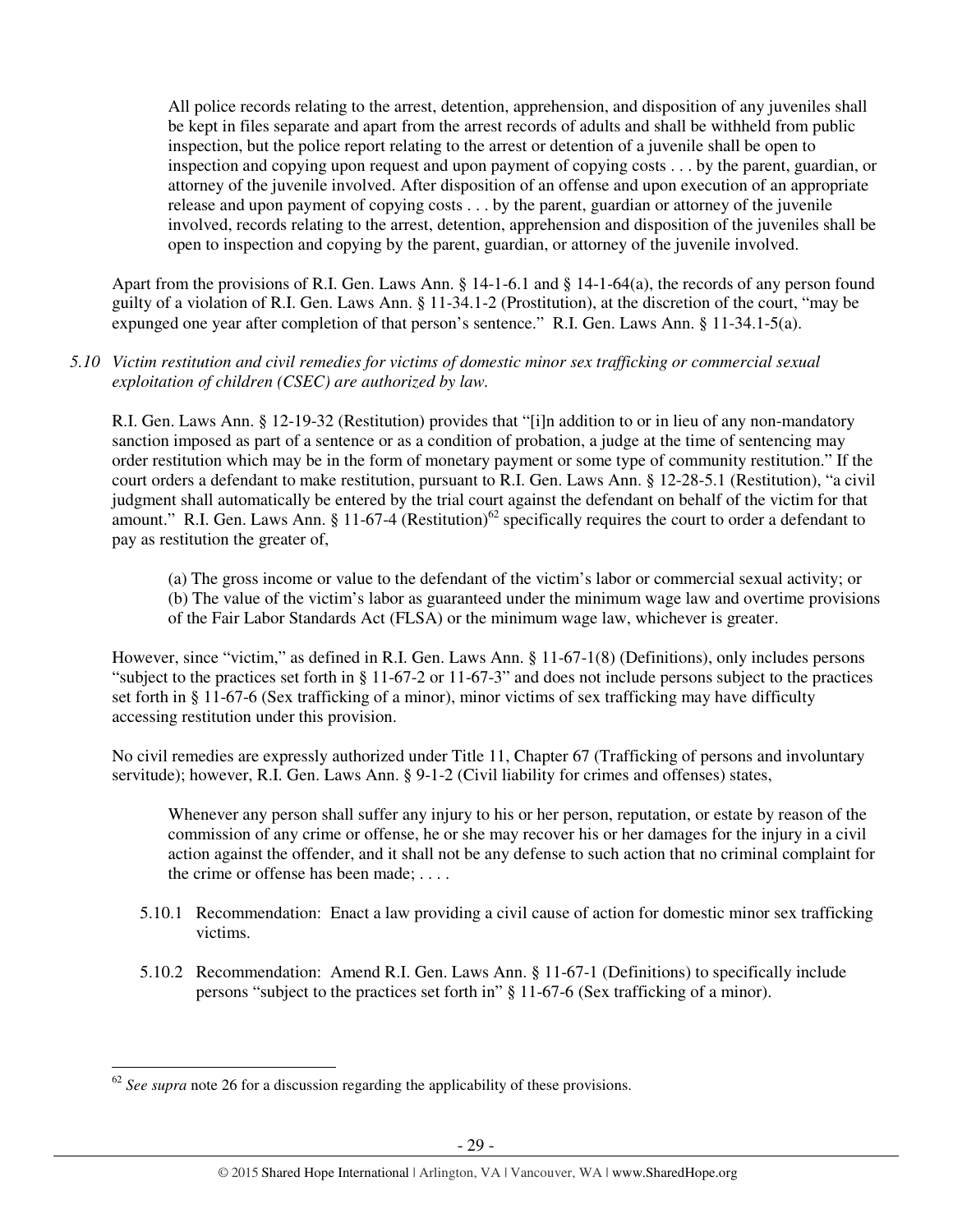*5.11 Statutes of limitations for civil and criminal actions for child sex trafficking or commercial sexual exploitation of children (CSEC) offenses are eliminated or lengthened sufficiently to allow prosecutors and victims a realistic opportunity to pursue criminal action and legal remedies.* 

For criminal prosecutions, R.I. Gen. Laws Ann.  $\S 12-12-17(a)$ –(c) (Statute of limitations) provides,

(a) There shall be no statute of limitations for the following offenses: . . . first degree child molestation sexual assault, second degree child molestation sexual assault . . . .

(b) The statute of limitations for the following offenses shall be ten (10) years: . . . any violation of chapter 15 of title 7 (racketeer influenced and corrupt organizations); any violation of chapter 57 of title 11 (racketeer violence) . . . .

(c) The statute of limitations for any other criminal offense shall be three (3) years unless a longer statute of limitations is otherwise provided for in the general laws.

Because no statute of limitations is provided under R.I. Gen. Laws Ann. § 11-67-6 (Sex trafficking of a minor), § 11-9-1(b), (c) (Exploitation for commercial or immoral purposes), § 11-9-2 (Employment of children for unlawful purposes), § 11-9-1.1 (Child nudity prohibited in publications), § 11-37-8.8(a) (Indecent solicitation of a child), or  $\S 11-9-1.3(a)(4)$  (Child pornography prohibited), prosecutions for these crimes must commence within 3 years of the commission of the offense.

Generally, under R.I. Gen. Laws Ann. § 9-1-19 (Disability postponing running of statute), where the plaintiff in a civil action is a minor, the statute of limitations tolls until the minor turns 18. However, pursuant to R.I. Gen. Laws Ann. § 9-1-51 (Limitation on actions based on sexual abuse or exploitation of a child),

(a) All claims or causes of action based on intentional conduct brought by any person for recovery of damages for injury suffered as a result of childhood sexual abuse shall be commenced within seven (7) years of the act alleged to have caused the injury or condition, or seven (7) years of the time the victim discovered or reasonably should have discovered that the injury or condition was caused by the act, whichever period expires later.

(b) The victim need not establish which act in a series of continuing sexual abuse or exploitation incidents cause the injury complained of, but may compute the date of discovery from the date of the last act by the same perpetrator which is part of a common scheme or plan of sexual abuse or exploitation.

(c) The knowledge of a custodial parent or guardian shall not be imputed to a person under the age of eighteen (18) years.

(d) For purposes of this section, "child" means a person under the age of eighteen (18) years.

(e) As used in this section, "childhood sexual abuse" means any act committed by the defendant against a complainant who was less than eighteen (18) years of age at the time of the act and which act would have been a criminal violation of chapter 37 [Sexual assault] of title 11 [Criminal offenses].

R.I. Gen. Laws Ann. § 9-1-51 supersedes the tolling provisions under R.I. Gen. Laws Ann. § 9-1-19, as R.I. Gen. Laws Ann. § 9-1-24 (Special limitations provisions unaffected) states that "[t]he provisions of §§ 9-1-14– 9-1-23 shall not apply to any case in which a different time is limited by special provisions."

5.11.1 Recommendation: Amend R.I. Gen. Laws Ann. § 12-12-17(a) (Statute of limitations) to include R.I. Gen. Laws Ann. § 11-67-6 (Sex trafficking of a minor), § 11-9-1(b), (c) (Exploitation for commercial or immoral purposes), § 11-9-2 (Employment of children for unlawful purposes), § 11- 9-1.1 (Child nudity prohibited in publications), § 11-37-8.8(a) (Indecent solicitation of a child), and § 11-9-1.3(a)(4) (Child pornography prohibited).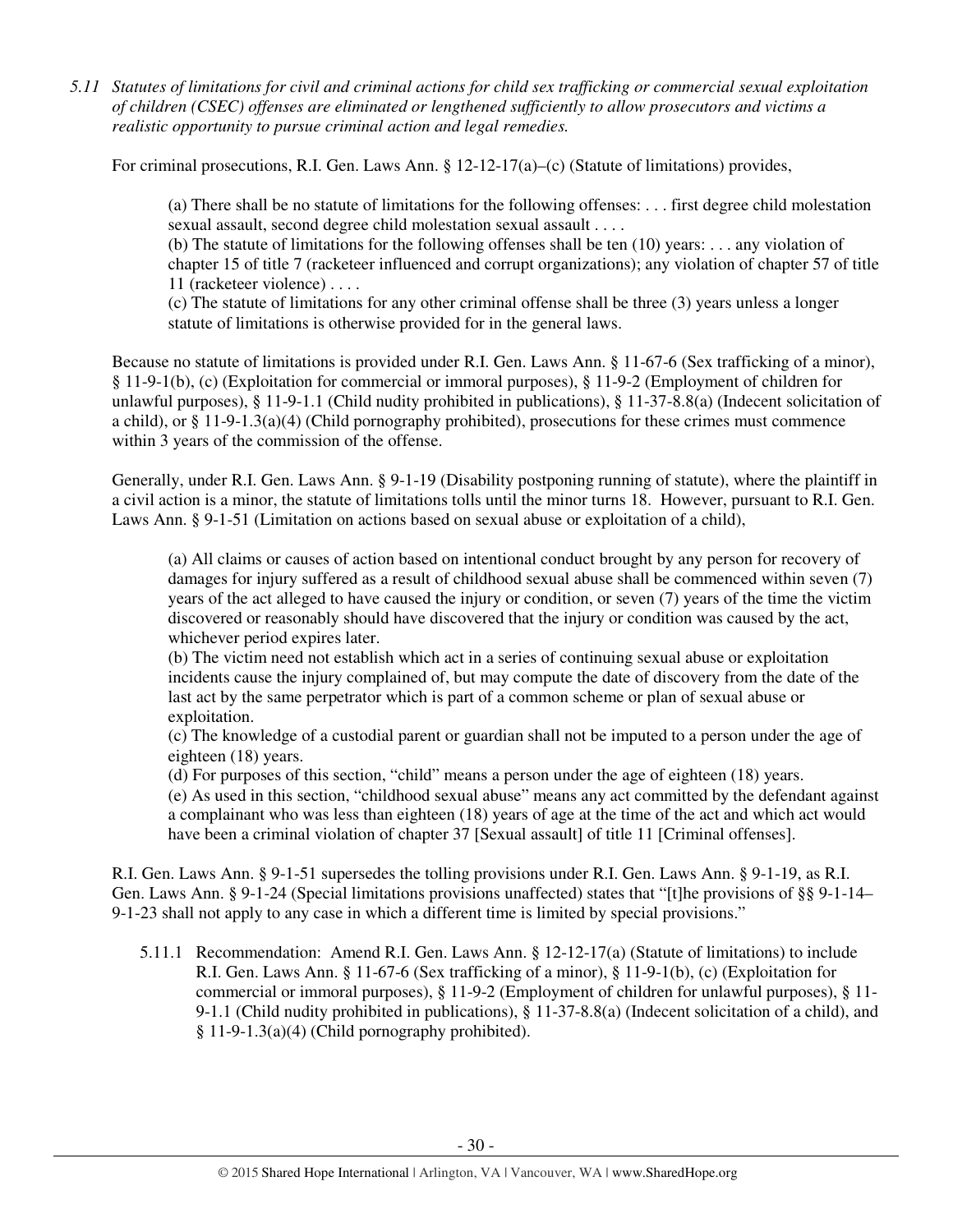#### **FRAMEWORK ISSUE 6: CRIMINAL JUSTICE TOOLS FOR INVESTIGATION AND PROSECUTIONS**

#### *Legal Components:*

- *6.1 Training on human trafficking and domestic minor sex trafficking for law enforcement is statutorily mandated or authorized.*
- *6.2 Single party consent to audiotaping is permitted in law enforcement investigations.*
- *6.3 Wiretapping is an available tool to investigate domestic minor sex trafficking.*
- *6.4 Using a law enforcement decoy posing as a minor to investigate buying or selling of commercial sex acts is not a defense to soliciting, purchasing, or selling sex with a minor.*
- *6.5 Using the Internet or other electronic communication to investigate buyers and traffickers is a permissible investigative technique.*
- *6.6 Law enforcement and child welfare agencies are mandated to promptly report missing and recovered children. \_\_\_\_\_\_\_\_\_\_\_\_\_\_\_\_\_\_\_\_\_\_\_\_\_\_\_\_\_\_\_\_\_\_\_\_\_\_\_\_\_\_\_\_\_\_\_\_\_\_\_\_\_\_\_\_\_\_\_\_\_\_\_\_\_\_\_\_\_\_\_\_\_\_\_\_\_\_\_\_\_\_\_\_\_\_\_\_\_\_\_\_\_\_*

#### *Legal Analysis:*

*6.1 Training on human trafficking and domestic minor sex trafficking for law enforcement is statutorily mandated or authorized.*

Law enforcement officers are required to receive several types of training, but training on human trafficking and domestic minor sex trafficking are not among them. R.I. Gen. Laws Ann. § 42-28-25(a) (State and municipal police training school established) provides for the establishment of a "state and municipal police training academy." Similarly, R.I. Gen. Laws Ann. § 42-28.2-2 (Municipal police training academy school established) creates "a municipal training school, for the use of all municipal police departments with the exception of the Providence police department."

- 6.1.1 Recommendation: Amend R.I. Gen. Laws Ann. § 12-29-6 (Training) to require law enforcement officers to receive training on human trafficking and domestic minor sex trafficking, or enact a law that authorizes the development of a training curriculum on human trafficking for law enforcement officers.
- *6.2 Single party consent to audiotaping is permitted in law enforcement investigations.*

Rhode Island allows single party consent to audiotaping. R.I. Gen. Laws Ann. § 11-35-21(a) (Unauthorized interception, disclosure or use of wire, electronic, or oral communication) generally makes it a crime for a "person to intercept or attempt to intercept, any wire, electronic, or oral communication." However, pursuant to R.I. Gen. Laws Ann.  $\S 11-35-21(c)$ , it is not a crime for

(2) A person acting under color of law to intercept a wire, electronic, or oral communication, where that person is a party to the communication, or where one of the parties to the communication has given prior consent to the interception; or

(3) A person not acting under color of law to intercept a wire, electronic, or oral communication, where the person is a party to the communication, or one of the parties to the communication has given prior consent to the interception unless the communication is intercepted for the purpose of committing any criminal or tortious act in the violation of the constitution or laws of the United States or of any state or for the purpose of committing any other injurious act.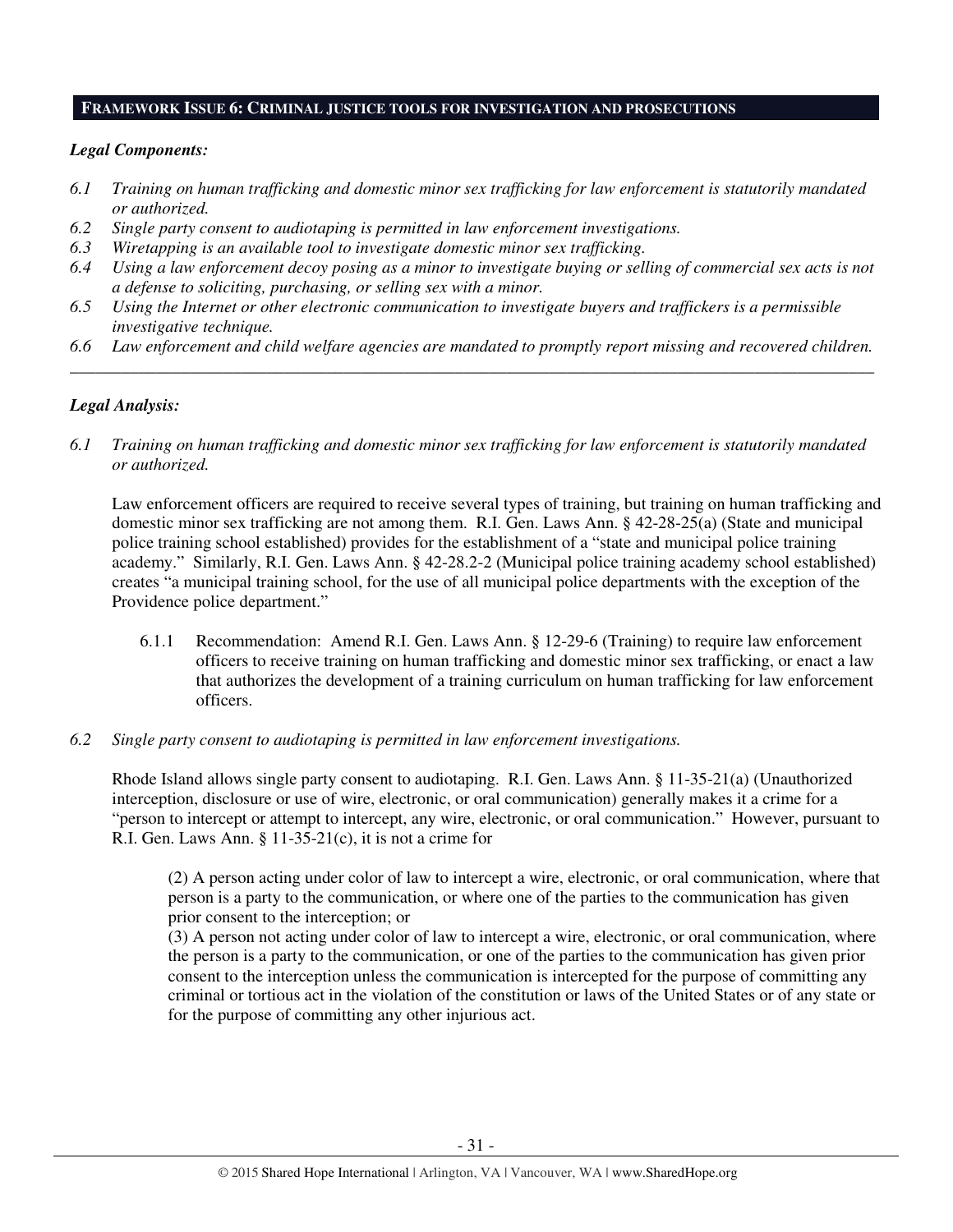# *6.3 Wiretapping is an available tool to investigate domestic minor sex trafficking.*

Rhode Island law does not expressly authorize the use of wiretapping in the investigation of R.I. Gen. Laws Ann. § 11-67-6 (Sex trafficking of a minor) or any CSEC laws. R.I. Gen. Laws Ann. § 12-5.1-2(a) (Application for orders) states that "[t]he attorney general, or an assistant attorney general specially designated by the attorney general, may apply ex parte to the presiding justice of the superior court of competent jurisdiction for an order authorizing the interception of any wire, electronic, or oral communications." R.I. Gen. Laws Ann. § 12-5.1-4(a) (Issuance of orders) allows an order authorizing wiretapping if

(1) There is probable cause for belief that an individual is committing, has committed, or is about to commit a particular designated offense;

(2) There is probable cause for belief that particular communications concerning that offense will be obtained through the interception;

(3) Normal investigative procedures have been tried and have failed or reasonably appear to be unlikely to succeed if tried, or to be too dangerous;

(4) There is probable cause for belief that the facilities from which, or the place where, the wire, electronic, or oral communications are to be intercepted, are being used, or are about to be used, in connection with the commission of the offense, or are leased to, listed in the name of, or commonly used by the individual.

The only crime included in the definition of "designated offense" in R.I. Gen. Laws Ann. § 12-5.1-1(4) (Definitions) that could be relevant to domestic minor sex trafficking is kidnapping. No other trafficking or CSEC crime is listed among the designated offenses.

- 6.3.1 Recommendation: Amend R.I. Gen. Laws Ann. § 12-5.1-1(4) (Definitions) to include violations of R.I. Gen. Laws Ann. § 11-67-6 (Sex trafficking of a minor), § 11-9-1 (Exploitation for commercial or immoral purposes), § 11-9-2 (Employment of children for unlawful purposes), § 11-9-1.1 (Child nudity prohibited in publications), and § 11-37-8.8(a) (Indecent solicitation of a child) as "designated offenses" for purposes of using wiretapping in an investigation.
- *6.4 Using a law enforcement decoy posing as a minor to investigate buying or selling of commercial sex acts is not a defense to soliciting, purchasing, or selling sex with a minor.*

R.I. Gen. Laws Ann. § 11-37-8.8(a) (Indecent solicitation of a child) applies where a defendant "knowingly solicits<sup>63</sup> another person under eighteen (18) years of age or one whom he or she believes is a person under eighteen (18) years of age for the purpose of engaging in an act of prostitution" or another specified crime. Because a violation of R.I. Gen. Laws Ann. § 11-37-8.8(b) occurs where the defendant believes the person solicited is a minor, Rhode Island appears to permit law enforcement to use a decoy.

*6.5 Using the Internet or electronic communications to investigate buyers and traffickers is a permissible investigative technique.* 

R.I. Gen. Laws Ann. § 11-37-8.8(a) (Indecent solicitation of a child) applies where a defendant "knowingly solicits another person under eighteen (18) years of age or one whom he or she believes is a person under eighteen (18) years of age for the purpose of engaging in an act of prostitution" or another specified crime. R.I. Gen. Laws § 11-37-8.8(b) defines "solicit" as "to command, authorize, urge, incite, request, or advise another to perform an act by any means including, but not limited to . . . by computer, [or] through the Internet." Because a violation of R.I. Gen. Laws Ann. § 11-37-8.8(a) occurs where the defendant believes the person solicited is a minor, Rhode Island appears to permit the use of the Internet to investigate buyers and traffickers.

l

<sup>63</sup> *See supra* note 7 for the definition of "solicit."